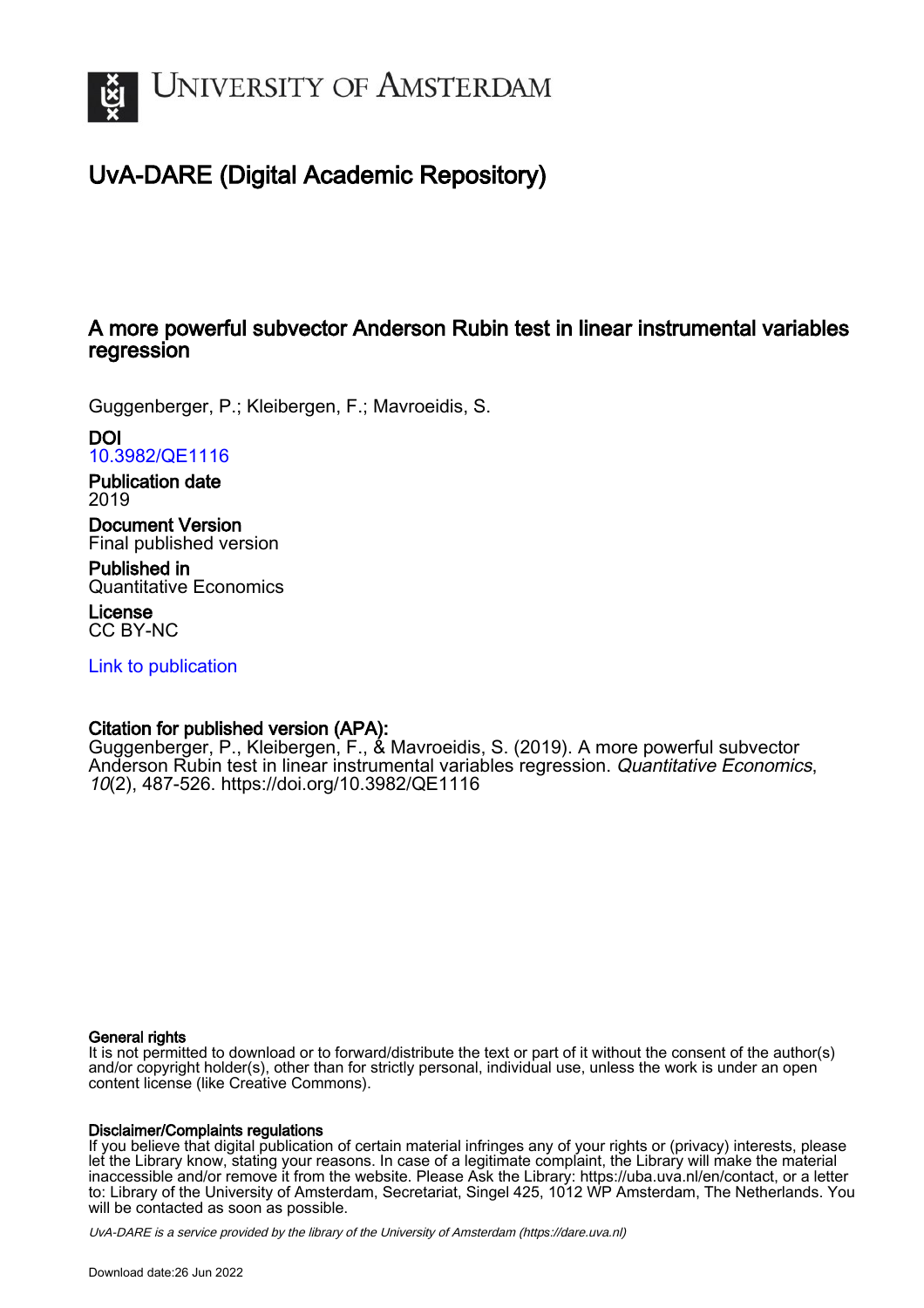# <span id="page-1-0"></span>**A more powerful subvector Anderson Rubin test in linear instrumental variables regression**

PATRIK GUGGENBERGER Department of Economics, Pennsylvania State University

Frank Kleibergen Amsterdam School of Economics, University of Amsterdam

SOPHOCLES MAVROEIDIS Department of Economics, University of Oxford

We study subvector inference in the linear instrumental variables model assuming homoskedasticity but allowing for weak instruments. The subvector [Anderson](#page-37-0) [and Rubin](#page-37-0) [\(1949\)](#page-37-0) test that uses chi square critical values with degrees of freedom reduced by the number of parameters not under test, proposed by Guggenberger, Kleibergen, Mavroeidis, and Chen [\(2012\)](#page-38-0), controls size but is generally conservative. We propose a conditional subvector Anderson and Rubin test that uses datadependent critical values that adapt to the strength of identification of the parameters not under test. This test has correct size and strictly higher power than the subvector Anderson and Rubin test by [Guggenberger et al.](#page-38-0) [\(2012\)](#page-38-0). We provide tables with conditional critical values so that the new test is quick and easy to use. Application of our method to a model of risk preferences in development economics shows that it can strengthen empirical conclusions in practice.

KEYWORDS. Asymptotic size, linear IV regression, subvector inference, weak instruments.

JEL classification. C12, C26.

# 1. Introduction

Inference in the homoskedastic linear instrumental variables (IV) regression model with possibly weak instruments has been the subject of a growing literature.1 Most of this literature has focused on the problem of inference on the full vector of slope coefficients

Frank Kleibergen: [F.R.Kleibergen@uva.nl](mailto:F.R.Kleibergen@uva.nl)

Sophocles Mavroeidis: [sophocles.mavroeidis@economics.ox.ac.uk](mailto:sophocles.mavroeidis@economics.ox.ac.uk)

Patrik Guggenberger: [pxg27@psu.edu](mailto:pxg27@psu.edu)

Guggenberger gratefully acknowledges the research support of the National Science Foundation via Grant SES-1326827. Mavroeidis gratefully acknowledges the research support of the European Research Council via Consolidator Grant 647152. The authors thank Ulrich Müller, seminar participants at various institutions, and three anonymous referees, as well as Rogan Feng, Julius Koll, Lewis McLean, and Jin Thed for research assistance.

<sup>&</sup>lt;sup>1</sup>See, for example, [Nelson and Startz](#page-39-0) [\(1990\)](#page-39-0), [Staiger and Stock](#page-40-0) [\(1997\)](#page-40-0), [Kleibergen](#page-39-0) [\(2002\)](#page-39-0), [Moreira](#page-39-0) [\(2003\)](#page-39-0), [Andrews, Moreira, and Stock](#page-38-0) [\(2006,](#page-38-0) [2008\)](#page-38-0), [Chernozhukov, Hansen, and Jansson](#page-38-0) [\(2009\)](#page-38-0), [Hillier](#page-39-0) [\(2009a,](#page-39-0) [2009b\)](#page-39-0), and [Andrews, Marmer, and Yu](#page-38-0) [\(2019\)](#page-38-0).

<sup>©</sup> 2019 The Authors. Licensed under the [Creative Commons Attribution-NonCommercial License 4.0](https://creativecommons.org/licenses/by-nc/4.0/legalcode). Available at <http://qeconomics.org>. <https://doi.org/10.3982/QE1116>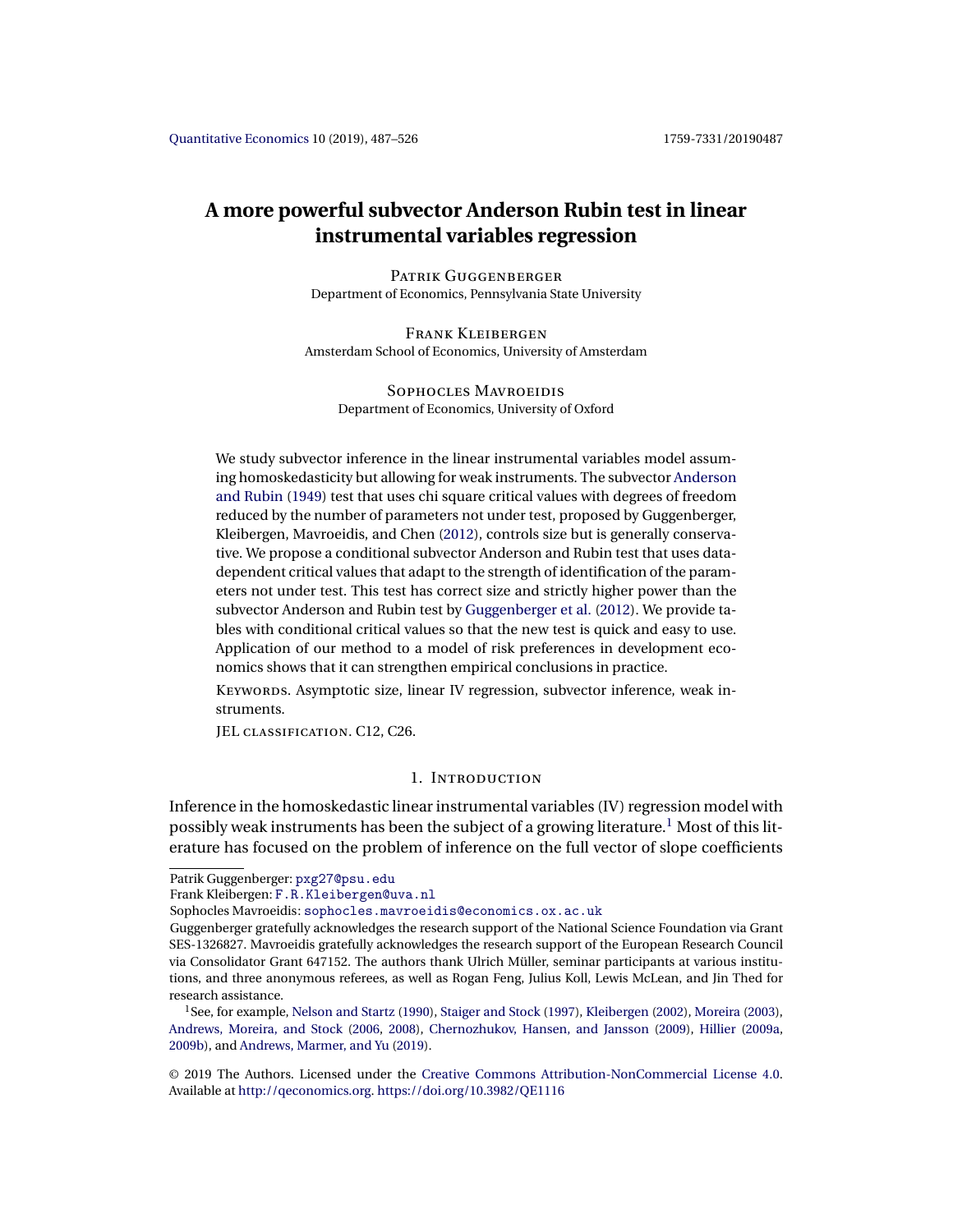<span id="page-2-0"></span>of the endogenous regressors. Weak-instrument robust inference on subvectors of slope coefficients is a harder problem, because the parameters not under test become additional nuisance parameters, and has received less attention in the literature; see, for example, Dufour and Taamouti (2005), Guggenberger et al. (2012) (henceforth GKMC), and [Kleibergen](#page-39-0) [\(2019\)](#page-39-0).

The present paper contributes to that part of the literature and focuses on the subvector [Anderson and Rubin](#page-37-0) [\(1949\)](#page-37-0) (AR) test studied by GKMC. Chernozhukov et al. (2009) showed that the full vector AR test is admissible; see also [Montiel-Olea](#page-39-0) [\(2017\)](#page-39-0). GKMC proved that the use of chi square critical values  $\chi^2_{k-m_W}$ , where k is the number of instruments and  $m_W$  is the number of unrestricted slope coefficients under the null hypothesis, results in a subvector AR test with asymptotic size equal to the nominal size, thus providing a power improvement over the projection approach (see [Dufour and](#page-38-0) [Taamouti](#page-38-0) [\(2005\)](#page-38-0)) that uses  $\chi^2_k$  critical values.

This paper is motivated by the insight that the largest quantiles of the subvector AR test statistic, namely the quantiles of a  $\chi^2_{k-m_W}$  distribution, occur under strong identification of the nuisance parameters. Therefore, there may be scope for improving the power of the subvector AR test by using data-dependent critical values that adapt to the strength of identification of the nuisance parameters. Indeed, we propose a new datadependent critical value for the subvector AR test that is smaller than the  $\chi^2_{k-m_W}$  critical value in GKMC. The new critical value depends monotonically on a statistic that measures the strength of identification of the nuisance parameters under the null (akin to a first-stage F statistic in a model with  $m_W = 1$ ), and converges to the  $\chi^2_{k-m_W}$  critical value when the conditioning statistic gets large. We prove that the new conditional subvector AR test has correct asymptotic size and strictly higher power than the test in GKMC and, therefore, the subvector AR test in GKMC is inadmissible.

At least in the case  $m_W = 1$ , there is little scope for exploring alternative approaches, such as, for example, Bonferroni, for using information about the strength of identification to improve the power of the new conditional subvector test. Specifically, in the case  $m_W = 1$ , we use the approach of [Elliott, Müller, and Watson](#page-38-0) [\(2015\)](#page-38-0) to obtain a pointoptimal power bound for any test that only uses the subvector AR statistic and our measure of identification strength, and find that the power of the new conditional subvector AR test is very close to it.

Implementation of the new subvector test is trivial. The test statistic is the same as in GKMC and the critical values, as functions of a scalar conditioning statistic, are tabulated.

Our analysis relies on the insight that the subvector AR statistic is the likelihood ratio statistic for testing that the mean of a  $k \times p$  Gaussian matrix with Kronecker covariance is of reduced rank, where  $p := 1 + m_W$ . When the covariance matrix is known, this statistic corresponds to the minimum eigenvalue of a noncentral Wishart matrix. This enables us to draw on a large related statistical literature; see [Muirhead](#page-39-0) [\(2009\)](#page-39-0). A useful result from [Perlman and Olkin](#page-40-0) [\(1980\)](#page-40-0) establishes the monotonicity of the distribution of the subvector AR statistic with respect to the concentration parameter which measures the strength of identification when  $m_W = 1$ . The proposed conditional critical values are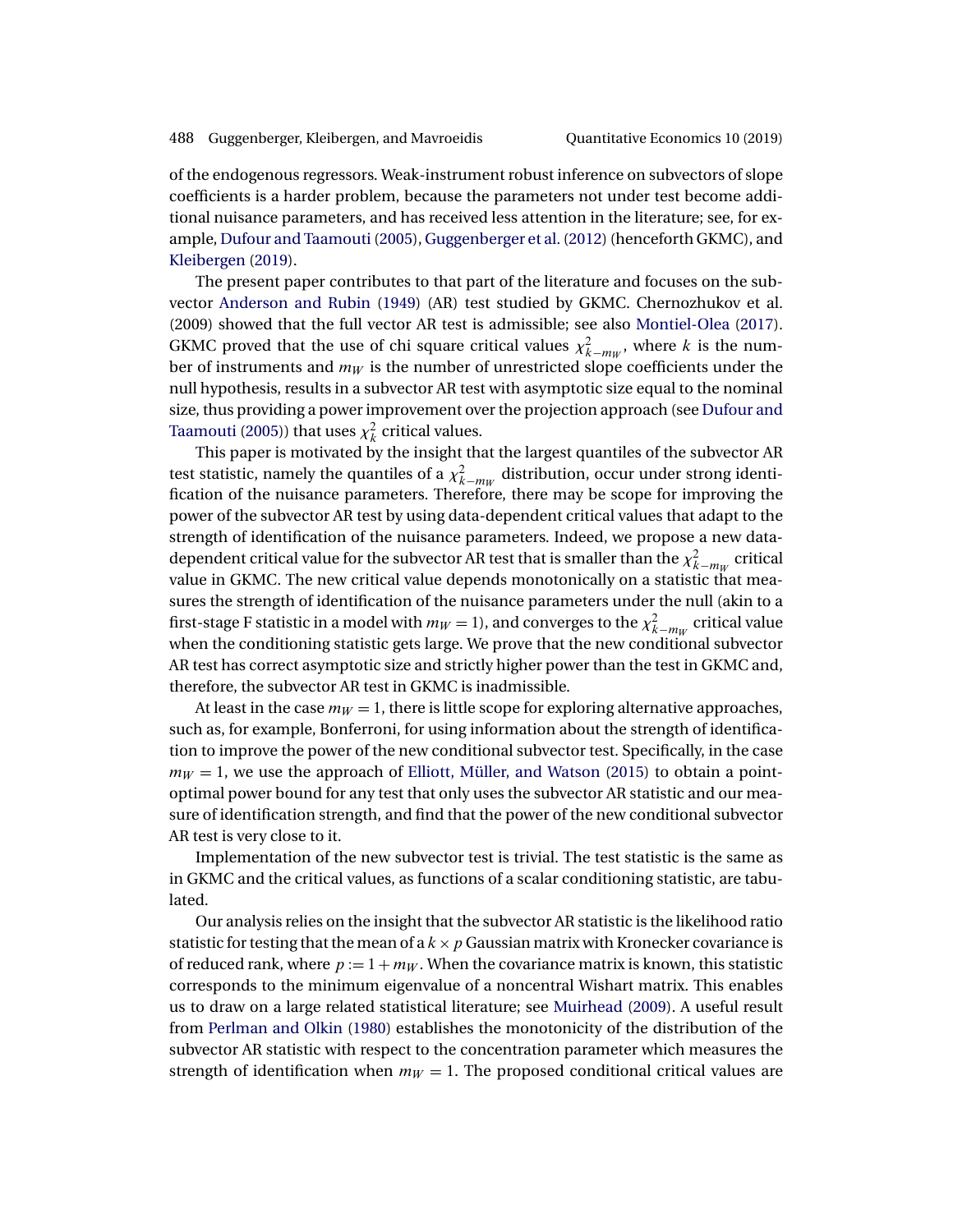<span id="page-3-0"></span>based on results given in [Muirhead](#page-39-0) [\(1978\)](#page-39-0) on approximations of the distribution of the eigenvalues of noncentral Wishart matrices.

In the Gaussian linear IV model, we show that the finite-sample size of the conditional subvector AR test depends only on a  $m_W$ -dimensional nuisance parameter. When  $m_W = 1$ , it is therefore straightforward to compute the finite-sample size by simulation or numerical integration, and we prove that finite-sample size for general  $m_W$  is bounded by the size in the case  $m_W = 1$ . The conditional subvector AR test depends on eigenvalues of quadratic forms of random matrices. We combine the method of [An](#page-37-0)[drews, Cheng, and Guggenberger](#page-37-0) [\(2019\)](#page-37-0) that was used in GKMC with results in [Andrews](#page-38-0) [and Guggenberger](#page-38-0) [\(2015\)](#page-38-0) to show that the asymptotic size of the new test can be computed from finite-sample size when errors are Gaussian and their covariance matrix is known.

Three other related papers are [Rhodes](#page-40-0) [\(1981\)](#page-40-0) that studies the exact distribution of the likelihood ratio statistic for testing the validity of overidentifying restrictions in a Gaussian simultaneous equations model; and [Nielsen](#page-39-0) [\(1999,](#page-39-0) [2001\)](#page-39-0) that study conditional tests of rank in bivariate canonical correlation analysis, which is related to the present problem when  $k = 2$  and  $m_W = 1$ . These papers do not provide results on asymptotic size or power.

In ongoing work, [Kleibergen](#page-39-0) [\(2019\)](#page-39-0) provided power improvements over projection for the conditional likelihood ratio test for a subvector hypothesis in the linear IV model. Building on the approach of [Chaudhuri and Zivot](#page-38-0) [\(2011\)](#page-38-0), [Andrews](#page-37-0) [\(2017\)](#page-37-0) proposed a two-step Bonferroni-like method that applies more generally to nonlinear models with non-i.i.d. heteroskedastic data, and is asymptotically efficient under strong identification. Our paper focuses instead on power improvement under weak identification. Another related recent paper on subvector inference in the linear IV model is [Wang](#page-40-0) [and Tchatoka](#page-40-0) [\(2018\)](#page-40-0). Also, see [Zhu](#page-40-0) [\(2015\)](#page-40-0), whose setup also allows for conditional heteroskedasticity and is based on the Bonferroni method. [Andrews and Mikusheva](#page-38-0) [\(2016\)](#page-38-0) develop robust subvector inference in nonlinear models. [Han and McCloskey](#page-38-0) [\(2019\)](#page-38-0) study subvector inference in nonlinear models with near singular Jacobian. [Kaido, Moli](#page-39-0)[nari, and Stoye](#page-39-0) [\(2016\)](#page-39-0) and [Bugni, Canay, and Shi](#page-38-0) [\(2017\)](#page-38-0) consider subvector inference in models defined by moment inequalities.

The analysis in this paper relies critically on the assumption of homoskedasticity. Allowing for heteroskedasticity is difficult because the number of nuisance parameters grows with  $k$ , and finite-sample distribution theory becomes intractable. When testing hypotheses on the full vector of coefficients in linear IV regression, robustness to heteroskedasticity is asymptotically costless since the heteroskedasticity-robust AR test is asymptotically equivalent to the nonrobust one under homoskedasticity, and the latter is admissible. However, in the subvector case, our paper shows that one can exploit the structure of the homoskedastic linear IV model to obtain more powerful tests, while it is not at all clear whether this is feasible under heteroskedasticity. Therefore, given the current state of the art, our results seem to indicate that there is a trade-off between efficiency and robustness to heteroskedasticity for subvector testing in the linear IV model. Note that the conditional subvector AR test suggested here must have asymptotic size exceeding the nominal size if one allows for arbitrary forms of heteroskedasticty. This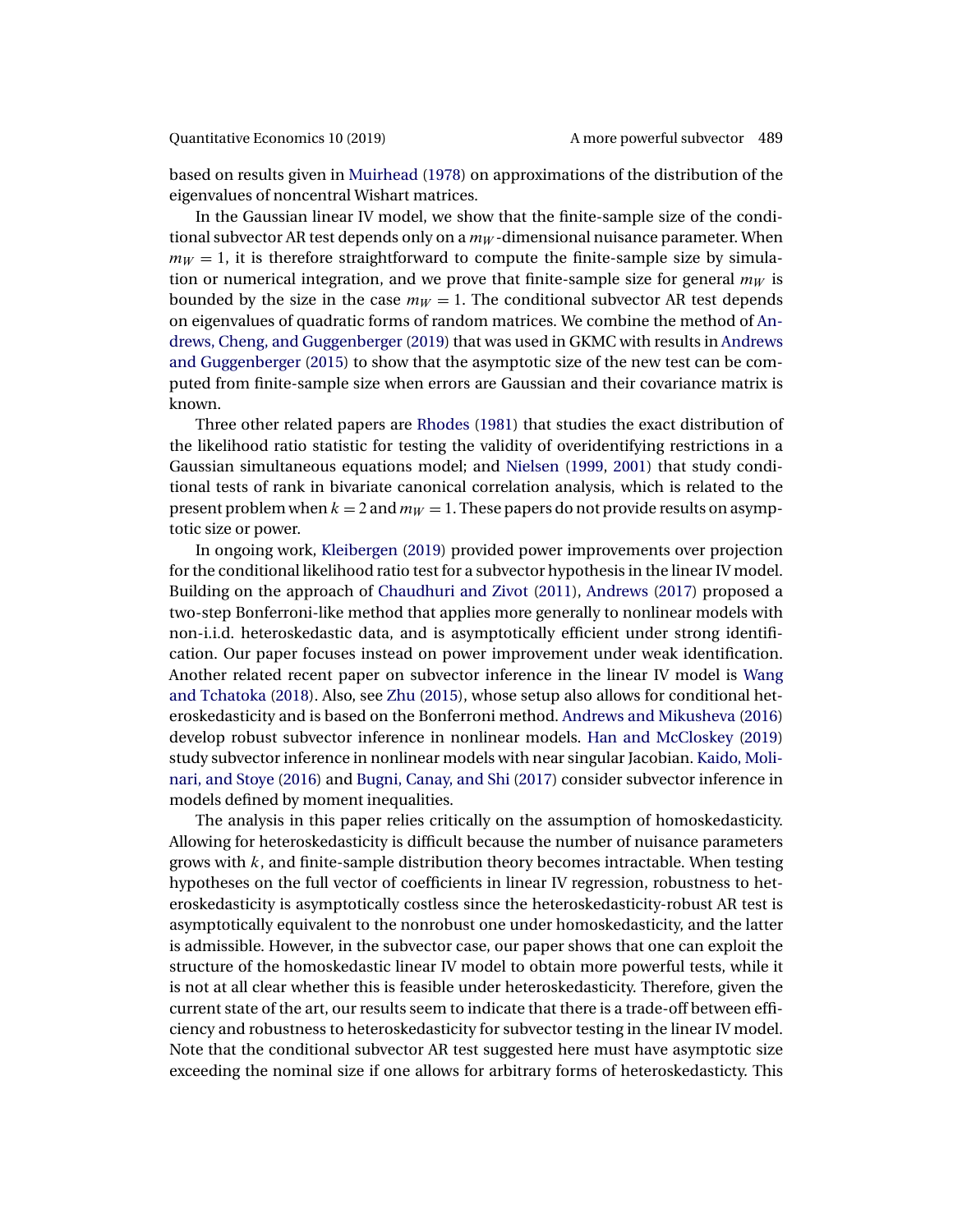<span id="page-4-0"></span>follows from the fact that this test has uniformly higher rejection probabilities that the unconditional subvector AR test in GKMC and the latter test must have asymptotic size larger than nominal size under heteroskedasticity. The subvector AR statistic here uses the weighting matrix that is valid only under homoskedasticity. While it converges to a chi square  $\chi^2_{k-m_W}$  limiting distribution under strong identification of the parameters not under test and homoskedasticity, its limiting distribution under heteroskedasticity would depend on nuisance parameters some of which leading to quantiles that exceed the corresponding quantiles of a  $\chi^2_{k-m_W}$  distribution.

The structure of the paper is as follows. Section 2 provides the finite-sample results with Gaussian errors, fixed instruments, and known covariance matrix. Section [3](#page-14-0) gives asymptotic results. Section [4](#page-16-0) provides a Monte Carlo comparison of the power of the new test and a heteroskedasticity-robust test in a model with conditional homoskedasticity to investigate potential loss of power for robustness to heteroskedasticity. Section [5](#page-18-0) provides an empirical application of our method to a model of risk preferences from [Tanaka, Camerer, and Nguyen](#page-40-0) [\(2010\)](#page-40-0), and shows that conclusions from previous less powerful methods can be reversed, namely insignificant effects become significant. The main goal of this section is to provide a self-contained guide for empirical researchers on how to implement our procedure to conduct a hypothesis test/build a confidence region. Finally, Section [6](#page-22-0) concludes. All proofs of the main results in the paper and tables of conditional critical values for the cases  $k - m_W = 1, \ldots, 5$  are provided in the [Appendix.](#page-22-0) Additional tables of critical values, computational details, and additional numerical results are given in the Online Supplementary Material (SM) [\(Guggenberger, Kleibergen,](#page-38-0) [and Mavroeidis](#page-38-0) [\(2019\)](#page-38-0)).

We use the following notation. For a full column rank matrix  $A$  with  $n$  rows, let  $P_A = A(A'A)^{-1}A'$  and  $M_A = I_n - P_A$ , where  $I_n$  denotes the  $n \times n$  identity matrix. If A has zero columns, then we set  $M_A = I_n$ . The chi square distribution with k degrees of freedom and its 1 –  $\alpha$ -quantile are written as  $\chi^2_k$  and  $\chi^2_{k,1-\alpha}$ , respectively. For an  $n \times n$ matrix A,  $\rho(A)$  denotes the rank of A and  $\kappa_i(A)$ ,  $i = 1, \ldots, n$  denote the eigenvalues of A in nonincreasing order. By  $\kappa_{\min}(A)$  and  $\kappa_{\max}(A)$ , we denote the smallest and largest eigenvalue of A, respectively. We write  $0^{n \times k}$  to denote a matrix of dimensions n by k with all entries equal to zero and typically write  $0^n$  for  $0^{n \times 1}$ .

#### 2. Finite-sample analysis

The model is given by the equations

$$
y = Y\beta + W\gamma + \varepsilon,
$$
  
\n
$$
Y = Z\Pi_Y + V_Y,
$$
  
\n
$$
W = Z\Pi_W + V_W,
$$
\n(2.1)

where  $y \in \mathbb{R}^n$ ,  $Y \in \mathbb{R}^{n \times m_Y}$ ,  $W \in \mathbb{R}^{n \times m_W}$ , and  $Z \in \mathbb{R}^{n \times k}$ . We assume that  $k - m_W \ge 1$ . The reduced form can be written as

$$
\left(y \quad Y \quad W\right) = Z\left(\Pi_Y \quad \Pi_W\right) \begin{pmatrix} \beta & I_{m_Y} & 0^{m_Y \times m_W} \\ \gamma & 0^{m_W \times m_Y} & I_{m_W} \end{pmatrix} + \underbrace{\left(v_y \quad V_Y \quad V_W\right)}_{V},\tag{2.2}
$$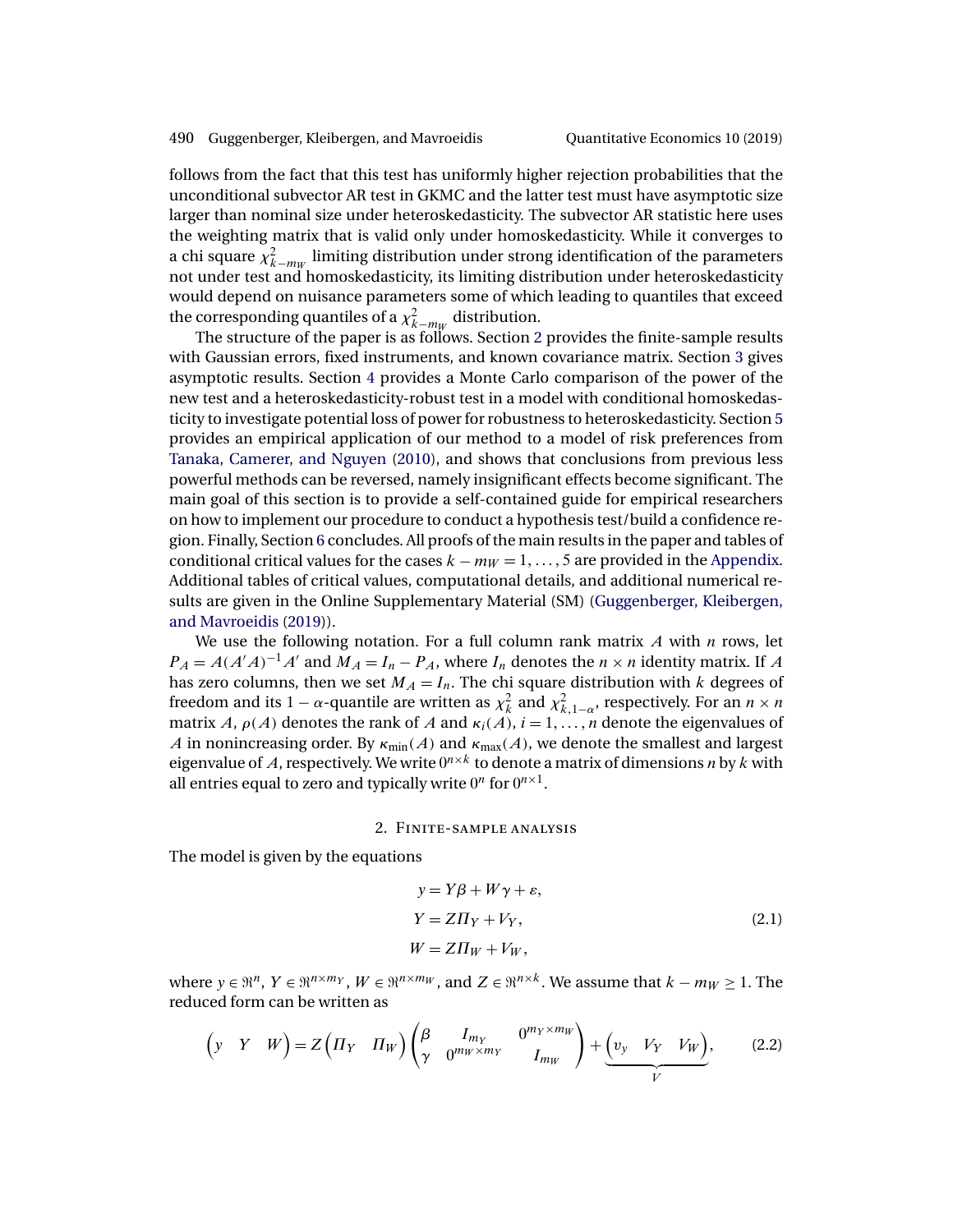<span id="page-5-0"></span>where  $v_y := V_Y \beta + V_W \gamma + \varepsilon$ . By  $V_i$  we denote the *i*th row of V written as a column vector and similarly for other matrices. Let  $m := m_Y + m_W$ .

The objective is to test the hypothesis

$$
H_0: \beta = \beta_0 \quad \text{against} \quad H_1: \beta \neq \beta_0,\tag{2.3}
$$

using tests whose size, that is, the highest null rejection probability (NRP) over the unrestricted nuisance parameters  $\Pi_Y$ ,  $\Pi_W$ , and  $\gamma$ , equals the nominal size  $\alpha$ . In particular, weak identification and nonidentification of  $\beta$  and  $\gamma$  are allowed for.

Throughout this section, we make the following assumption.

Assumption A. 1.  $V_i := (v_{yi}, V'_{Yi}, V'_{Wi})' \sim i.i.d.N(0^{(m+1)}, \Omega), i = 1, ..., n$ , for some  $\Omega \in$  $\mathfrak{R}^{(m+1)\times(m+1)}$  *such that* 

$$
\Omega(\beta_0) := \begin{pmatrix} 1 & 0^{1 \times m_W} \\ -\beta_0 & 0^{m_Y \times m_W} \\ 0^{m_W \times 1} & I_{m_W} \end{pmatrix}^\prime \Omega \begin{pmatrix} 1 & 0^{1 \times m_W} \\ -\beta_0 & 0^{m_Y \times m_W} \\ 0^{m_W \times 1} & I_{m_W} \end{pmatrix}
$$
\n(2.4)

is known and positive definite. 2. The instruments  $Z \in \Re^{n \times k}$  are fixed and  $Z' Z \in \Re^{k \times k}$  is *positive definite*.

The subvector AR statistic for testing  $H_0$  is defined as

$$
AR_n(\beta_0) := \min_{\widetilde{\gamma} \in \mathbb{N}^{m_W}} \frac{(\overline{Y}_0 - W\widetilde{\gamma})' P_Z(\overline{Y}_0 - W\widetilde{\gamma})}{(1, -\widetilde{\gamma}')\Omega(\beta_0)(1, -\widetilde{\gamma}')'},
$$
(2.5)

where  $\Omega(\beta_0)$  is defined in (2.4) and

$$
\overline{Y}_0 := y - Y\beta_0. \tag{2.6}
$$

Denote by  $\hat{\kappa}_i$  for  $i = 1, \ldots, p := 1 + m_W$  the roots of the following characteristic polynomial in  $\kappa$ :

$$
\left|\kappa\Omega(\beta_0) - (\overline{Y}_0, W)'P_Z(\overline{Y}_0, W)\right| = 0,\tag{2.7}
$$

ordered nonincreasingly. Then

$$
AR_n(\beta_0) = \hat{\kappa}_p,\tag{2.8}
$$

that is,  $AR_n(\beta_0)$  equals the smallest characteristic root; see, for example, [Schmidt](#page-40-0) [\(1976,](#page-40-0) Chapter 4.8). The subvector AR test in GKMC rejects  $H_0$  at significance level  $\alpha$  if  $AR_n(\beta_0) > \chi^2_{k-m_W,1-\alpha}$ , while the AR test based on projection rejects if  $AR_n(\beta_0) > \chi^2_{k,1-\alpha}$ .

Under Assumption A, the subvector AR statistic equals the minimum eigenvalue of a noncentral Wishart matrix. More precisely, we show in the [Appendix](#page-22-0) (Section [A.2\)](#page-23-0) that the roots  $\hat{\kappa}_i$  of (2.7) for  $i = 1, \ldots, p$ , satisfy

$$
0 = |\hat{\kappa}_i I_p - \Xi' \Xi|,\tag{2.9}
$$

where  $\mathcal{Z} \sim N(\mathcal{M}, I_{kp})$  for some nonrandom  $\mathcal{M} \in \mathbb{R}^{k \times p}$  (defined in [\(A.11\)](#page-24-0) in the [Ap](#page-22-0)[pendix\)](#page-22-0). Furthermore, under the null hypothesis  $H_0$ ,  $\mathcal{M} = (0^k, \Theta_W)$  for some  $\Theta_W \in$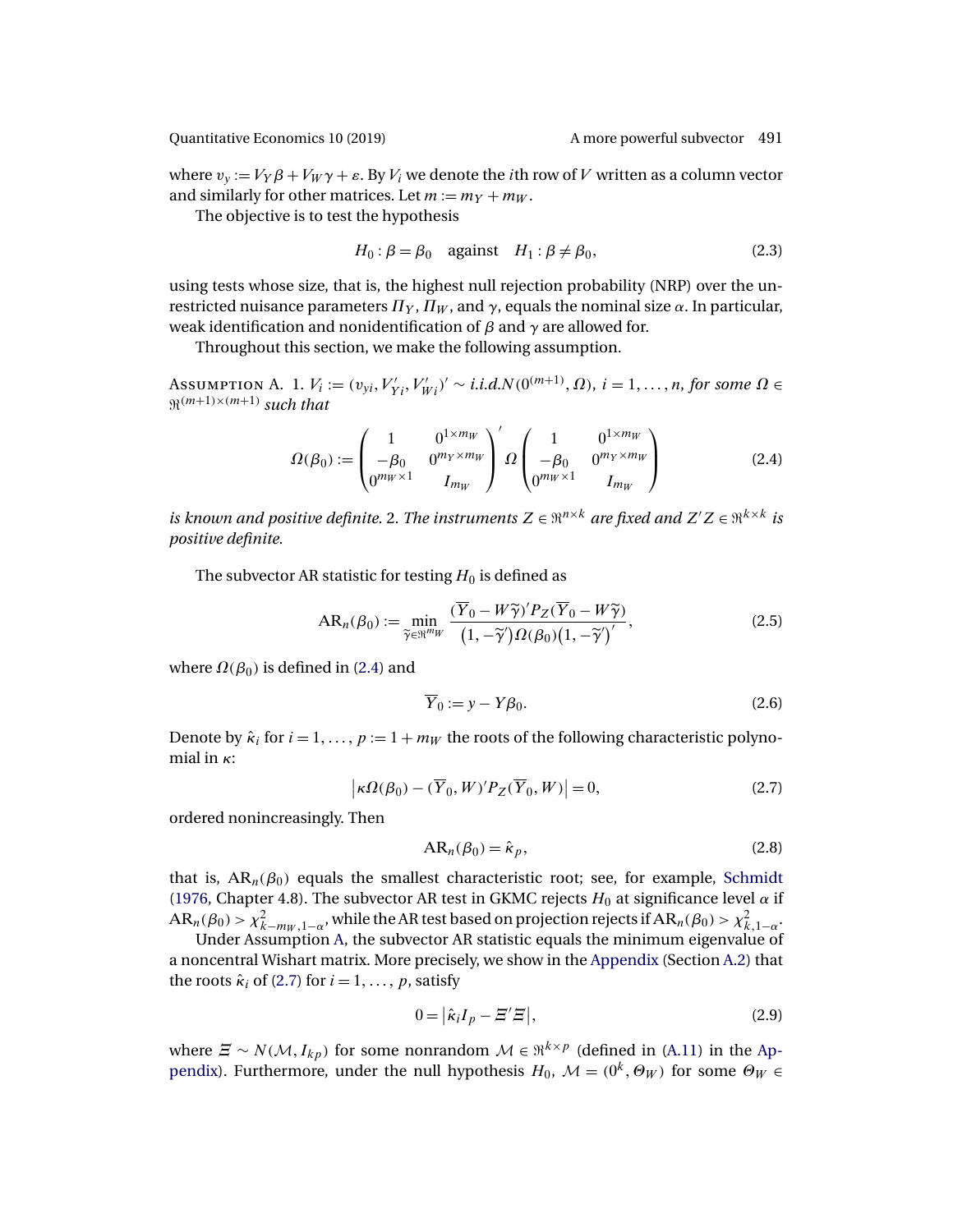<span id="page-6-0"></span> $\mathfrak{R}^{k \times m_W}$  (defined in [\(A.13\)](#page-25-0) in the [Appendix\)](#page-22-0), and thus  $\rho(\mathcal{M}) \le m_W$ , where again  $\rho(\mathcal{M})$ denotes the rank of the matrix M. Therefore,  $\Xi'\Xi\sim \mathcal{W}_p(k,I_p,\mathcal{M}'\mathcal{M}),$  where the latter denotes a noncentral Wishart distribution with  $k$  degrees of freedom, covariance matrix  $I_p$ , and noncentrality matrix

$$
\mathcal{M}'\mathcal{M} = \begin{pmatrix} 0 & 0^{1 \times m_W} \\ 0^{m_W \times 1} & \Theta'_W \Theta_W \end{pmatrix}.
$$
 (2.10)

The joint distribution of the eigenvalues of a noncentral Wishart matrix only depends on the eigenvalues of the noncentrality matrix  $\mathcal{M}^{\prime}\mathcal{M}$  (see, e.g., [Muirhead](#page-39-0) [\(2009\)](#page-39-0)). Hence, the distribution of  $(\hat{\kappa}_1, \ldots, \hat{\kappa}_p)$  under the null only depends on the eigenvalues of  $\Theta_W' \Theta_W$ , which we denote by

$$
\kappa_i := \kappa_i(\Theta'_W \Theta_W), \quad i = 1, \dots, m_W. \tag{2.11}
$$

We can think of  $\Theta_W'\Theta_W$  as the concentration matrix for the endogenous regressors  $W$  ; see, for example, [Stock, Wright, and Yogo](#page-40-0) [\(2002\)](#page-40-0). In the case when  $m_W = 1$ ,  $\Theta_W' \Theta_W$  is a scalar, and corresponds to the well-known concentration parameter (see, e.g., [Staiger](#page-40-0) [and Stock](#page-40-0) [\(1997\)](#page-40-0)) that measures the strength of the identification of the parameter vector  $\gamma$  not under test.

### 2.1 *Motivation for conditional subvector AR test: Case*  $m_W = 1$

The above established that when  $m_W = 1$  the distribution of  $AR_n(\beta_0)$  under  $H_0$  depends only on the single nuisance parameter  $\kappa_1$ . The following result gives a useful monotonicity property of this distribution.

THEOREM 1. *Suppose that [A](#page-5-0)ssumption A holds and*  $m_W = 1$ . *Then, under the null hypothesis*  $H_0: \beta = \beta_0$ , *the distribution function of the subvector AR statistic in* [\(2.5\)](#page-5-0) *is monotonically decreasing in the parameter*  $\kappa_1$ , *defined in* (2.11), *and converges to*  $\chi^2_{k-1}$ *as*  $\kappa_1 \rightarrow \infty$ .

This result follows from [Perlman and Olkin](#page-40-0) [\(1980,](#page-40-0) Theorem 3.5), who established that the eigenvalues of a  $k \times p$  noncentral Wishart matrix are stochastically increasing in the nonzero eigenvalue of the noncentrality matrix when the noncentrality matrix is of rank 1.

Theorem 1 shows that the subvector AR test in GKMC is conservative for all  $\kappa_1$  <  $\infty$ , because its NRP Pr<sub> $\kappa_1$ </sub> ( $AR_n(\beta_0) > \chi^2_{k-1,1-\alpha}$ ) is monotonically increasing in  $\kappa_1$  and the worst case occurs at  $\kappa_1 = \infty$ . Hence, it seems possible to improve the power of the subvector AR test by reducing the  $\chi^2_{k-1}$  critical value based on information about the value of  $\kappa_1$ .

If  $\kappa_1$  were known, which it is not, one would set the critical value equal to the  $1 - \alpha$ quantile of the exact distribution of  $AR_n(\beta_0)$  and obtain a similar test with higher power than the subvector AR test in GKMC. Alternatively, if there was a one-dimensional minimal sufficient statistic for  $\kappa_1$  under  $H_0$ , one could obtain a similar test by conditioning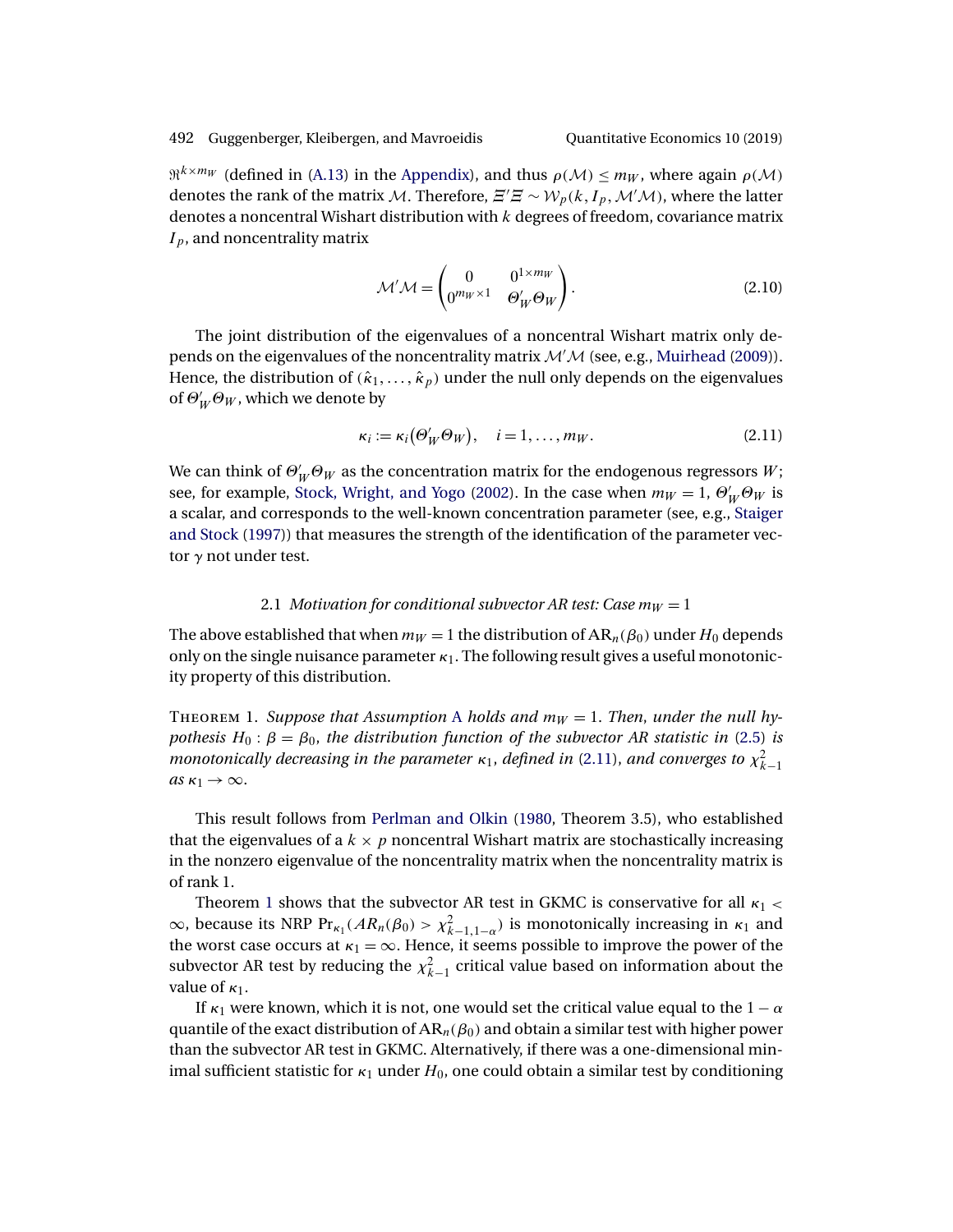<span id="page-7-0"></span>on it. Unfortunately, we are not aware of such a statistic. However, an approximation to the density of eigenvalues of noncentral Wishart matrices by [Leach](#page-39-0) [\(1969\)](#page-39-0), specialized to this case, implies that the largest eigenvalue  $\hat{\kappa}_1$  is approximately sufficient for  $\kappa_1$  when  $\kappa_1$  is "large" and  $\kappa_2 = 0$ . Based on this approximation, [Muirhead](#page-39-0) [\(1978,](#page-39-0) Section 6) provides an approximate, nuisance parameter-free, conditional density of the smallest eigenvalue  $\hat{\kappa}_2$  given the largest one  $\hat{\kappa}_1$ . This approximate density (with respect to Lebesgue measure) of  $\hat{\kappa}_2$  given  $\hat{\kappa}_1$  can be written as

$$
f_{\hat{\kappa}_2|\hat{\kappa}_1}^*(x_2|\hat{\kappa}_1) = f_{\chi_{\hat{\kappa}-1}^2}(x_2)(\hat{\kappa}_1 - x_2)^{1/2} g(\hat{\kappa}_1), \quad x_2 \in [0, \hat{\kappa}_1],
$$
 (2.12)

where  $f_{\chi^2_{k-1}}(\cdot)$  is the density of a  $\chi^2_{k-1}$  and  $g(\hat{\kappa}_1)$  is a function that does not depend on any unknown parameters; see [\(A.22\)](#page-27-0) in the [Appendix.](#page-22-0)

Because (2.12) is analytically available, the quantiles of the distribution whose density is given in (2.12) can be computed easily using numerical integration for fixed values of  $\hat{\kappa}_1$ . Figure 1 plots the 1 –  $\alpha$  quantile of that distribution as a function of  $\hat{\kappa}_1$  for  $\alpha = 5\%$ and  $k = 2, 5, 10$ , and 20. It is evident that this conditional quantile function is strictly increasing in  $\hat{\kappa}_1$  and asymptotes to  $\chi^2_{k-1,1-\alpha}$ .<sup>2</sup> We propose to use the above conditional quantile function to obtain conditional critical values for the subvector AR statistic.

In practice, to make implementation of the test straightforward for empirical researchers, we tabulate the conditional critical value function for different  $k - 1$  and  $\alpha$ 



FIGURE 1. Conditional critical value function. The solid line plots  $c_{1-\alpha}(\hat{\kappa}_1; k-1)$ , the  $1-\alpha$  quantile of the distribution given in (2.12), for  $\alpha = 0.05$ . The dotted straight line gives the corresponding 1 –  $\alpha$  quantile of  $\chi^2_{k-1}$ .

 $2$ The monotonicity statement is made based on numerical integration without an analytical proof. An analytical proof of the limiting result is given in Appendix [A.3.](#page-25-0)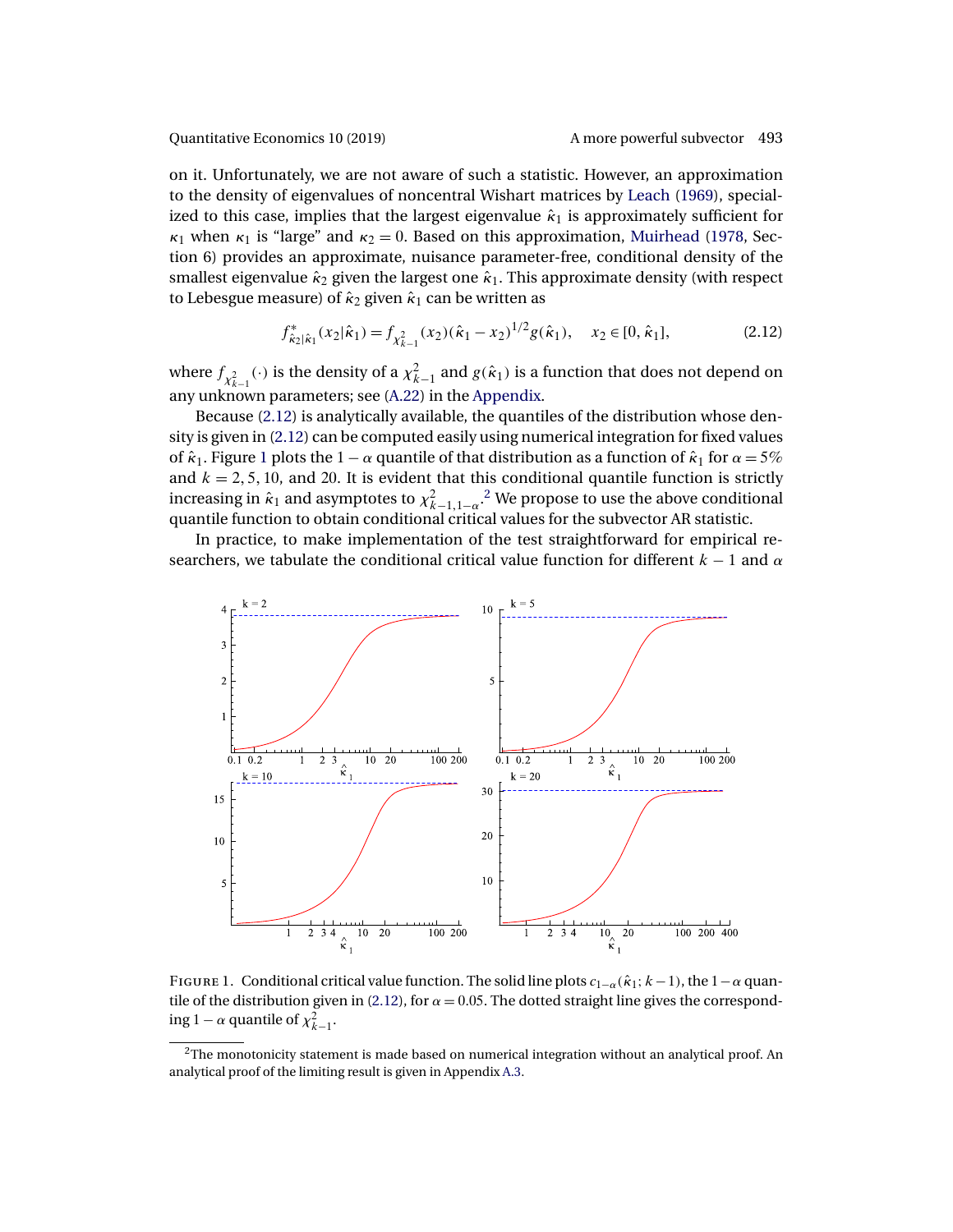<span id="page-8-0"></span>TABLE 1. 1 –  $\alpha$  quantile of the conditional distribution with density given in [\(2.12\)](#page-7-0), cv =  $c_{1-\alpha}(\hat{\kappa}_1, k-1)$  at different values of the conditioning variable  $\hat{\kappa}_1$ . Computed by numerical integration.

| $\alpha = 5\%, k - 1 = 4$ |  |  |  |  |  |  |  |  |  |  |                                                                   |  |  |  |                                                                                                                                                       |      |
|---------------------------|--|--|--|--|--|--|--|--|--|--|-------------------------------------------------------------------|--|--|--|-------------------------------------------------------------------------------------------------------------------------------------------------------|------|
|                           |  |  |  |  |  |  |  |  |  |  |                                                                   |  |  |  | $\hat{k}_1$ cv $\hat{k}_1$ cv $\hat{k}_1$ cv $\hat{k}_1$ cv $\hat{k}_1$ cv $\hat{k}_1$ cv $\hat{k}_1$ cv $\hat{k}_1$ cv $\hat{k}_1$ cv $\hat{k}_1$ cv |      |
|                           |  |  |  |  |  |  |  |  |  |  | 1.2 1.1 2.1 1.9 3.2 2.9 4.5 3.9 5.9 4.9 7.4 5.9 9.4 6.9 12.5 7.9  |  |  |  | 20.9 8.9                                                                                                                                              |      |
|                           |  |  |  |  |  |  |  |  |  |  | 1.3 1.2 2.3 2.1 3.5 3.1 4.7 4.1 6.2 5.1 7.8 6.1 9.9 7.1 13.4 8.1  |  |  |  | 26.5 9.1                                                                                                                                              |      |
|                           |  |  |  |  |  |  |  |  |  |  | 1.4 1.3 2.5 2.3 3.7 3.3 5.0 4.3 6.5 5.3 8.2 6.3 10.5 7.3 14.5 8.3 |  |  |  | 39.9 9.3                                                                                                                                              |      |
|                           |  |  |  |  |  |  |  |  |  |  | 1.6 1.5 2.7 2.5 4.0 3.5 5.3 4.5 6.8 5.5 8.6 6.5 11.1 7.5 15.9 8.5 |  |  |  | 57.4 9.4                                                                                                                                              |      |
|                           |  |  |  |  |  |  |  |  |  |  | 1.8 1.7 3.0 2.7 4.2 3.7 5.6 4.7 7.1 5.7 9.0 6.7 11.7 7.7 17.9 8.7 |  |  |  | 1000                                                                                                                                                  | 9.48 |

over a grid of points  $\hat{\kappa}_{1,j}$ ,  $j = 1, \ldots, J$ , say, and conditional critical values for any given  $\hat{\kappa}_1$ are obtained by linear interpolation.<sup>3</sup> Specifically, let  $q_{1-\alpha,j}(k-1)$  denote the  $1-\alpha$  quan-tile of the distribution whose density is given by [\(2.12\)](#page-7-0) with  $\hat{\kappa}_1$  replaced by  $\hat{\kappa}_{1,j}$ . The end point of the grid  $\hat{\kappa}_{1,J}$  should be chosen high enough so that  $q_{1-\alpha,J}(k-1) \approx \chi^2_{k-1,1-\alpha}$ . For any realization of  $\hat{\kappa}_1 \leq \hat{\kappa}_{1,J}$ ,  $\hat{\kappa}_1$  find j such that  $\hat{\kappa}_1 \in [\hat{\kappa}_{1,j-1}, \hat{\kappa}_{1,j}]$  with  $\hat{\kappa}_{1,0} = 0$  and  $q_{1-\alpha,0}(k-1) = 0$ , and let

$$
c_{1-\alpha}(\hat{\kappa}_1, k-1) := \frac{\hat{\kappa}_{1,j} - \hat{\kappa}_1}{\hat{\kappa}_{1,j} - \hat{\kappa}_{1,j-1}} q_{1-\alpha,j-1}(k-1) + \frac{\hat{\kappa}_1 - \hat{\kappa}_{1,j-1}}{\hat{\kappa}_{1,j} - \hat{\kappa}_{1,j-1}} q_{1-\alpha,j}(k-1). \tag{2.13}
$$

Table 1 gives conditional critical values at significance level 5% for a fine grid for the conditioning statistic  $\hat{\kappa}_1$  for the case  $k - 1 = 4$ . To mitigate any slight overrejection induced by interpolation, the reported critical values have been rounded up to one decimal.

We will see that by using  $c_{1-\alpha}(\hat{\kappa}_1, k-1)$  as a critical value for the subvector AR test, one obtains a close to similar test, except for small values of  $\kappa_1$ . Note that  $\hat{\kappa}_1$ , the largest root of the characteristic polynomial in [\(2.7\)](#page-5-0) is comparable to the first-stage F statistic in the case  $m_W = 1$  for the hypothesis that  $\Pi_W = 0^{k \times m_W}$  ( $\gamma$  is unidentified) under the null hypothesis  $H_0: \beta = \beta_0$  in [\(2.3\)](#page-5-0). So given  $\alpha$ ,  $c_{1-\alpha}(\hat{\kappa}_1, k-1)$  is a data-dependent critical value that depends only on the integer  $k - 1$  (the number of IVs minus the number of untested parameters), and the nonnegative scalar  $\hat{\kappa}_1$  which is a measure of the strength of identification of the unrestricted coefficient γ.

### 2.2 *Definition of the conditional subvector AR test for general*  $m_W$

We will now define the conditional subvector AR test for the general case when  $m_W \geq 1$ . The conditional subvector AR test rejects  $H_0$  at nominal size  $\alpha$  if

$$
AR_n(\beta_0) > c_{1-\alpha}(\hat{\kappa}_1, k - m_W),
$$
\n(2.14)

<sup>&</sup>lt;sup>3</sup>For general  $m_W$ , discussed in the next subsection, the role of  $k-1$  is played by  $k - m_W$ .

<sup>&</sup>lt;sup>4</sup>When  $\hat{\kappa}_1 > \hat{\kappa}_{1,J}$ , we can define  $c_{1-\alpha}(\hat{\kappa}_1, k-1)$  using nonlinear interpolation between  $\hat{\kappa}_{1,J}$  and  $\infty$ , that is,  $c_{1-\alpha}(\hat{\kappa}_1, k-1) := (1 - F(\hat{\kappa}_1 - \hat{\kappa}_{1,J}))q_{1-\alpha,J}(k-1) + F(\hat{\kappa}_1 - \hat{\kappa}_{1,J})\chi^2_{k-1,1-\alpha}$ , where F is some distribution function.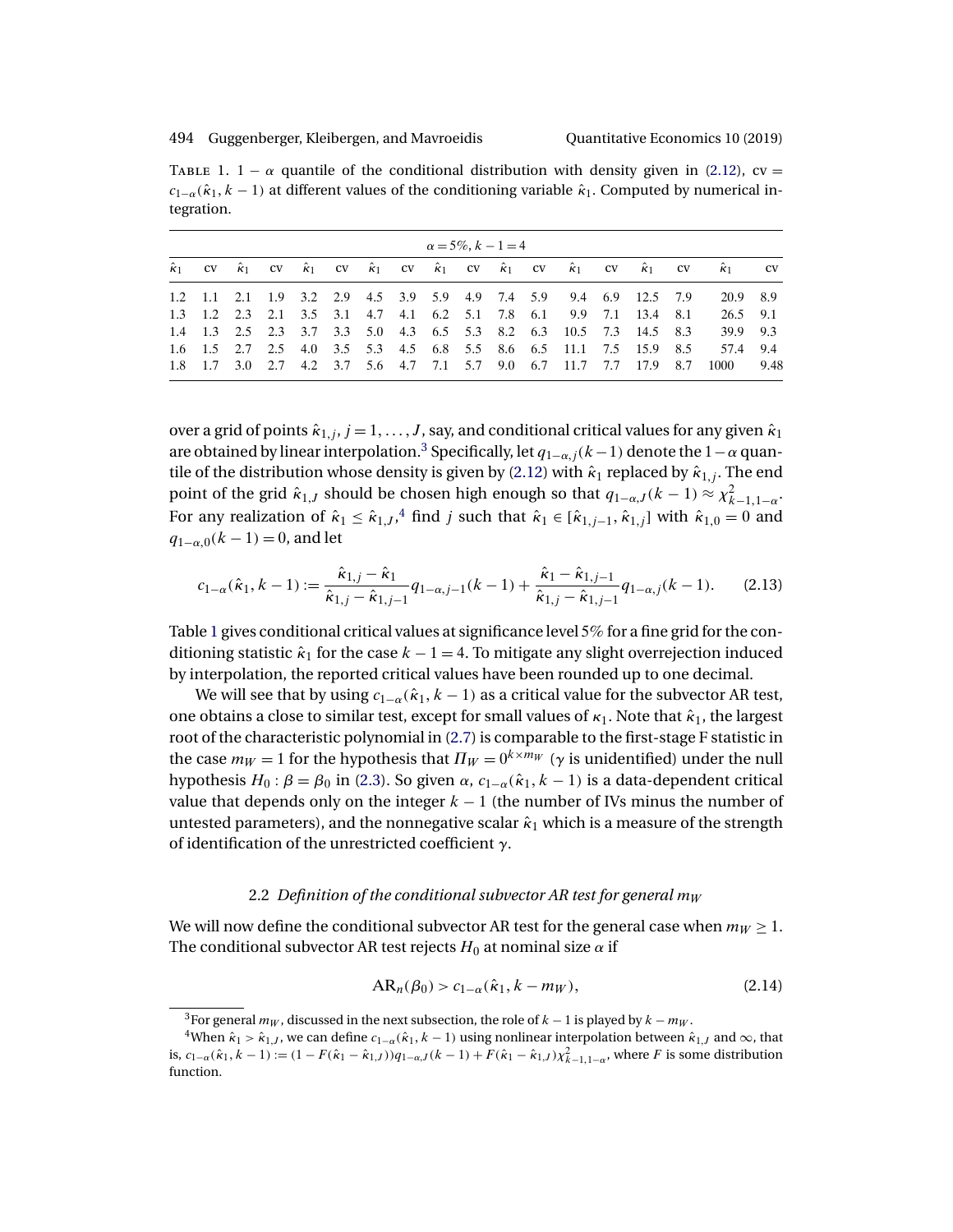<span id="page-9-0"></span>where  $c_{1-\alpha}(\cdot,\cdot)$  has been defined in [\(2.13\)](#page-8-0) for any argument consisting of a vector with first component in  $\mathfrak{R}_+ \cup \{\infty\}$  and second component in N. Tables of critical values for significance levels  $\alpha = 10\%$ , 5%, and 1%, and degrees of freedom  $k - m_W = 1$  to 5 are provided in Appendix [B,](#page-36-0) and for degrees of freedom  $k - m_W = 6$  to 20 are provided in Appendix C in the SM. Since  $AR_n(\beta_0) = \hat{\kappa}_p$ , the associated test function can be written as

$$
\varphi_c(\hat{\kappa}) := \mathbf{1} \big[ \hat{\kappa}_p > c_{1-\alpha}(\hat{\kappa}_1, k - m_W) \big],\tag{2.15}
$$

where **1**[·] is the indicator function,  $\hat{\kappa} := (\hat{\kappa}_1, \hat{\kappa}_p)$  and the subscript c abbreviates "conditional".

The subvector AR test in GKMC that uses  $\chi^2_{k-m_W}$  critical value has test function

$$
\varphi_{\text{GKMC}}(\hat{\kappa}) := \mathbf{1} \big[ \hat{\kappa}_p > c_{1-\alpha}(\infty, k - m_W) \big]. \tag{2.16}
$$

Since  $c_{1-\alpha}(x, \cdot) < c_{1-\alpha}(\infty, \cdot)$  for all  $x < \infty$ , it follows that  $E[\varphi_c(\hat{\kappa})] > E[\varphi_{\rm GKMC}(\hat{\kappa})]$ , that is, the conditional subvector AR test  $\varphi_c$  has strictly higher power than the (unconditional) subvector AR test  $\varphi_{\rm GKMC}$  in GKMC.

# 2.3 *Finite-sample size of*  $\varphi_c$  *when*  $m_W = 1$

As long as the conditional critical values  $c_{1-\alpha}(\hat{\kappa}_1, k - m_W)$  guarantee size control for the new test  $\varphi_c$ , the actual quality of the approximation [\(2.12\)](#page-7-0) to the true *conditional* density is not of major concern to us, and the main purpose of [\(2.12\)](#page-7-0) was to give us a simple analytical expression to generate data-dependent critical values.

We next compute the size of the conditional subvector AR test, and because we do not have available an analytical expression of the NRP, we need to do that numerically. This can be done easily because the nuisance parameter  $\kappa_1$  is one-dimensional, and the density of the data is analytically available, so the NRP of the test can be estimated accurately by Monte Carlo simulation or numerical integration. Using (low-dimensional) simulations to calculate the (asymptotic) size of a testing procedure has been used in several recent papers; see, for example, [Elliott, Müller, and Watson](#page-38-0) [\(2015\)](#page-38-0).

Figure [2](#page-10-0) plots the NRPs of both  $\varphi_c$  and the subvector AR test  $\varphi_{\rm GKMC}$  of GKMC in (2.16) at  $\alpha = 5\%$  as a function of  $\kappa_1$  for  $k = 5$  and  $m_W = 1$ . The conditional test  $\varphi_c$  is evaluated using the critical values reported in Table [1](#page-8-0) with interpolation.<sup>5</sup>

We notice that the size of the conditional subvector AR test  $\varphi_c$  is controlled, because the NRPs never exceed the nominal size no matter the value of  $\kappa_1$ . The NRPs of the subvector AR test  $\varphi_{\rm GKMC}$  are monotonically increasing in  $\kappa_1$  in accordance with Theorem [1.](#page-6-0) Therefore, the proposed conditional test  $\varphi_c$  strictly dominates the unconditional test  $\varphi_{\rm GKMC}$ . The results for other significance levels and other values of  $k$  are the same, and

<sup>&</sup>lt;sup>5</sup>For example, if  $\hat{\kappa}_1 = 2.4$  $\hat{\kappa}_1 = 2.4$  $\hat{\kappa}_1 = 2.4$  which is an element of [2.3, 2.5], then from Table 1 the critical value employed would be 2.2. To produce Figure [2,](#page-10-0) we use a grid of 42 points for  $\kappa_1$ , evenly spaced in log-scale between 0 and 100. In this figure, the NRPs were computed by numerical integration using the Quadpack in Ox; see [Doornik](#page-38-0) [\(2001\)](#page-38-0). The densities were evaluated using the algorithm of [Koev and Edelman](#page-39-0) [\(2006\)](#page-39-0) for the computation of hypergeometric functions of two matrix arguments. The NRPs are essentially the same when estimated by Monte Carlo integration with 1 million replications; see Appendix D in the SM.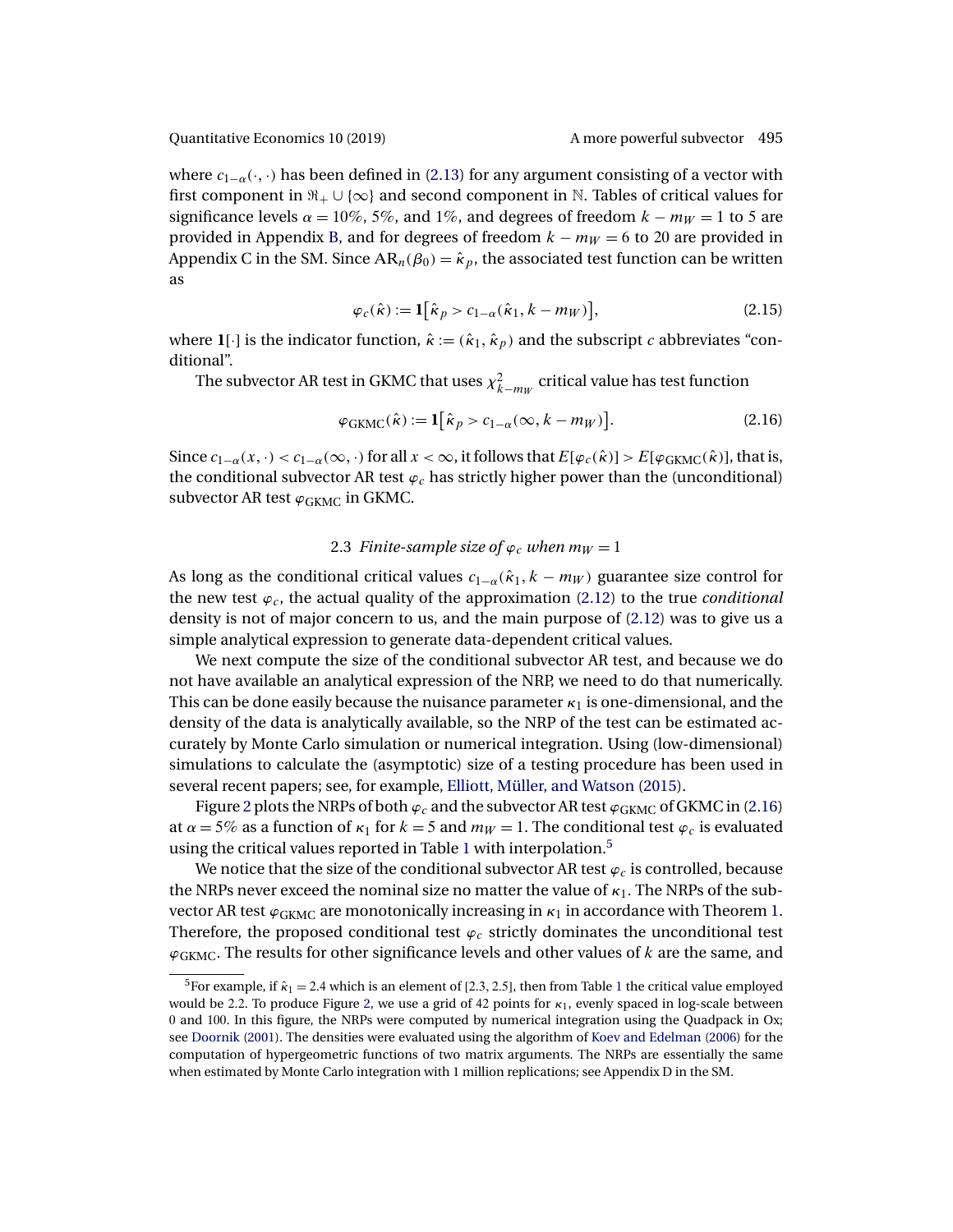<span id="page-10-0"></span>

Figure 2. Null rejection probability of 5% level conditional [\(2.15\)](#page-9-0) (solid) and GKMC subvector AR (dotted) tests as a function of the nuisance parameter  $\kappa_{mw}$ . The number of instruments is  $k = 5$  and the number of nuisance parameters is  $m_W = 1$ . Computed by numerical integration of the exact density.

they are reported in Table 23 in the SM. We summarize this finding in the following theorem.

THEOREM 2. *Under [A](#page-5-0)ssumption* A *and*  $m_W = 1$ , *the finite-sample size of the conditional subvector AR test*  $\varphi_c$  *defined in* [\(2.15\)](#page-9-0) *at nominal size*  $\alpha$  *is equal to*  $\alpha$  *for*  $\alpha \in \{1\%, 5\%, 10\%\}$ *and*  $k - m_W \in \{1, \ldots, 20\}.$ 

COMMENT. To reiterate, the proof of Theorem 2 for given  $k - m_W$  and nominal size  $\alpha$  is a combination of an analytical step that shows that the null rejection probability of the new test depends on only a scalar parameter and of a numerical step where it is shown by numerical integration and Monte Carlo simulation that none of the NRPs exceeds the nominal size. Using the tables of critical values provided in Appendix [B,](#page-36-0) one can obtain certain bounds on the  $p$ -value of the conditional subvector AR test. With further simulation effort, one can also obtain additional tables for other  $\alpha$  and  $k - m_W$  combinations.<sup>6</sup>

# 2.4 *Power analysis when*  $m_W = 1$

One main advantage of the conditional subvector AR test [\(2.14\)](#page-8-0) is its computational simplicity. For general  $m_W$ , there are other approaches one might consider based on the information in the eigenvalues ( $\hat{k}_1, \ldots, \hat{k}_{m_W}$ ) that, at the expense of potentially much higher computational cost, might yield higher power than the conditional subvector

 $6$ We provide the code to do that in the Online Supplementary Material (SM) [\(Guggenberger, Kleibergen,](#page-38-0) [and Mavroeidis](#page-38-0) [\(2019\)](#page-38-0)).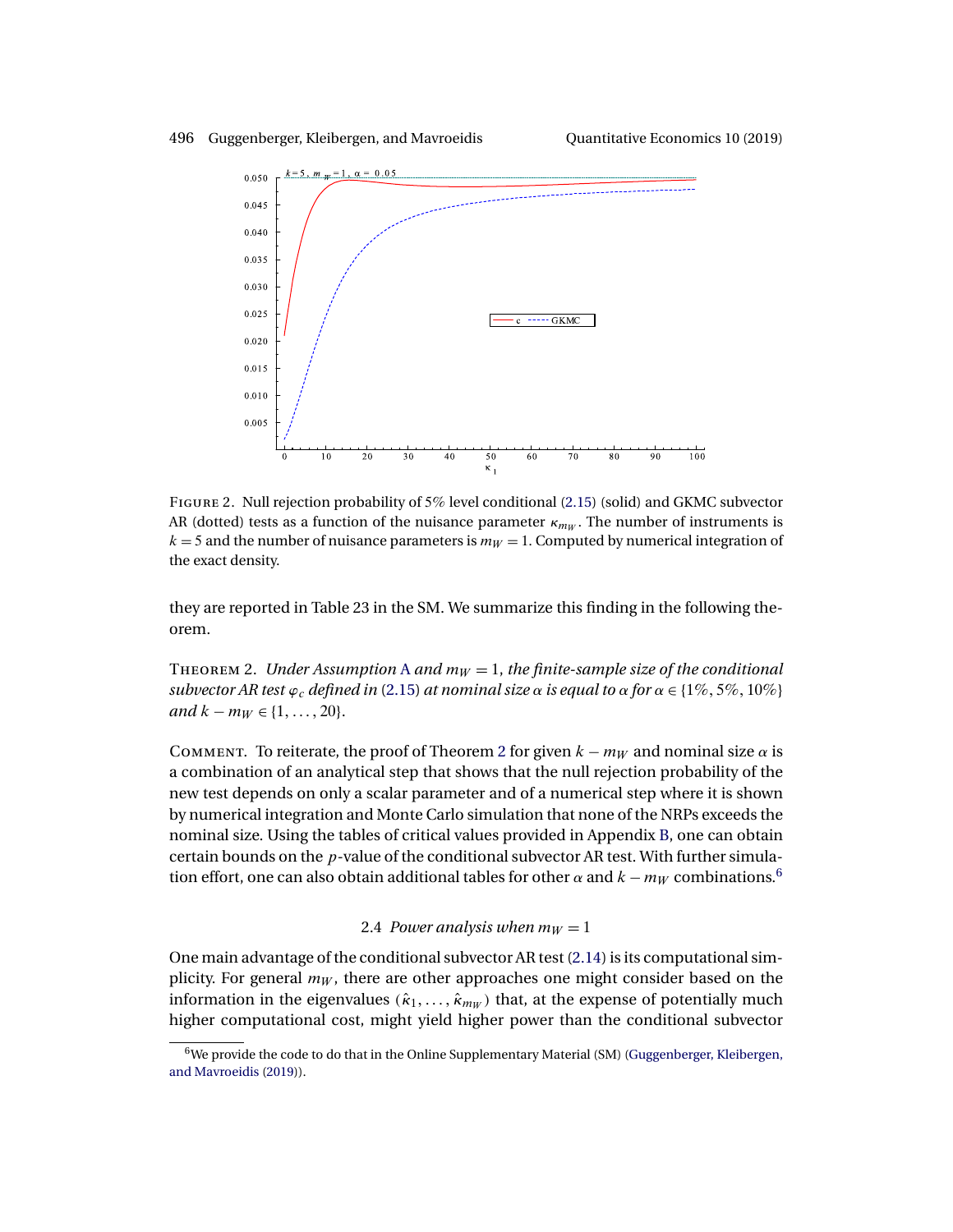<span id="page-11-0"></span>AR test. For example, one could apply the critical value function approach of [Moreira,](#page-39-0) [Mourão, and Moreira](#page-39-0) [\(2016\)](#page-39-0) to derive conditional critical values. One could condition on the largest  $m_W$  eigenvalues rather than just the largest one. The objective of this section is to assess the potential scope for power improvements over the subvector AR test by computing power bounds of all tests that depend on the data only through the statistic  $(\hat{\kappa}_1, \ldots, \hat{\kappa}_{m_W})$ . We first provide some theoretical insights that help to implement this analysis economically. These insights are valid for arbitrary  $m_W$ . For the actual computation of the power bound, we then restrict attention to  $m_W = 1$  because the computational effort for larger  $m_W$  is overwhelming.

Recall from [\(2.11\)](#page-6-0) that under  $H_0$  :  $\beta = \beta_0$  in [\(2.3\)](#page-5-0), the joint distribution of  $(\hat{\kappa}_1, \ldots, \hat{\kappa}_p)$ only depends on the vector of eigenvalues  $(\kappa_1,\ldots,\kappa_{m_W})$  of  $\Theta_W'\Theta_W$ , where  $\Theta_W\in\Re^{k\times m_W}$ appears in the noncentrality matrix  $M = (0^k, \Theta_W)$  of  $\Xi \sim N(M, I_{kp})$ . It follows eas-ily from [\(A.13\)](#page-25-0) in the [Appendix](#page-22-0) that if  $\Pi_W$  ranges through all matrices in  $\Re^{k \times m_W}$ , then  $(\kappa_1, \ldots, \kappa_{m_W})'$  ranges through all vectors in  $[0, \infty)^{m_W}$ .

Define  $A := E(Z'(y - Y\beta_0, W)) \in \Re^{k \times p}$  and consider the null hypothesis

$$
H'_0: \rho(A) \le m_W \quad \text{versus} \quad H'_1: \rho(A) = p,\tag{2.17}
$$

where again  $\rho(A)$  denotes the rank of the matrix A. Clearly, whenever  $H_0$  holds,  $H'_0$ holds too, but the reverse is not true; by [\(A.14\)](#page-25-0) in the [Appendix,](#page-22-0)  $H'_0$  holds iff  $\Pi_W$  is rank deficient or  $\Pi_Y(\beta - \beta_0) \in \text{span}(\Pi_W)$ . It is shown in the [Appendix](#page-22-0) (Case 2 in Sec-tion [A.2\)](#page-23-0) that under  $H'_0$  the joint distribution of  $(\hat{k}_1,\ldots,\hat{k}_p)$  is the same as the one of the vector of eigenvalues of a Wishart matrix  ${\mathcal W}_p(k, I_p, {\mathcal M} \backslash {\mathcal M})$  with rank deficient noncentrality matrix and, therefore, depends only on the vector of the largest  $m_W$  eigenvalues  $(\kappa_1,\ldots,\kappa_{m_W})' \in \mathfrak{R}^{m_W}$  of  $\mathcal{M}'\mathcal{M}$ . The important implication of that result is that any test  $\varphi(\hat{\kappa}_1,\ldots,\hat{\kappa}_p) \in [0,1]$  for some measurable function  $\varphi$  that has size bounded by  $\alpha$  under  $H_0$  also has size (in the parameters (β, γ,  $\Pi_Y$ ,  $\Pi_W$ )) bounded by α under  $H'_0$ . In particular, no test  $\varphi(\hat{\kappa}_1,\ldots,\hat{\kappa}_p)$  that controls size under  $H_0$  has power exceeding size under alternatives  $H_0'\backslash H_0$ .

While the theoretical analysis in the previous two paragraphs holds for arbitrary  $m_W$ , we now assume  $m_W = 1$  for computational feasibility. To assess the potential scope for power improvements over the subvector AR test, we compute power bounds of all tests that depend on the statistic  $(k_1, k_2)$ . These are point-optimal bounds based on the least favorable distribution for the nuisance parameter  $\kappa_1$  under the null that  $\kappa_2 = 0$ ; see Appendix D.3 in the SM for details. We consider both the approximately least favorable distribution (ALFD) method of [Elliott, Müller, and Watson](#page-38-0) [\(2015\)](#page-38-0) and the one-point least favorable distribution of [Andrews, Moreira, and Stock](#page-38-0) [\(2008,](#page-38-0) Section 4.2), but report here only the ALFD bound for brevity and because it is very similar to the [Andrews, Moreira,](#page-38-0) [and Stock](#page-38-0) [\(2008\)](#page-38-0) upper bound. The results based on the [Andrews, Moreira, and Stock](#page-38-0) [\(2008\)](#page-38-0) method are discussed in Appendix E.2 in the SM.

We compute the power of the conditional and unconditional subvector tests  $\varphi_c$  and  $\varphi_{\rm{GKMC}}$  at the 5% level for  $k = 5$  and the associated power bound for a grid of values of the parameters  $\kappa_1 \geq \kappa_2 > 0$  under the alternative; see Appendix D.3 in the SM for details. The power curves are computed using 100,000 Monte Carlo replications without importance sampling (results for other  $k$  are similar and given in the SM). The left panel of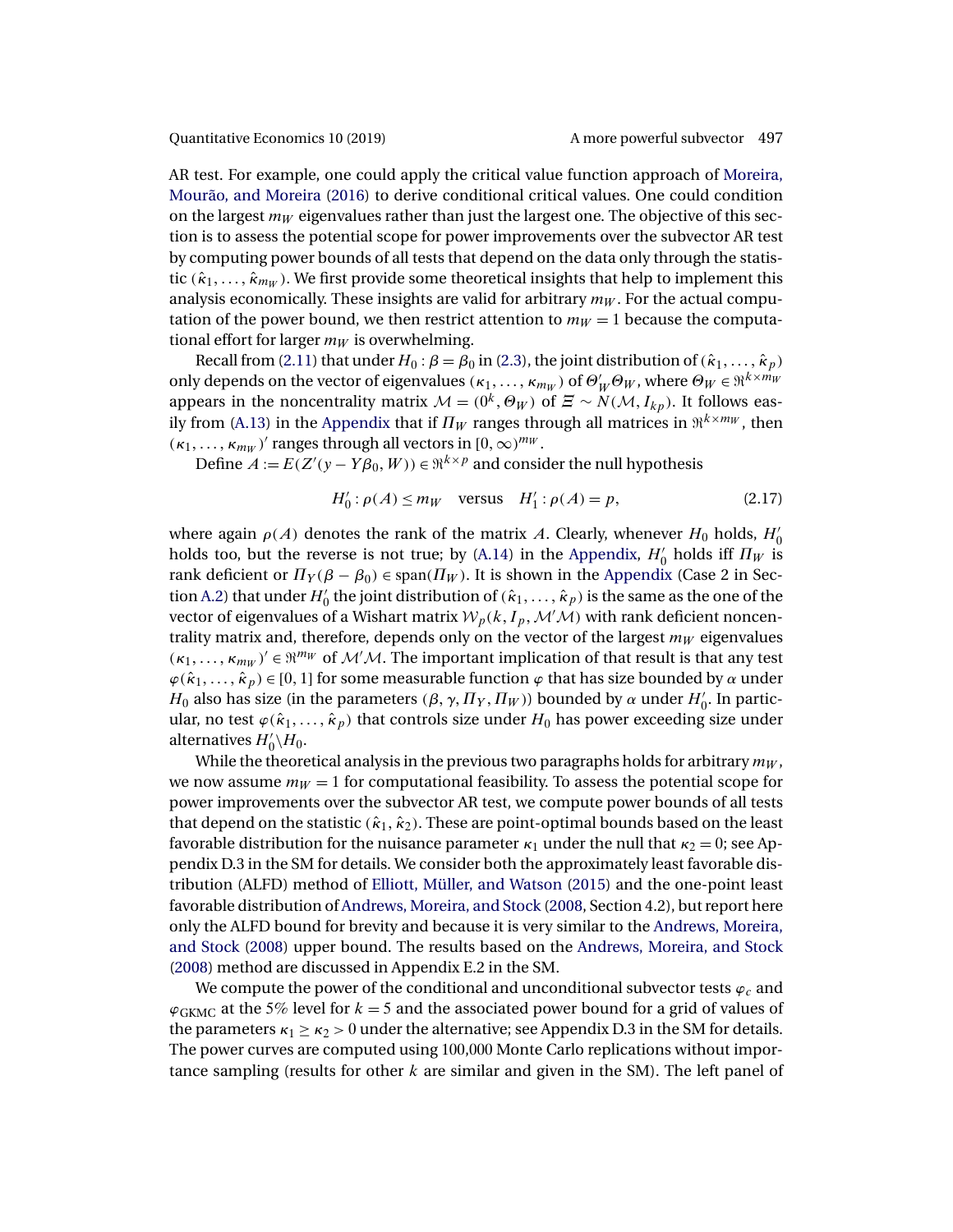<span id="page-12-0"></span>



FIGURE 3. Power of conditional [\(2.15\)](#page-9-0) and GKMC [\(2.16\)](#page-9-0) subvector AR tests,  $\varphi_c$  and  $\varphi_{\rm GKMC}$ , and point optimal power envelope computed using the ALFD method of [Elliott, Müller, and Watson](#page-38-0) [\(2015\)](#page-38-0). The left panel plots the power of  $\varphi_c$  minus the power bound across all alternatives. The right panel plots the power curves for both tests and the power bound when  $\kappa_1 = \kappa_2$ .

Figure 3 plots the difference between the power function of the conditional test  $\varphi_c$  and the power bound across all alternatives. Except at alternatives very close to the null, and when  $\kappa_1$  is very close to  $\kappa_2$  (so the nuisance parameter is weakly identified), the power of the conditional subvector test  $\varphi_c$  is essentially on the power bound. The fact that the power of  $\varphi_c$  for small  $\kappa_1$  is somewhat below the power bound can be explained by the fact that the test is not exactly similar, so its rejection probability can fall below  $\alpha$  for some alternatives. The right panel of Figure 3 plots the power curves for alternatives with  $\kappa_1 = \kappa_2$ , which seem to be the least favorable to the conditional test. The power of the conditional test is mostly on the power bound, while the subvector test  $\varphi_{\rm GKMC}$  is well below the bound. Two-dimensional plots for other values of  $\kappa_1 - \kappa_2$  are provided in the SM. As  $\kappa_1 - \kappa_2$  gets larger, the power of  $\varphi_{\rm GKMC}$  gets closer to the power envelope, as expected.

# 2.5 *Size of*  $\varphi_c$  *when*  $m_W > 1$  *and inadmissibility of*  $\varphi_{\rm{GKMC}}$

We cannot extend the monotonicity result of Theorem [1](#page-6-0) to the general case  $m_W > 1$ . This is because the distribution of the subvector AR statistic depends on all the  $m_W$  eigenvalues of  $\mathcal{M}'\mathcal{M}$  in [\(2.10\)](#page-6-0), and the method of the proof of Theorem [1](#page-6-0) only works for the case that  $\rho(M/M) = 1$ .<sup>7</sup> However, Theorem [3](#page-13-0) below provides a theoretical result that suffices to establish correct finite-sample size of the proposed conditional subvector AR test [\(2.15\)](#page-9-0) and the inadmissibility of the subvector test  $\varphi_{\rm GKMC}$  in [\(2.16\)](#page-9-0) in the general case.

To state the result, we first need to introduce some notation. Recall that  $\Xi \sim$  $N(\mathcal{M}, I_{k(m_W+1)})$ , with M nonstochastic and  $\rho(\mathcal{M}) \le m_W$  under the null hypothesis in

 $7$ See [\(Perlman and Olkin,](#page-40-0) [1980,](#page-40-0) p. 1337) for some more discussion of the difficulties involved in extending the result to the general case.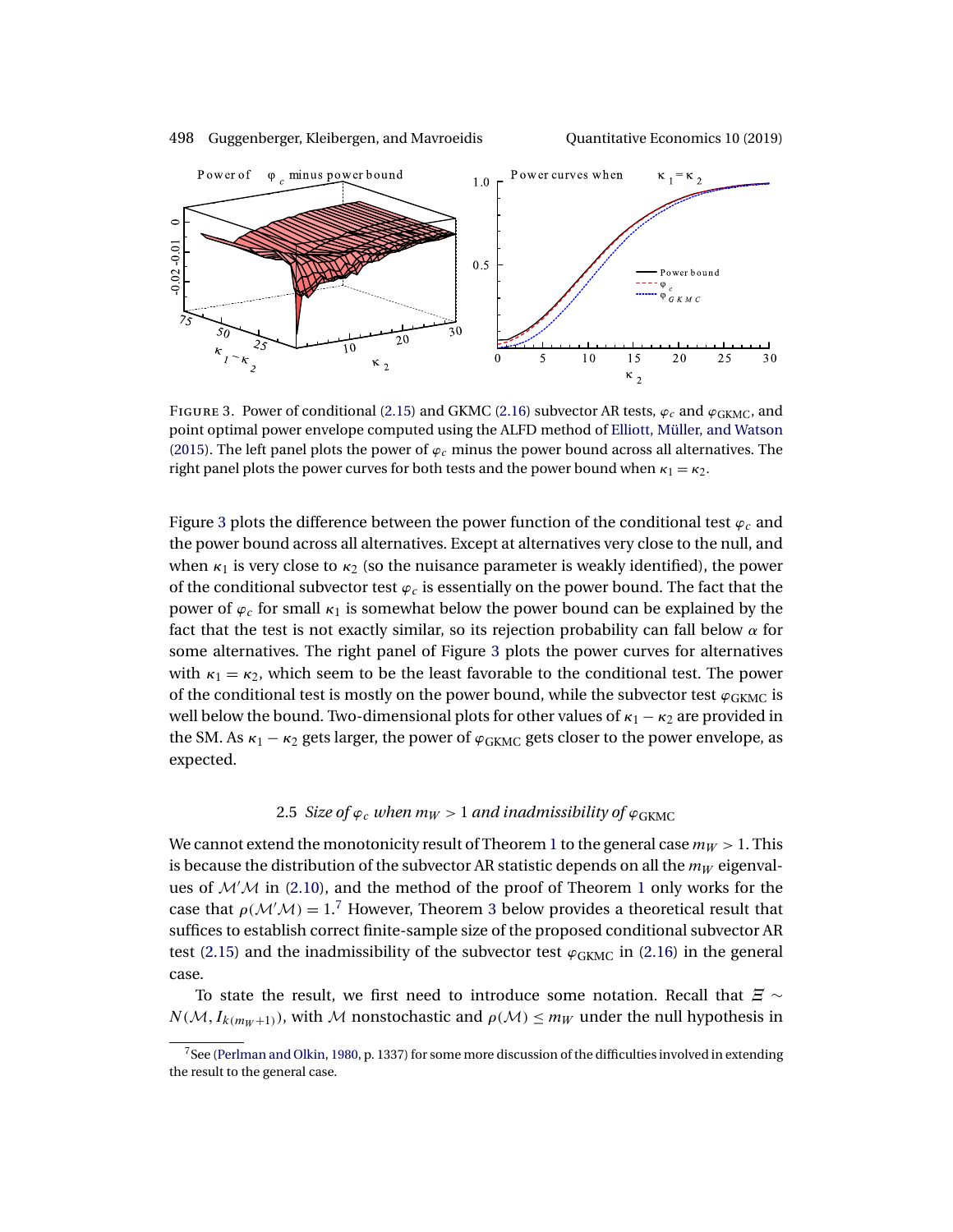<span id="page-13-0"></span>

[\(2.3\)](#page-5-0). Partition  $\Xi$  as

$$
\widetilde{E} = \begin{pmatrix} \widetilde{E}_{11} & \widetilde{E}_{12} \\ \widetilde{E}_{21} & \widetilde{E}_{22} \end{pmatrix},
$$
\n(2.18)

where  $\Xi_{11}$  is  $(k-m_W+1)\times 2$ ,  $\Xi_{12}$  is  $(k-m_W+1)\times (m_W-1)$ ,  $\Xi_{21}$  is  $(m_W-1)\times 2$ , and  $\Xi_{22}$ is  $(m_W - 1) \times (m_W - 1)$ . Partition M conformably with  $\Xi$ . Let  $\mu_i$ ,  $i = 1, \ldots, m_W$ , denote the possibly nonzero singular values of  $M$  (the order does not matter for the arguments below). Without loss of generality, we can set

$$
\mathcal{M} = \begin{pmatrix} \mathcal{M}_{11} & 0^{(k-m_W+1)\times(m_W-1)} \\ 0^{(m_W-1)\times 2} & \mathcal{M}_{22} \end{pmatrix},
$$
 (2.19)

where

$$
\mathcal{M}_{11} := \begin{pmatrix} 0^{k - m_W \times 1} & 0^{(k - m_W) \times 1} \\ 0 & \mu_{m_W} \end{pmatrix}, \text{ and } \mathcal{M}_{22} := \text{diag}(\mu_1, \dots, \mu_{m_W - 1}).
$$
 (2.20)

Finally, let

$$
O := \begin{pmatrix} (I_2 + \Xi_{21}'\Xi_{22}^{-1}\Xi_{21})^{-1/2} & \Xi_{21}'\Xi_{22}^{-1}(I_{m_W-1} + \Xi_{22}^{-1}\Xi_{21}\Xi_{21}'\Xi_{22}^{-1})^{-1/2} \\ -\Xi_{22}^{-1}\Xi_{21}(I_2 + \Xi_{21}'\Xi_{22}'\Xi_{22}'\Xi_{21})^{-1/2} & (I_{m_W-1} + \Xi_{22}^{-1}\Xi_{21}\Xi_{21}'\Xi_{22}'^{-1})^{-1/2} \\ \in \mathfrak{R}^{p \times p}.\end{pmatrix}
$$
\n(2.21)

THEOREM 3. *Suppose that [A](#page-5-0)ssumption* A *holds with m* $_W$  > 1. *Denote by*  $\tilde{\varXi}_{11}$   $\in$  $\mathbb{R}^{(k-m_W+1)\times 2}$  the upper left submatrix of  $\widetilde{\Xi} := \Xi O \in \mathbb{R}^{k\times p}$ . Then, under the null hypothe $sis H_0$ :  $\beta = \beta_0$ ,

$$
\tilde{\Xi}_{11}'\tilde{\Xi}_{11}|O \sim \mathcal{W}_2(k-m_W+1,I_2,\tilde{\mathcal{M}}'_{11}\tilde{\mathcal{M}}_{11}),
$$

where  $\tilde{\mathcal{M}}_{11}$  is defined in [\(A.3\)](#page-23-0) in the [Appendix](#page-22-0) and satisfies  $\rho(\tilde{\mathcal{M}}'_{11}\tilde{\mathcal{M}}_{11})\leq 1.$ 

As the next couple of lines establish, Theorem 3 allows us to prove correct size of the conditional subvector AR test by showing that any null rejection probability of the new test is bounded by the probability of an event that conditional on O has the same statistical structure as the event of the conditional subvector AR test rejecting under the null when  $m_W = 1$  studied in the section above. By Theorem [2,](#page-10-0) we know that the latter event has probability bounded by the nominal size  $\alpha$ . Theorem 3 can therefore be viewed as a dimension reduction tool.

Recall that  $\kappa_{\min}(A)$  and  $\kappa_{\max}(A)$  denote the smallest and largest eigenvalues of a matrix A, respectively. Note that

$$
AR_n(\beta_0) = \kappa_{\min}(\Xi'\Xi) = \kappa_{\min}(\tilde{\Xi}'\tilde{\Xi}) \le \kappa_{\min}(\tilde{\Xi}'_{11}\tilde{\Xi}_{11})
$$
  

$$
\le \kappa_{\max}(\tilde{\Xi}'_{11}\tilde{\Xi}_{11}) \le \kappa_{\max}(\tilde{\Xi}'\tilde{\Xi}) = \kappa_{\max}(\Xi'\Xi),
$$
 (2.22)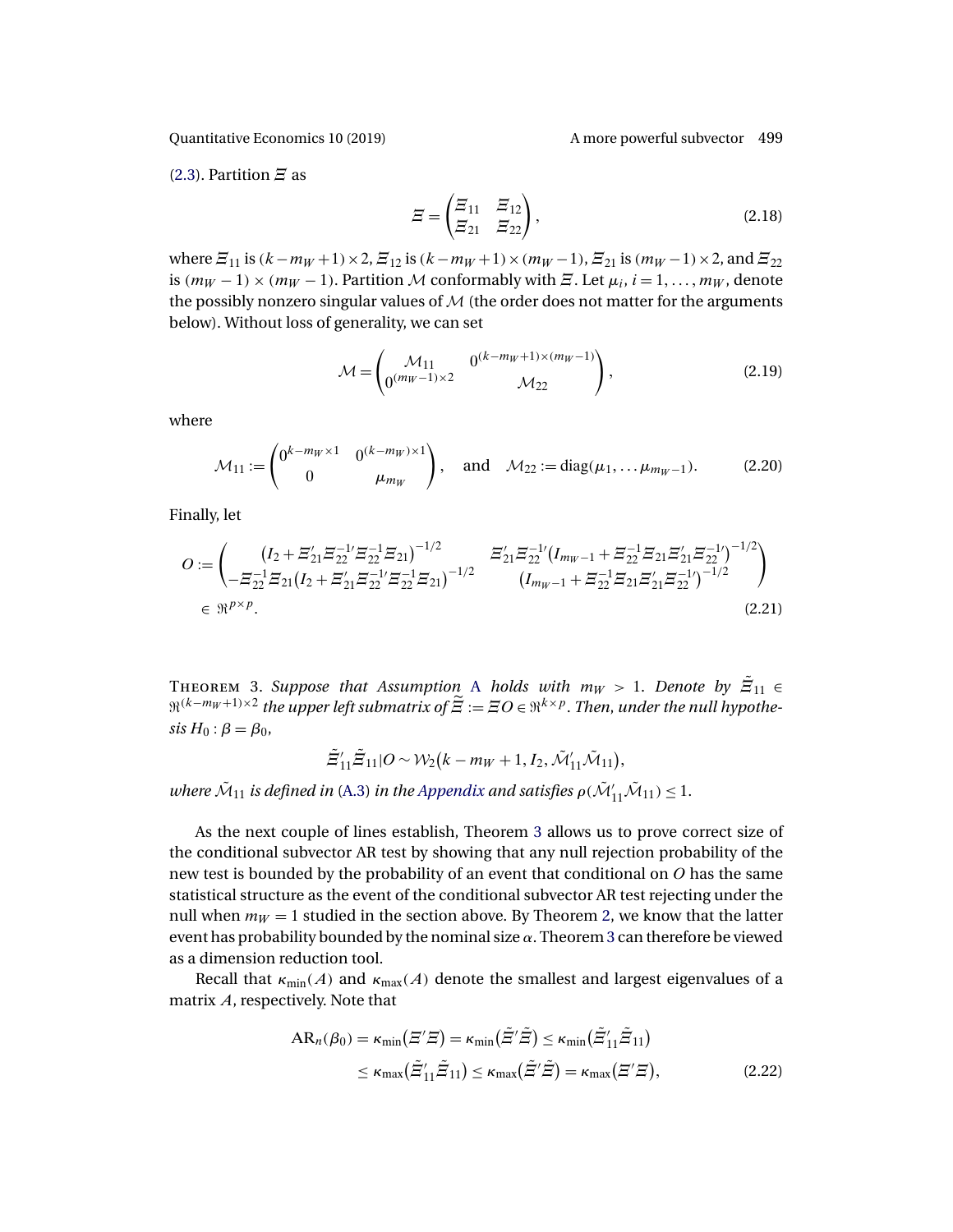<span id="page-14-0"></span>where the first and third inequalities hold by the inclusion principle; see [Lütkepohl](#page-39-0) [\(1996,](#page-39-0) p. 73) and the second and last equalities hold because  $O$  is orthogonal. Therefore, at least for the values of  $\alpha$  and  $k - m_W$  given in Theorem [2](#page-10-0),

$$
P\big(\text{AR}_n(\beta_0) > c_{1-\alpha}(\kappa_{\text{max}}(\Xi'\Xi), k - m_W)\big) \\
\leq P\big(\kappa_{\text{min}}(\tilde{\Xi}'_{11}\tilde{\Xi}_{11}) > c_{1-\alpha}(\kappa_{\text{max}}(\tilde{\Xi}'_{11}\tilde{\Xi}_{11}), k - m_W)\big) \leq \alpha,\n\tag{2.23}
$$

where the first inequality follows from [\(2.22\)](#page-13-0). The second inequality follows from The-orem [2](#page-10-0) for the case  $m_W = 1$  and from Theorem [3](#page-13-0) by conditioning on O, where the role of k is now played by  $k - m_W + 1$ . Hence, the conditional subvector AR test has correct size for any  $m_W$ . Because  $c_{1-\alpha}(\kappa_{\max}(\Xi'\Xi), k-m_W) < \chi^2_{k-m_W,1-\alpha}$ , it follows that the subvector AR test  $\varphi_{GKMC}$  given in [\(2.16\)](#page-9-0) is inadmissible. We summarize these findings in the following corollary to Theorems [2](#page-10-0) and [3.](#page-13-0)

COROLL[A](#page-5-0)RY 4. *Under Assumption A and*  $m_W \geq 1$ , (i) the finite-sample size of the con*ditional subvector AR test*  $\varphi_c$  *defined in* [\(2.15\)](#page-9-0) *at nominal size*  $\alpha$  *is equal to*  $\alpha$  *for*  $\alpha \in$ {1% 5% 10%} *and* k − mW ∈ {1 20}. (ii) *The subvector AR test* ϕGKMC *is inadmissible*.

An analogous comment as the one to Theorem [2](#page-10-0) applies here, namely that the size result likely extends to other  $\alpha$  and  $k - m_W$  constellations but would require additional simulations.

### 2.6 *Refinement*

Figure [2](#page-10-0) shows that the NRPs of test  $\varphi_c$  for nominal size 5% is considerably below 5% for small values of  $\kappa_1$ , which causes a loss of power for some alternatives that are close to  $H_0$ ; see Figure [3.](#page-12-0) However, we can reduce the under-rejection by adjusting the conditional critical values to bring the test closer to similarity.<sup>8</sup> For the case  $k = 5$ ,  $m_W = 1$ , and  $\alpha = 5\%$ , let  $\varphi_{\text{adj}}$  be the test that uses the critical values in Table [1](#page-8-0) where the smallest 8 critical values are divided by 5 (e.g., the critical value for  $\hat{\kappa}_1 = 2.5$  becomes 0.[4](#page-15-0)6). Figure 4 shows that  $\varphi_{\text{adj}}$  still has size 5%, that it is much closer to similarity than  $\varphi_c$ , and does not suffer from any loss of power relative to the power bound near  $H_0$ . This approach can be applied to all other values of  $\alpha$  and  $k$ , but needs to be adjusted for each case.

### 3. ASYMPTOTICS

In this section, Assumption [A](#page-5-0) is replaced by the following.

Assumption B. *The random vectors*  $(\varepsilon_i, Z'_i, V'_{Y,i}V'_{W,i})$  *for*  $i = 1, ..., n$  *in* [\(2.1\)](#page-4-0) *are i.i.d. with distribution* F.

<sup>&</sup>lt;sup>8</sup>We thank Ulrich Müller for this suggestion.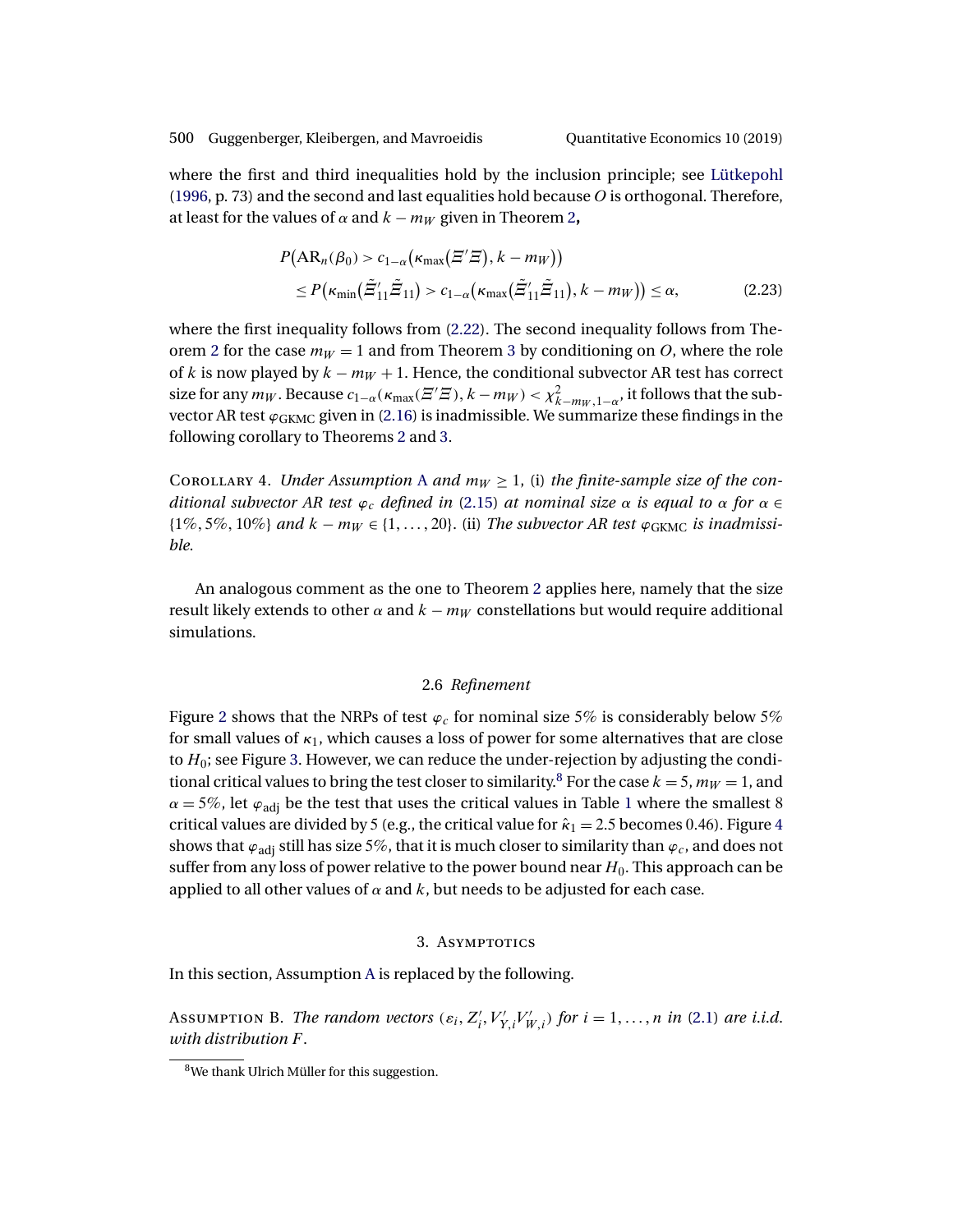<span id="page-15-0"></span>

FIGURE 4. Left panel: NRP of [\(2.15\)](#page-9-0), GKMC [\(2.16\)](#page-9-0) and adjusted subvector AR tests,  $\varphi_c$ ,  $\varphi_{\text{GKMC}}$ , and  $\varphi_{adj}$ . Right panel: comparison of power curves when  $\kappa_1 = \kappa_2$  to point optimal power envelope computed using the ALFD method of [Elliott, Müller, and Watson](#page-38-0) [\(2015\)](#page-38-0).

Therefore, the instruments are random, the reduced form errors are not necessarily normally distributed, and the matrix  $\Omega = E_F V_i V'_i$  is unknown. We define the parameter space F for  $(\gamma, \Pi_W, \Pi_Y, F)$  under the null hypothesis  $H_0 : \beta = \beta_0$  exactly as in GKMC.<sup>9</sup> Namely, for  $U_i = (\varepsilon_i + V'_{W,i} \gamma, V'_{W,i})'$  (which equals  $(v_{yi} - V'_{Y,i} \beta, V'_{W,i})'$ ) let

$$
\mathcal{F} = \{ (\gamma, \Pi_W, \Pi_Y, F) : \gamma \in \mathbb{R}^{m_W}, \Pi_W \in \mathbb{R}^{k \times m_W}, \Pi_Y \in \mathbb{R}^{k \times m_Y},
$$
\n
$$
E_F(\|T_i\|^{2+\delta}) \leq B, \text{ for } T_i \in \{ \text{vec}(Z_i U_i'), U_i, Z_i \},
$$
\n
$$
E_F(Z_i V_i') = 0^{k \times (m+1)}, E_F(\text{vec}(Z_i U_i') (\text{vec}(Z_i U_i'))') = E_F(U_i U_i') \otimes E_F(Z_i Z_i'),
$$
\n
$$
\kappa_{\min}(A) \geq \delta \text{ for } A \in \{ E_F(Z_i Z_i'), E_F(U_i U_i') \} \}
$$
\n(3.1)

for some  $\delta > 0$  and  $B < \infty$ , where "⊗" denotes the Kronecker product of two matrices and  $\text{vec}(\cdot)$  the column vectorization of a matrix. Note that the factorization of the covariance matrix into a Kronecker product in line three of (3.1) is our definition of homoskedasticity, which is a weaker assumption than conditional homoskedasticity. Note that the role of  $\Omega(\beta_0)$  is now played by  $E_F U_i U'_i$ .

Rather than controlling the *finite-sample* size the objective is to demonstrate that the new conditional subvector AR test has *asymptotic* size, that is, the limit of the finitesample size with respect to  $F$ , equal to the nominal size.

We next define the test statistic and the critical value for the case here where  $\Omega$  is unknown. With some abuse of notation (by using the same symbol for another object than above), the subvector AR statistic  $AR_n(\beta_0)$  is defined as the smallest root  $\hat{\kappa}_{pn}$  of the roots  $\hat{\kappa}_{in}$ ,  $i = 1, \ldots, p$  (ordered nonincreasingly) of the characteristic polynomial

$$
\left|\hat{\kappa}I_p - \widehat{U}_n(\overline{Y}_0, W)'P_Z(\overline{Y}_0, W)\widehat{U}_n\right| = 0, \tag{3.2}
$$

where

$$
\widehat{U}_n := ((n-k)^{-1}(\overline{Y}_0, W)'M_Z(\overline{Y}_0, W))^{-1/2}
$$
\n(3.3)

<sup>&</sup>lt;sup>9</sup>Regarding the notation ( $\gamma$ ,  $\Pi_W$ ,  $\Pi_Y$ , F) and elsewhere, note that we allow as components of a vector column vectors, matrices (of different dimensions), and distributions.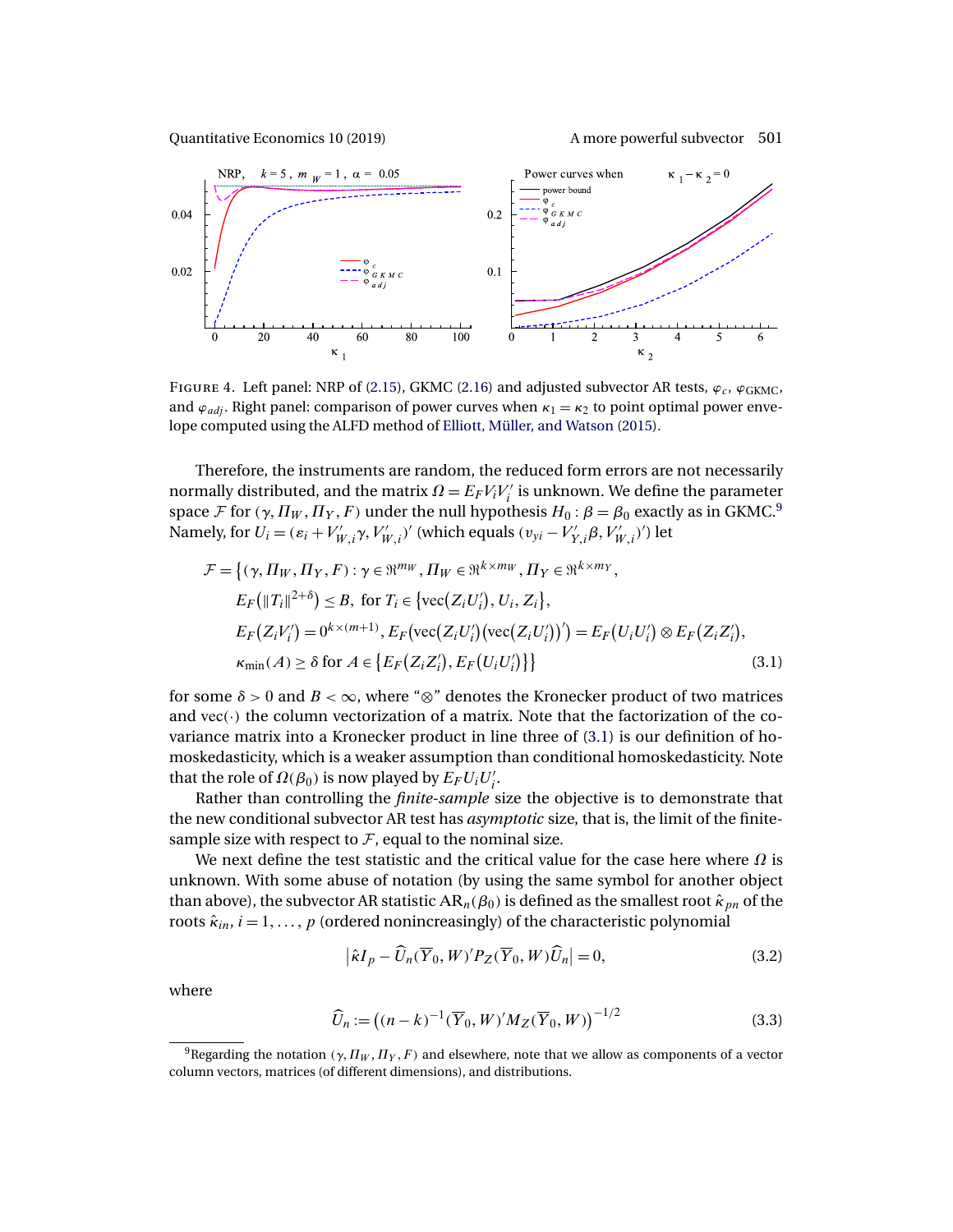<span id="page-16-0"></span>and  $\widehat{U}_n^{-2}$  is a consistent estimator (under certain drifting sequences from the parameter space F) for  $\Omega(\beta_0)$  in [\(2.4\)](#page-5-0), see Lemma [1](#page-30-0) in the [Appendix](#page-22-0) for details. The conditional subvector AR test rejects  $H_0$  at nominal size  $\alpha$  if

$$
AR_n(\beta_0) > c_{1-\alpha}(\hat{\kappa}_{1n}, k - m_W),
$$
\n(3.4)

where  $c_{1-\alpha}(\cdot, \cdot)$  has been defined in [\(2.13\)](#page-8-0) and  $\hat{\kappa}_{1n}$  is the largest root of [\(3.2\)](#page-15-0).

Theorem 5. *Under Assumption* [B,](#page-14-0) *the conditional subvector AR test in* (3.4) *implemented at nominal size* α *has asymptotic size equal to* α *for the parameter space* F *defined in* [\(3.1\)](#page-15-0) *and for*  $\alpha \in \{1\%, 5\%, 10\%\}$  *and*  $k - m_W \in \{1, \dots, 20\}.$ 

Comments. (1) The proof of Theorem 5 is given in Section [A.4](#page-27-0) in the [Appendix.](#page-22-0) It relies on showing that the limiting NRP is smaller or equal to  $\alpha$  along all relevant drifting sequences of parameters from  $\mathcal F$ . This is done by showing that the limiting NRPs equal finite-sample NRPs under Assumption [A.](#page-5-0) Therefore, the same comment applies to Theorem 5 as the comment below Theorem [2.](#page-10-0) The analysis is substantially more complicated here than in GKMC, in part because the critical values are also random.

(2) Theorem 5 remains true if the conditional critical value  $c_{1-\alpha}(\hat{k}_{1n}, k - m_W)$  of the subvector AR test is replaced by any other critical value,  $\tilde{c}_{1-\alpha}(\hat{\kappa}_{1n}, k - m_W)$  say, where  $\tilde{c}_{1-\alpha}$ ( $\cdot$ , k – m<sub>W</sub>) is a continuous nondecreasing function such that the corresponding test under [A](#page-5-0)ssumption A has finite-sample size equal to  $\alpha$ . In particular, besides the critical values obtained from Table 1 by interpolation also the critical values suggested in Section [2.6](#page-14-0) could be used.

# 4. Power loss for robustness to heteroskedasticity

The heteroskedasticity-robust version of the AR test of hypotheses on the full vector of the parameters is asymptotically equivalent to the standard AR test when the data is homoskedastic. This is because under homoskedasticity, the heteroskedastic (HAR) and homoskedastic (AR) test statistics are such that  $HAR-AR = o_p(1)$ , and also the critical values of both tests are the same. The same argument applies to heteroskedasticityrobust versions of other weak-identification robust tests, such as the CLR test. Therefore, at least asymptotically, there is no sacrifice of power for robustness to general forms of heteroskedasticity for full-vector inference. It is interesting to ask whether this property applies to the subvector case or whether, unlike the full-vector case, robustness to heteroskedasticity for subvector testing entails a loss of power when the data is homoskedastic.

We investigate this issue by comparing the power of our conditional subvector AR test against a comparable test that controls size under general forms of heteroskedasticity. We use a Bonferroni-type test as in [Chaudhuri and Zivot](#page-38-0) [\(2011\)](#page-38-0) and [Andrews](#page-37-0) [\(2017\)](#page-37-0), which controls asymptotic size under heteroskedasticity and is asymptotically efficient under strong instruments. The test requires two steps. The first step constructs a confidence set for  $\gamma$  of size  $1-\alpha_1$ , and the second step performs a size  $\alpha_2$  subvector  $C(\alpha)$ -type test on  $\beta$  for each value of  $\gamma$  in the first-step confidence set. To avoid conservativeness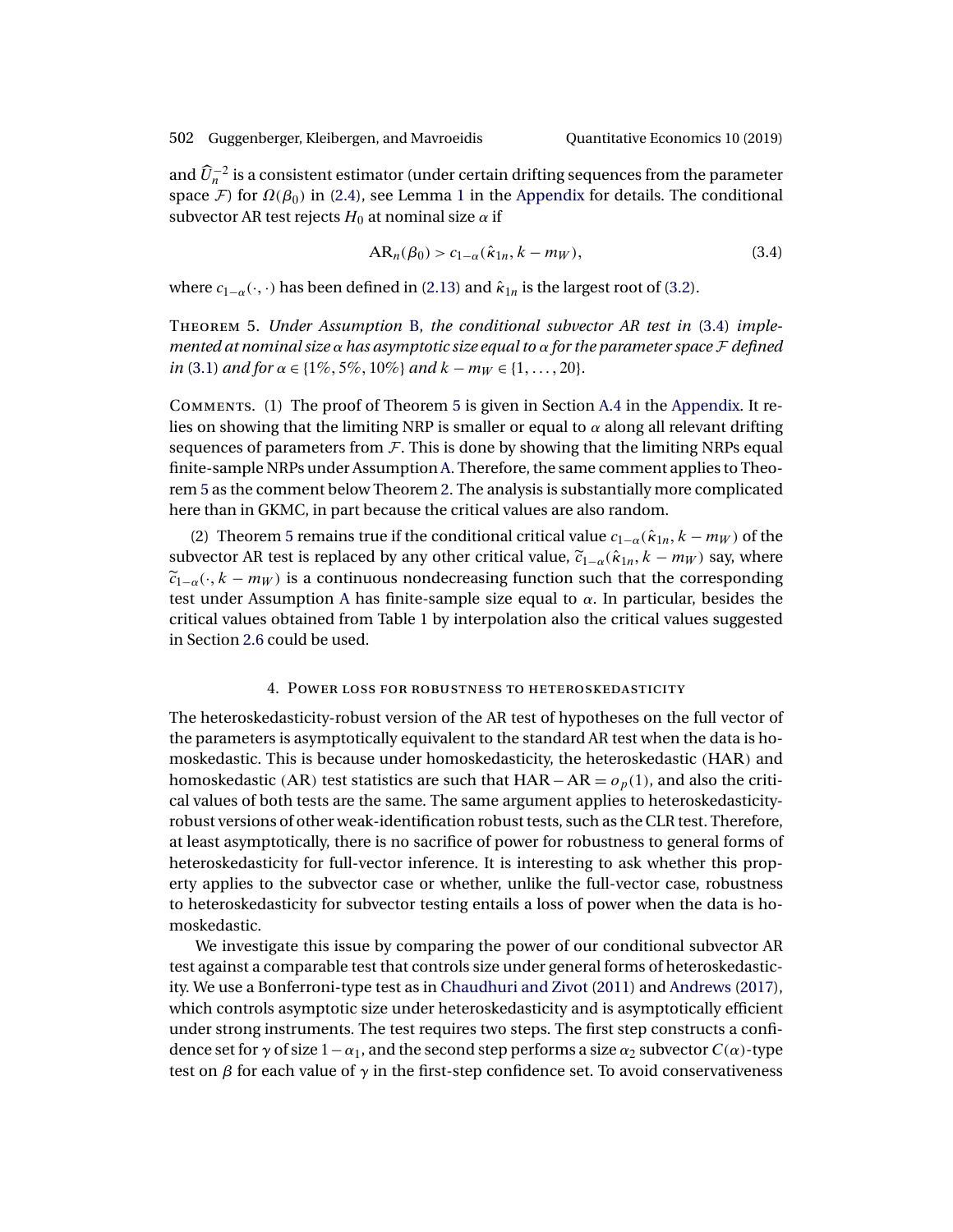<span id="page-17-0"></span>under strong identification, the second-step size  $\alpha_2$  is chosen using the identification category selection (ICS) rule proposed by [Andrews](#page-37-0) [\(2017\)](#page-37-0); see Appendix D.4 in the SM for details. We report results only for the just-identified case, in which the various  $C(\alpha)$ type tests all coincide. We use an AR test for the first step, for reasons discussed in [An](#page-37-0)[drews](#page-37-0) [\(2017\)](#page-37-0), and denote the resulting two-step test as  $\varphi_{\rm ACZ}$ ; see Appendix D.4 in the SM for details.

We compute the power of the three tests  $\varphi_{\text{ACZ}}$ ,  $\varphi_{\text{GKMC}}$ , and  $\varphi_c$  of [\(2.3\)](#page-5-0) in model [\(2.1\)](#page-4-0) with the following parameter settings:  $n = 250$ ,  $m_Y = m_W = 1$ ,  $k = 2$ ,  $V_i \sim \text{iidN}(0, \Omega)$  with

$$
\Omega = \begin{pmatrix} 1 & 0.8 & 0.8 \\ 0.8 & 1 & 0.3 \\ 0.8 & 0.3 & 1 \end{pmatrix},
$$

 $Z_i \sim$  iid  $N(0, I_2)$ ,  $\Pi_Y = (\pi_\beta)$  $\sqrt{kn}$ )(1, -1)' and  $\Pi_W = (\pi_\gamma)$  $\sqrt{kn}$ )(1, 1)'. The parameters  $\pi_\beta$  and  $\pi_\gamma$  govern the strength of identification of  $\beta$  and  $\gamma$ , respectively. We consider the three cases  $(\pi_{\beta}, \pi_{\gamma}) \in \{(4, 1), (4, 2), (4, 4)\}$  corresponding to weak, moderate, and strong identification of  $\gamma$ . The first-step size of the  $\varphi_{ACZ}$  test is set to  $\alpha_1 = 0.5\%$  and  $\alpha_2$  is determined by the ICS rule described in Appendix D.4 in the SM. All tests are at nominal size  $\alpha = 5\%$ .

Figure 5 reports the results based on 100,000 Monte Carlo replications. We notice that the power of the conditional subvector AR test  $\varphi_c$  is uniformly above the power of



Figure 5. Comparison of power of the two-step test of [Chaudhuri and Zivot\(2011\)](#page-38-0) and [Andrews](#page-37-0) [\(2017\)](#page-37-0)  $\varphi_{\text{ACZ}}$  against the subvector AR test  $\varphi_{\text{GKMC}}$  and the conditional subvector AR test  $\varphi_c$ .  $k = 2$ ,  $n = 250$ , and 10,000 Monte Carlo replications.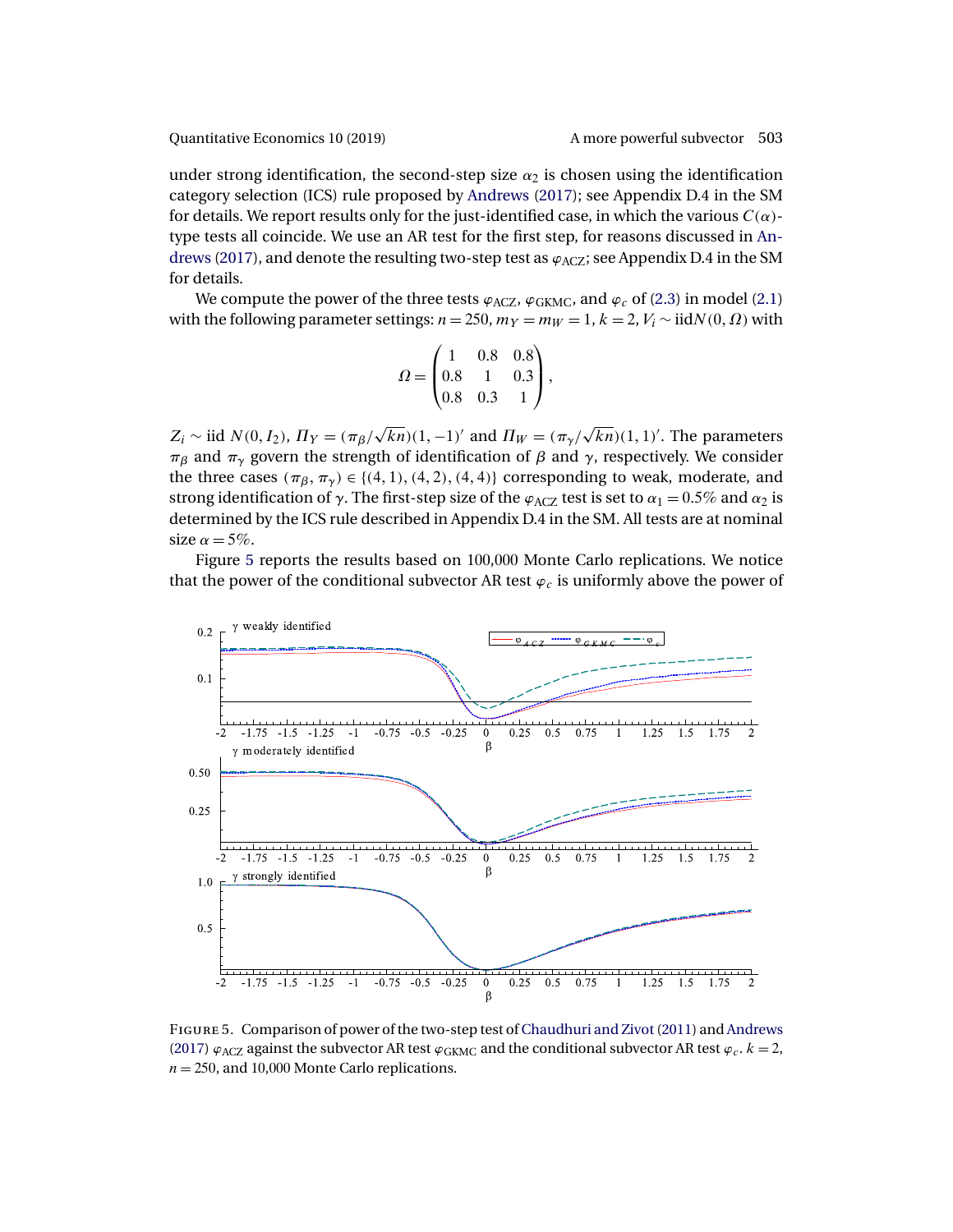<span id="page-18-0"></span>the heteroskedasticity robust  $\varphi_{ACZ}$  test, and the difference is decreasing in the strength of identification of  $\gamma$ . Notice that  $\varphi_{\rm ACZ}$  seems to be dominated even by the unconditional subvector AR test  $\varphi_{\rm GKMC}$ . This is because the second-step critical value of  $\varphi_{\rm ACZ}$  is either equal to or higher than that of  $\varphi_{GKMC}$ .<sup>10</sup> All in all, these results seem to indicate that there is a trade-off between power and robustness to heteroskedasticity in subvector testing.

### 5. Empirical illustration

We use an application from a well-cited study in experimental development economics to illustrate our method. In particular, we consider the homoskedastic linear IV regressions reported in [Tanaka, Camerer, and Nguyen](#page-40-0) [\(2010,](#page-40-0) Table 5)—henceforth TCN. Using experimental data they collected from Vietnamese villages, TCN estimate linear IV regressions to study determinants of risk and time preferences. The dependent variable in their models is the curvature of the utility function, denoted by  $\sigma$  in their notation. They report two specifications, replicated in Table [2.](#page-19-0) Both specifications include the same exogenous covariates, *Chinese*, *Age*, *Gender*, *Education*, *Distance to market*, and *South*, and the same excluded exogenous variables used as instruments, *Rainfall* and "*Head of Household can't work*," but differ in the way household income enters the model. Income is treated as endogenous (indicated by (IV) in the table following TCN's original notation) to address the possible simultaneous causation of preferences and economic circumstances. The first specification contains a single endogenous regressor, *Income*, which is simply household income. The second specification uses, instead, a decomposition of household income into mean village income (*Mean income*), and relative income within the village (*Relative income*). It therefore contains two endogenous regressors. Their sample is random by design and TCN assume homoskedasticity. The coefficients in these models are interpreted in the usual way as the marginal effects of each variable on households' risk preferences. TCN are particularly interested in the effect of income on risk preference, but they also comment on other determinants, such as gender  $(=1$  for male).

We start with the first specification which contains a single endogenous regressor and is overidentified. We consider subvector tests and confidence intervals on single coefficients in the model. First, we note from Table [2](#page-19-0) that the first-stage  $F$  statistic is 596. An application of the well-known rule-of-thumb pretest for weak instruments of  $F > 10$  would lead one to conclude that the instruments are weak, and that t-tests are unreliable. However, reliable inference can be based on the AR test irrespective of the outcome of the pretest. Here, both the conditional and the unconditional subvector AR tests for the coefficient of *Income* coincide with the usual AR test, since there are no endogenous regressors to partial out (in the notation of our paper,  $m_W = 0$  for hypotheses on that coefficient). We therefore turn to subvector inference on the coefficient of an exogenous regressor. For instance, let β denote the coefficient on *Gen-*

<sup>&</sup>lt;sup>10</sup>It is equal when  $\alpha_2 = 5\%$ , which happens when  $\gamma$  is strongly identified, and it is higher when  $\alpha_2 = 4.5\%$ , which occurs frequently when  $\gamma$  is weakly identified.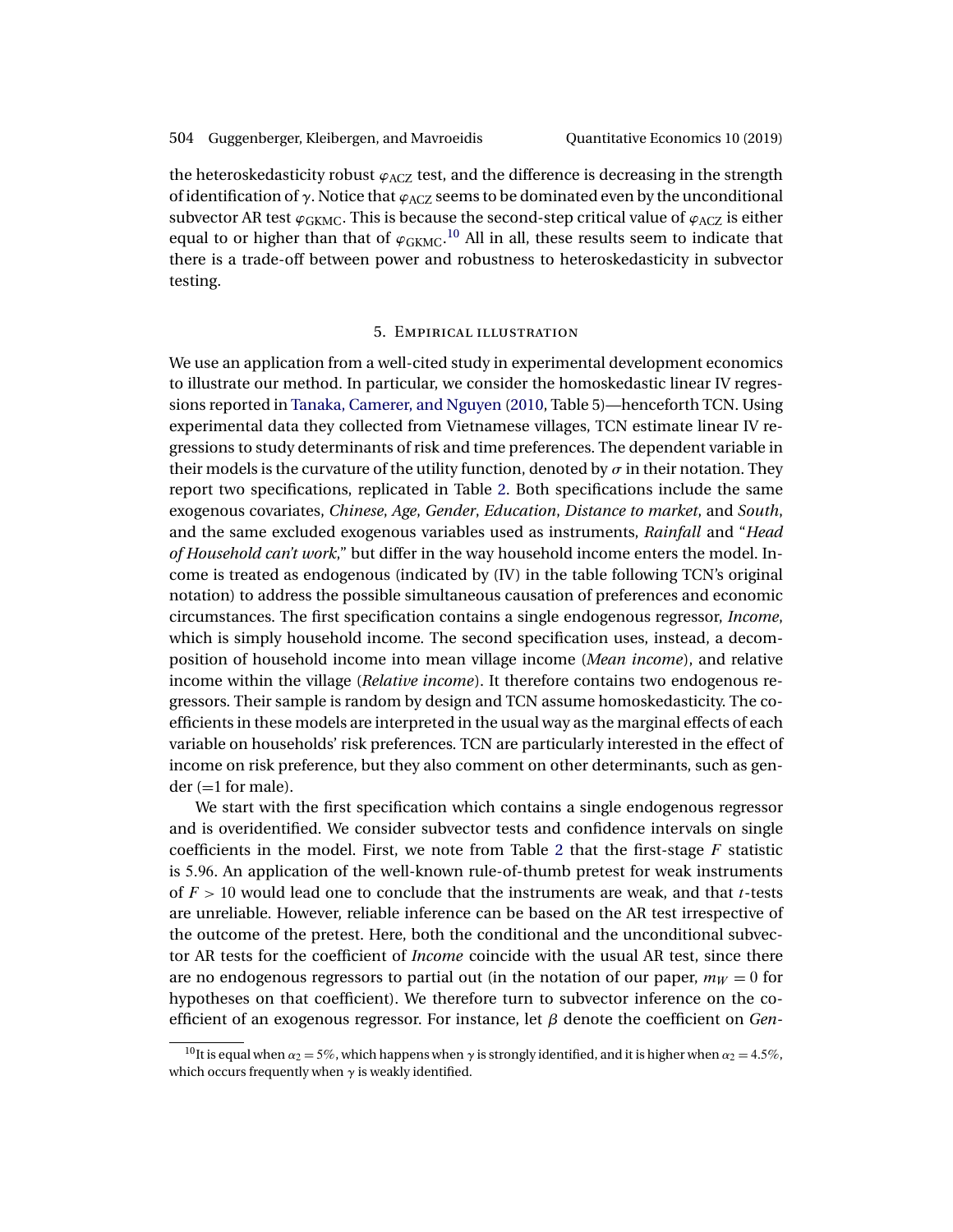<span id="page-19-0"></span>Table 2. Replication of [Tanaka, Camerer, and Nguyen](#page-40-0) [\(2010,](#page-40-0) Table 5). Sample size is 181. Number of instruments is two, namely, Rainfall and "Head of Household can't work" (dummy). 2SLS point estimates reported with 95% Wald (W), conditional subvector AR (C) and unconditional subvector AR (U) confidence sets.

|                                                                               |                             | Dependent variable                                                      |                 |                                                                |  |  |
|-------------------------------------------------------------------------------|-----------------------------|-------------------------------------------------------------------------|-----------------|----------------------------------------------------------------|--|--|
|                                                                               |                             | $\sigma$ (value function curvature)                                     |                 |                                                                |  |  |
|                                                                               |                             | Specification 1                                                         |                 | Specification 2                                                |  |  |
| Chinese                                                                       | $-0.035$                    | $W: [-0.311, 0.242]$<br>$C: [-0.525, 0.294]$<br>$U: [-0.533, 0.305]$    | $-0.096$        | $[-0.361, 0.169]$<br>$[-0.394, 0.165]$<br>$[-0.396, 0.166]$    |  |  |
| Age                                                                           | $-0.006$                    | W: $[-0.011, -0.001]$<br>$C: [-0.013, 0.000]$<br>$U: [-0.014, 0.000]$   | $-0.006$        | $[-0.011, -0.002]$<br>$[-0.011, -0.002]$<br>$[-0.011, -0.002]$ |  |  |
| Gender                                                                        | 0.022                       | $W: [-0.119, 0.163]$<br>$C: [-0.135, 0.302]$<br>$U: [-0.140, 0.307]$    | $-0.006$        | $[-0.120, 0.108]$<br>$[-0.120, 0.117]$<br>$[-0.121, 0.118]$    |  |  |
| Edu                                                                           | $-0.029$                    | W: $[-0.050, -0.009]$<br>C: $[-0.073, -0.008]$<br>$U: [-0.074, -0.008]$ | $-0.028$        | $[-0.046, -0.009]$<br>$[-0.055, -0.008]$<br>$[-0.055, -0.008]$ |  |  |
| Market                                                                        | $-0.012$                    | $W: [-0.046, 0.022]$<br>$C: [-0.064, 0.031]$<br>$U: [-0.065, 0.033]$    | $-0.013$        | $[-0.042, 0.017]$<br>$[-0.044, 0.016]$<br>$[-0.045, 0.016]$    |  |  |
| South                                                                         | $-0.155$                    | W: $[-0.335, 0.025]$<br>$C: [-0.601, 0.033]$<br>$U: [-0.609, 0.036]$    | $-0.148$        | $[-0.301, 0.005]$<br>$[-0.313, 0.008]$<br>$[-0.314, 0.008]$    |  |  |
| Constant                                                                      | 0.980                       | W: [0.646, 1.315]<br>C: [0.409, 1.389]<br>U: [0.400, 1.402]             | 0.992           | [0.684, 1.299]<br>[0.676, 1.363]<br>[0.675, 1.366]             |  |  |
| Income (IV)                                                                   | 0.010                       | $W: [-0.002, 0.021]$<br>$C: [-0.002, 0.044]$<br>$U: [-0.002, 0.044]$    |                 |                                                                |  |  |
| Relative Income (IV)                                                          |                             |                                                                         | 0.049           | $[-0.235, 0.333]$<br>$[-0.334, 0.628]$<br>$[-0.339, 0.638]$    |  |  |
| Mean income (IV)                                                              |                             |                                                                         | 0.010           | $[-0.000, 0.021]$<br>[0.001, 0.020]<br>$[-0.001, 0.022]$       |  |  |
| First-stage $F$ statistic<br>Sub. AR statistic (ID)<br>Conditioning statistic | 5.963<br>11.925<br>$\infty$ | $p$ -value $0.003$<br>$p$ -value 0.003                                  | 6.070<br>93.098 | $p$ -value 0.014                                               |  |  |

*der* (the same procedure obviously applies to test hypotheses on the coefficients of each of the other exogenous regressors). The size- $\alpha$  conditional subvector AR test of the hypothesis  $H_0$ :  $\beta = \beta_0$  against  $H_1$ :  $\beta \neq \beta_0$  can be performed using the following steps: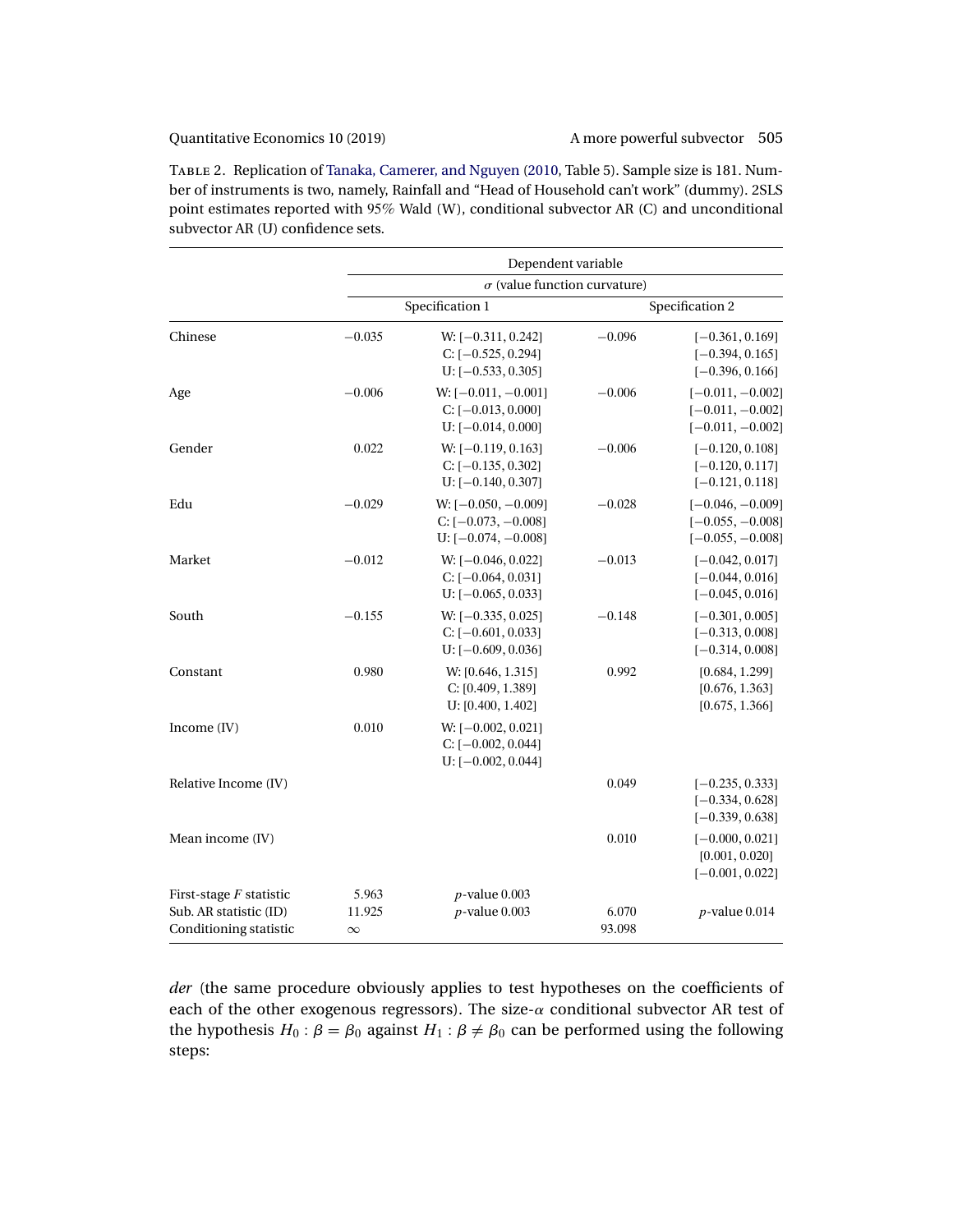<span id="page-20-0"></span>ALGORITHM 1.

1. Partial out exogenous regressors: Let  $X$  denote the exogenous regressors in the model other than *Gender* whose coefficient is under test.<sup>11</sup> Set y equal to the residuals of the orthogonal projection of  $\sigma$  (the dependent variable) on X,  $y = M_X \sigma$ , where  $M_X =$  $I - P_X$  and  $P_X = X(X'X)^{-1}X'$ . Similarly, set  $Y = M_X(Gender)$ ,  $W = M_X(Income)$ , and  $Z = M_X$  (*Gender, Rainfall, Head of household can't work*). Set  $n = \ell \#$  of observations) – (# of variables in X)(= 175) and  $k =$  # of variables in Z(= 3).

2. Compute the eigenvalues of the matrix ESS  $\cdot (n - k)$ RSS<sup>-1</sup>, where ESS :=  $(\bar{Y}_0, W)'P_Z(\bar{Y}_0, W)$ , RSS :=  $(\bar{Y}_0, W)'M_Z(\bar{Y}_0, W)$ , and  $\bar{Y}_0 = y - Y\beta_0$ . The smallest eigenvalue  $\hat{\kappa}_{2n}$  is the subvector AR statistic and the largest eigenvalue  $\hat{\kappa}_{1n}$  is the conditioning statistic.

3. Look up critical value  $c_{1-\alpha}(\hat{\kappa}_{1n}, k - m_W)$  corresponding to  $\hat{\kappa}_{1n}$  for  $k - m_W = 2$  in Table [4,](#page-34-0) and reject  $H_0$  if and only if  $\hat{\kappa}_{2n} > c_{1-\alpha}(\hat{\kappa}_{1n}, k - m_W)$ .

The unconditional subvector AR test in GKMC follows the same steps 1–2, but the final step is replaced with: Reject  $H_0$  if and only if  $\hat\kappa_{2n}>\chi^2_{2,1-\alpha}$ , where  $\chi^2_{2,1-\alpha}$  is the  $1-\alpha$ quantile of the  $\chi^2$  distribution with 2 degrees of freedom.

A  $(1 - \alpha)$ -level confidence set for  $\beta$  can be obtained by grid search over a sufficiently large range of values for  $\beta_0$ . An illustration of this approach is given in Figure 6.

Before discussing Figure 6, we note that both the conditional and unconditional subvector AR confidence sets can be unbounded when the instruments are sufficiently weak. The hypothesis of an unbounded confidence set is mathematically equivalent to the hypothesis that the  $k \times (m_Y + m_W)$  coefficient matrix on the instruments in the firststage regression –  $(\Pi_Y, \Pi_W)$  in the notation of equation [\(2.1\)](#page-4-0)—is of reduced rank; see [Kleibergen](#page-39-0) [\(2019\)](#page-39-0). In other words, the hypothesis that the confidence set is bounded is



Figure 6. Subvector AR statistic (solid) for *Gender* in specification 1 of Table [2,](#page-19-0) and *Mean income* in specification 2 of Table [2,](#page-19-0) with conditional (dashed) and unconditional (dotted) critical values. Vertical lines indicate 95% confidence intervals reported in Table [2.](#page-19-0)

<sup>11</sup>X consists of *Constant, Chinese*, *Age*, *Education*, *Distance to market*, and *South*.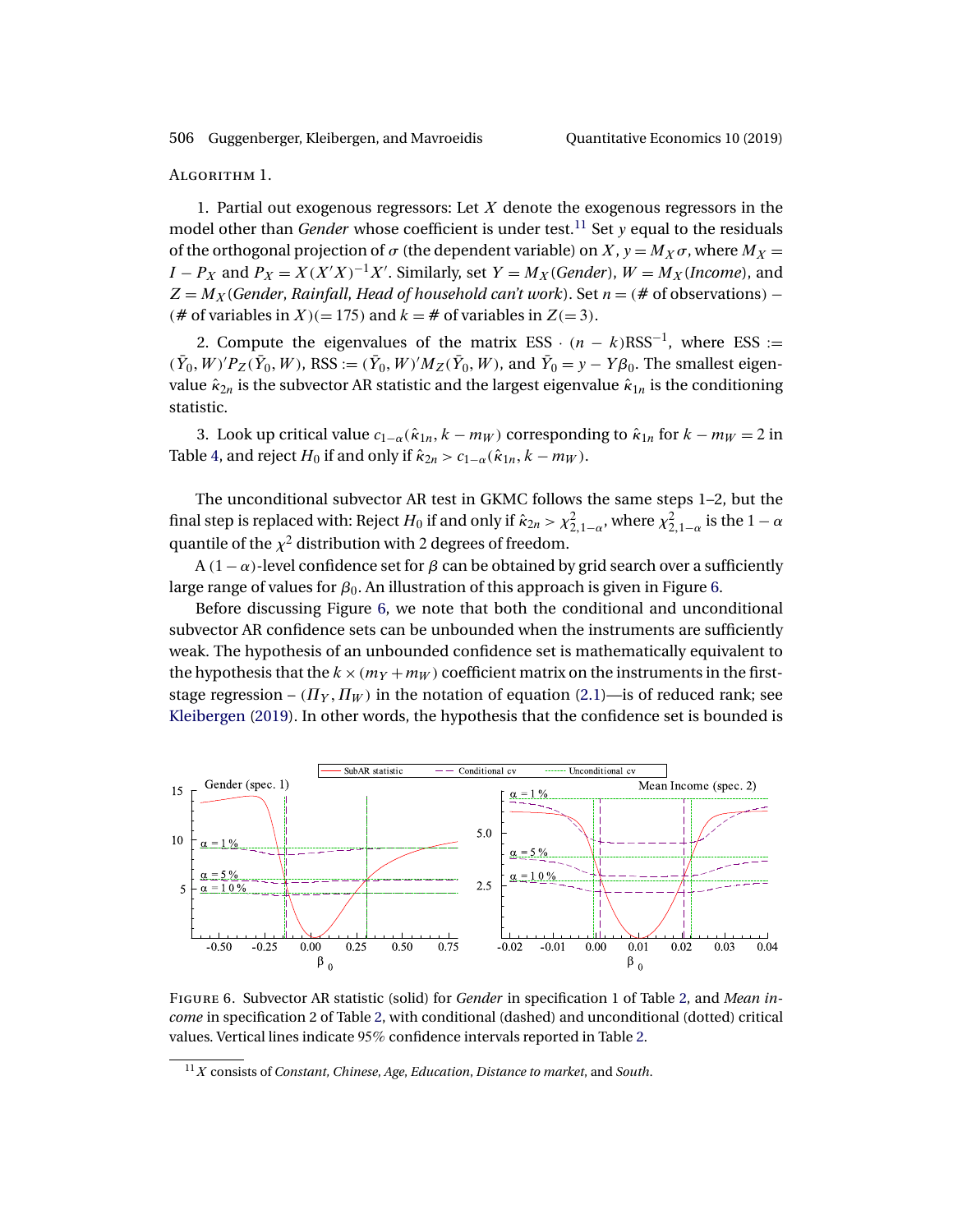equivalent to the hypothesis that the model is identified. This can be tested using a con-ditional subvector AR test by applying Algorithm [1](#page-19-0) replacing  $\bar{Y}_0$  with Y in step 2. The resulting test statistic is reported in the row "Sub. AR (ID) statistic" in Table [2,](#page-19-0) with the corresponding conditioning statistic in the row "conditioning statistic," and unconditional (GKMC) p-value in curly brackets.<sup>12</sup> (The value of the "sub. AR (ID) statistic" for specification 2 is obtained using Algorithm 2 similarly replacing  $\bar{Y}_0$  with  $Y$  in step 2). The  $(1 - \alpha)$ -level conditional and unconditional subvector AR confidence sets are unbounded if and only if this test fails to reject at level  $\alpha$ . The p-value 0.003 of the identification subvector AR test indicates that the 99% confidence sets on the parameters are bounded. If, instead, one used the first-stage  $F$  rule to discard the model, because  $F < 10$  (effectively concluding it is unidentified), the resulting inference (unbounded confidence intervals) would be grossly inefficient.

The graph on the left in Figure [6](#page-20-0) plots the subvector AR statistic for the coefficient of *Gender* in the first specification, together with the conditional and unconditional 10%, 5%, and 1% critical values. Note that the conditional critical values vary with  $\beta_0$  as the conditioning statistic changes. The resulting 95% confidence intervals are reported in Table [2,](#page-19-0) where we also report the confidence intervals for all the other coefficients in the model, as well as the corresponding nonrobust Wald confidence intervals. We notice that the conditional confidence intervals are shorter than the corresponding ones in GKMC (unconditional) as expected, though the difference is small. For *Gender*, both confidence intervals are wide and include zero, thus corroborating the finding reported in TCN that there are no significant effects of gender on risk preferences. Looking across the confidence intervals for all the coefficients, we notice that the robust ones are somewhat wider than the nonrobust ones (Wald), but the former are still quite informative (for instance, the effect of *Education* on risk preferences is significantly negative). This further demonstrates the pitfalls of using the first-stage  $F$  rule to pretest for instrument strength. Finally, note that the conditional and unconditional AR confidence intervals for *Income* coincide because this is not a subvector hypothesis, as explained earlier  $(m_W = 0$  for this case).

Next, turn to the second specification in Table [2,](#page-19-0) with two endogenous regressors, *Relative income* and *Mean income*. A conditional subvector AR test of the coefficient on *Mean income* can be implemented with the following modification of Algorithm [1.](#page-19-0)

## ALGORITHM 2.

1. Partial out all of the included exogenous regressors  $X$ <sup>13</sup> Set  $y = M_X \sigma$ ,  $Y =$  $M_X$ (*Mean Income*),  $W = M_X$ (*Relative income*),  $Z = M_X$ (*Rainfall, Head of household can't work*). Set  $n = 174$  and  $k = 2$ .

# 2–3. Same as in Algorithm [1,](#page-19-0) but for  $k - m_W = 1$ .

<sup>12</sup>In the present example where Y is an exogenous variable (*Gender*) and W consists of only one endogenous variable (*Income*), it turns out that  $\hat{\kappa}_{1n} = \infty$ , and hence the conditional subvector AR test of identification coincides with the unconditional one. Moreover,  $\hat{\kappa}_{2n} = 2F$  where F is the standard first-stage F statistic for testing the exclusion of the additional instruments (*Rainfall* and *Head of household can't work*) from the first-stage regression for  $W$ .

<sup>13</sup>X consists of *Constant, Chinese*, *Age*, *Gender*, *Education*, *Distance to market*, and *South*.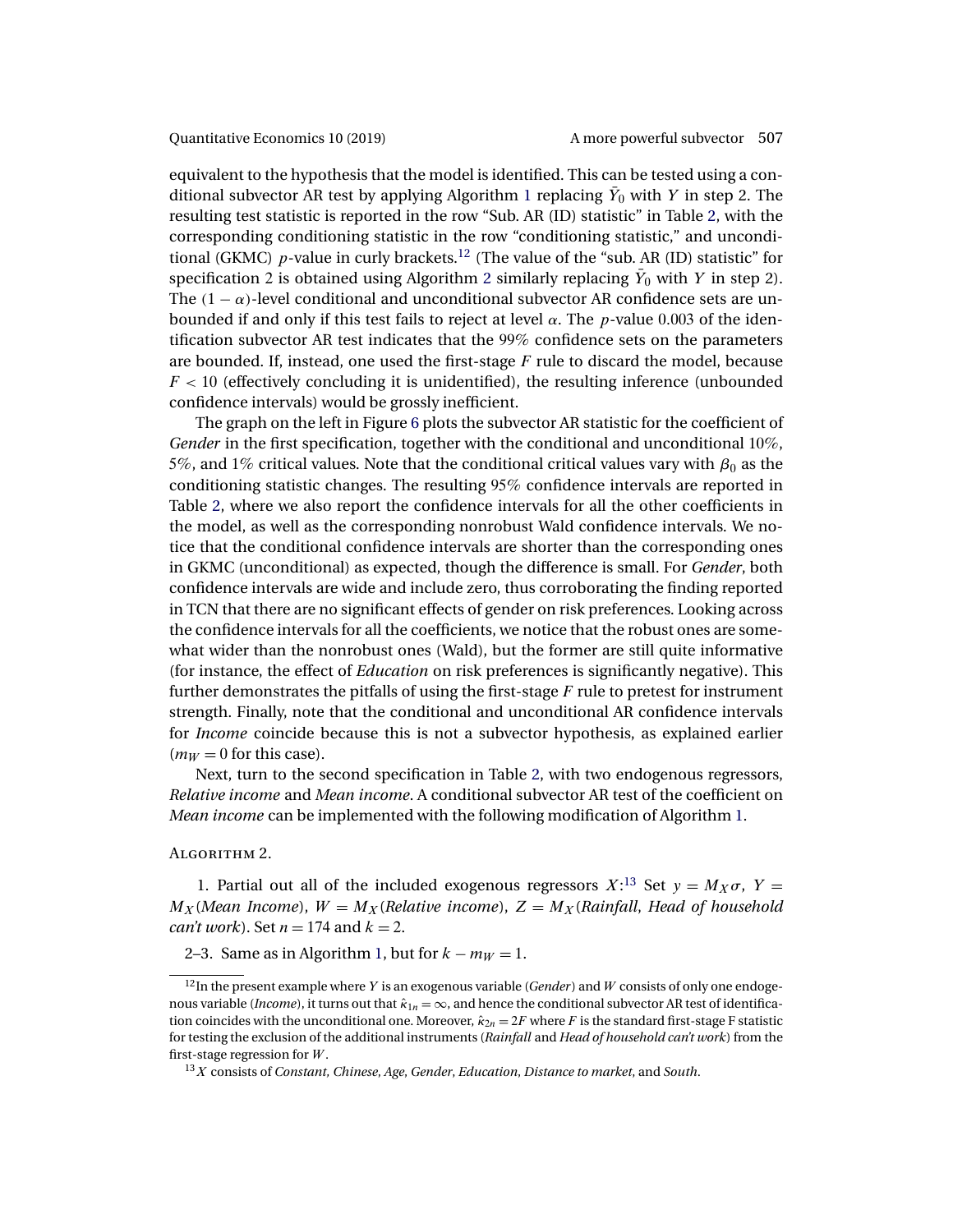<span id="page-22-0"></span>95% confidence sets for each coefficient in the second specification are reported in Table [2.](#page-19-0) The results mostly agree with the conclusions from the non-robust Wald confidence sets, except for the significance of *Mean Income*, for which our method produces a confidence interval that is entirely above zero, unlike the Wald and GKMC methods.

The graph on the right in Figure [6](#page-20-0) plots the subvector AR statistic for the coefficient of *Mean income* in the second specification, alongside conditional and unconditional critical values. The resulting 95% confidence intervals are reported in Table [2.](#page-19-0) We notice that the GKMC test fails to reject the null hypothesis that the coefficient is zero at the 5% level, while the conditional test does. Moreover, it is remarkable that the conditional subvector AR confidence interval is even smaller than the nonrobust Wald confidence interval. Therefore, use of our conditional subvector AR test strengthens the results reported in TCN. Finally, notice that both the conditional and the unconditional subvector AR confidence sets are unbounded at 99% coverage, but the latter contains the entire real line, while the former excludes two intervals, thus being nonconvex.

All of the above results together took less than 5 seconds to compute (using a precision of at least three decimal points) on a standard computer. This application is yet another example of a setting where one can do informative inference, that is, not leading to unbounded confidence sets, using weak-instrument-robust methods, as opposed to unreliable inference using Wald/*t*-tests.

# 6. Conclusion

We show that the subvector AR test of GKMC is inadmissible by developing a new conditional subvector AR test that has correct size and uses data-dependent critical values that are always smaller than the  $\chi^2_{k-m_W}$  critical values in GKMC. The critical values are increasing in a conditioning statistic that relates to the strength of identification of the parameters not under test. Our proposed test has considerably higher power under weak identification than the GKMC procedure. We show, using an empirical example, that the implementation of our method is easy and fast, and can make a difference to empirical conclusions in practice, in the sense that effects that are insignificant using GKMC become significant using our new method. A crucial assumption maintained throughout the paper is homoskedasticity. If one allows for arbitrary forms of heteroskedasticity both the GKMC test and the new conditional subvector AR test suffer from size distortion. We are currently working on extending these methods to heteroskedastic settings, which is a much harder problem.

# Appendix A: Proofs and derivations

### A.1 *Proofs of Theorems* [1](#page-6-0) *and* [3](#page-13-0)

PROOF OF THEOREM [1.](#page-6-0) The monotonicity follows from [Perlman and Olkin](#page-40-0) [\(1980,](#page-40-0) Theorem 3.5). The proof relies on the following result, available in [Muirhead](#page-39-0) [\(2009,](#page-39-0) Theo-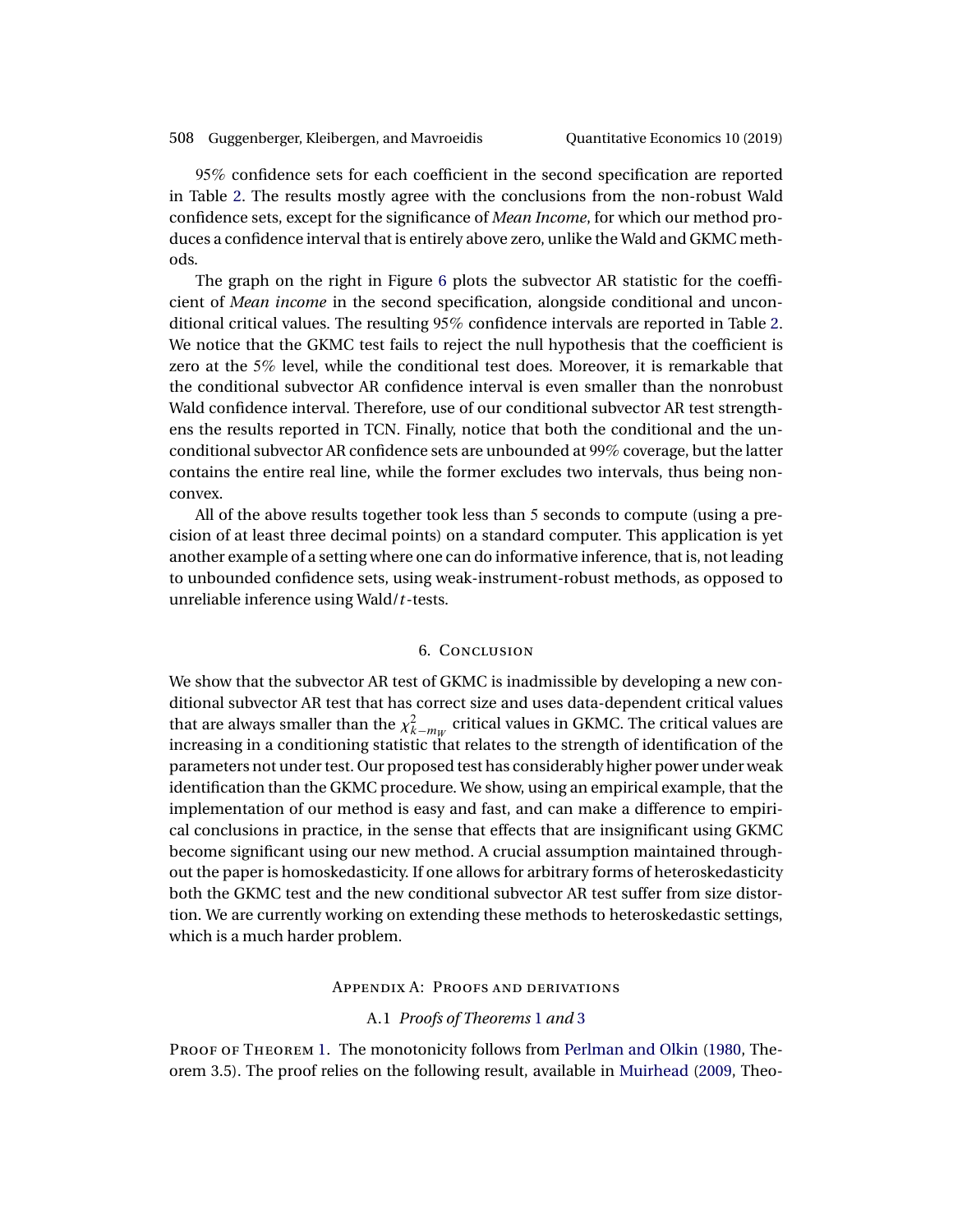<span id="page-23-0"></span>

rem 10.3.8), which states that a  $2 \times 2$  noncentral Wishart matrix with noncentrality matrix of rank 1 can be expressed as  $T/T$ , where

$$
T=\begin{pmatrix} t_{11} & t_{12} \\ 0 & t_{22} \end{pmatrix},
$$

 $t_{11}^2 \sim \chi_k^2(\kappa_1)$  (noncentral  $\chi^2$  with noncentrality parameter  $\kappa_1$ ),  $t_{22}^2 \sim \chi_{k-1}^2$ ,  $t_{12} \sim N(0, 1)$ , and  $t_{11}$ ,  $t_{12}$ ,  $t_{22}$  are mutually independent. The minimum eigenvalue of  $T^{'}T$ ,  $\hat{\kappa}_{\min}$ , is given by

$$
\hat{\kappa}_{\min} = \frac{t_{11}^2 + t_{12}^2 + t_{22}^2 - \sqrt{(t_{11}^2 + t_{12}^2 + t_{22}^2)^2 - 4t_{11}^2 t_{22}^2}}{2}.
$$

It is straightforward to show that  $\hat{\kappa}_{\min} \leq t_{22}^2$ , which establishes the upper bound in the distribution of  $\hat{\kappa}_{min}$  in GKMC. It is also straightforward to establish that  $\hat{\kappa}_{min}$  is monotonically increasing in  $t_{11}^2$ , and since  $t_{11}^2$  is stochastically increasing in  $\kappa_1$  (see, e.g., [John](#page-39-0)[son and Kotz](#page-39-0) [\(1970,](#page-39-0) Chapter 28)), then  $\hat{\kappa}_{min}$  is stochastically increasing in  $\kappa_1$ , as shown  $\stackrel{p}{\rightarrow} 0$  as  $\kappa_1 \rightarrow \infty$ formally in [Perlman and Olkin](#page-40-0) [\(1980,](#page-40-0) Theorem 3.5). Finally,  $\hat{\kappa}_{\min} - t_{22}^2$  $\stackrel{p}{\rightarrow}\infty$ ) and, therefore,  $\hat{\kappa}_{\min}\stackrel{d}{\rightarrow}\chi^2_{k-1}$ , as required. (because  $t_{11}^2$  $\Box$ 

PROOF OF THEOREM [3.](#page-13-0) Using [\(2.18\)](#page-13-0) and [\(2.21\)](#page-13-0), we have

$$
\tilde{\Xi} := \Xi O = \begin{pmatrix} \tilde{\Xi}_{11} & \tilde{\Xi}_{12} \\ 0 & \tilde{\Xi}_{22} \end{pmatrix},
$$
\n(A.1)

where

$$
\tilde{H}_{11} := (H_{11} - H_{12}H_{22}^{-1}H_{21})(I_2 + H_{21}'H_{22}^{-1'}H_{22}^{-1}H_{21})^{-1/2}.
$$
 (A.2)

Moreover, since  $\mathcal{Z}_{21}$  and  $\mathcal{Z}_{22}$  are independent of  $\mathcal{Z}_{11}$  and  $\mathcal{Z}_{12}$ , and  $O'O = I_{m_W+1}$ , conditional on O,  $\tilde{Z}_{11}\in\mathfrak{R}^{(k-m_W+1)\times2}$  is Gaussian with covariance matrix  $I_{2(k-m_W+1)}$  and mean

$$
\tilde{\mathcal{M}}_{11} := (\mathcal{M}_{11} - \mathcal{M}_{12} \Xi_{22}^{-1} \Xi_{21}) (I_2 + \Xi_{21}' \Xi_{22}^{-1} \Xi_{22}^{-1} \Xi_{21})^{-1/2}
$$
  
=  $\mathcal{M}_{11} (I_2 + \Xi_{21}' \Xi_{22}^{-1} \Xi_{22}^{-1} \Xi_{21})^{-1/2}$ . (A.3)

Since  $\rho(M_{11}) \le 1$  by [\(2.20\)](#page-13-0), the same holds for  $\rho(\tilde{M}_{11})$ . Hence, conditional on O,<br> $\tilde{E}'_1, \tilde{E}_{11} \sim W_2(k-m_W+1, I_2, \tilde{M}'_{11}, \tilde{M}_{11})$  with  $\rho(\tilde{M}'_{11}, \tilde{M}_{11}) < 1$ .  $\tilde{H}_{11}'\tilde{H}_{11} \sim \mathcal{W}_2(k - m_W + 1, I_2, \tilde{\mathcal{M}}'_{11}\tilde{\mathcal{M}}_{11})$  with  $\rho(\tilde{\mathcal{M}}'_{11}\tilde{\mathcal{M}}_{11}) \leq 1$ .

# A.2 *Joint distribution of the vector of eigenvalues of eigenproblem (*[2.7](#page-5-0)*)*

We study the joint distribution of the vector of eigenvalues ( $\hat{\kappa}_1, \ldots, \hat{\kappa}_{m_W}$ ) of the eigenproblem that defines the subvector statistic  $AR_n(\beta_0)$  when the hypothesized  $\beta_0$  does not necessarily equal the true slope parameter  $β$ . Recall the model [\(2.1\)](#page-4-0) and the eigenproblem of the subvector AR statistic [\(2.7\)](#page-5-0). Pre/post-multiplying [\(2.7\)](#page-5-0) by

$$
\left| \begin{pmatrix} 1 & 0 \\ -\gamma & I_{m_W} \end{pmatrix} \right| \text{ yields } 0 = |\kappa \Sigma - (u, W)' P_Z(u, W)| \tag{A.4}
$$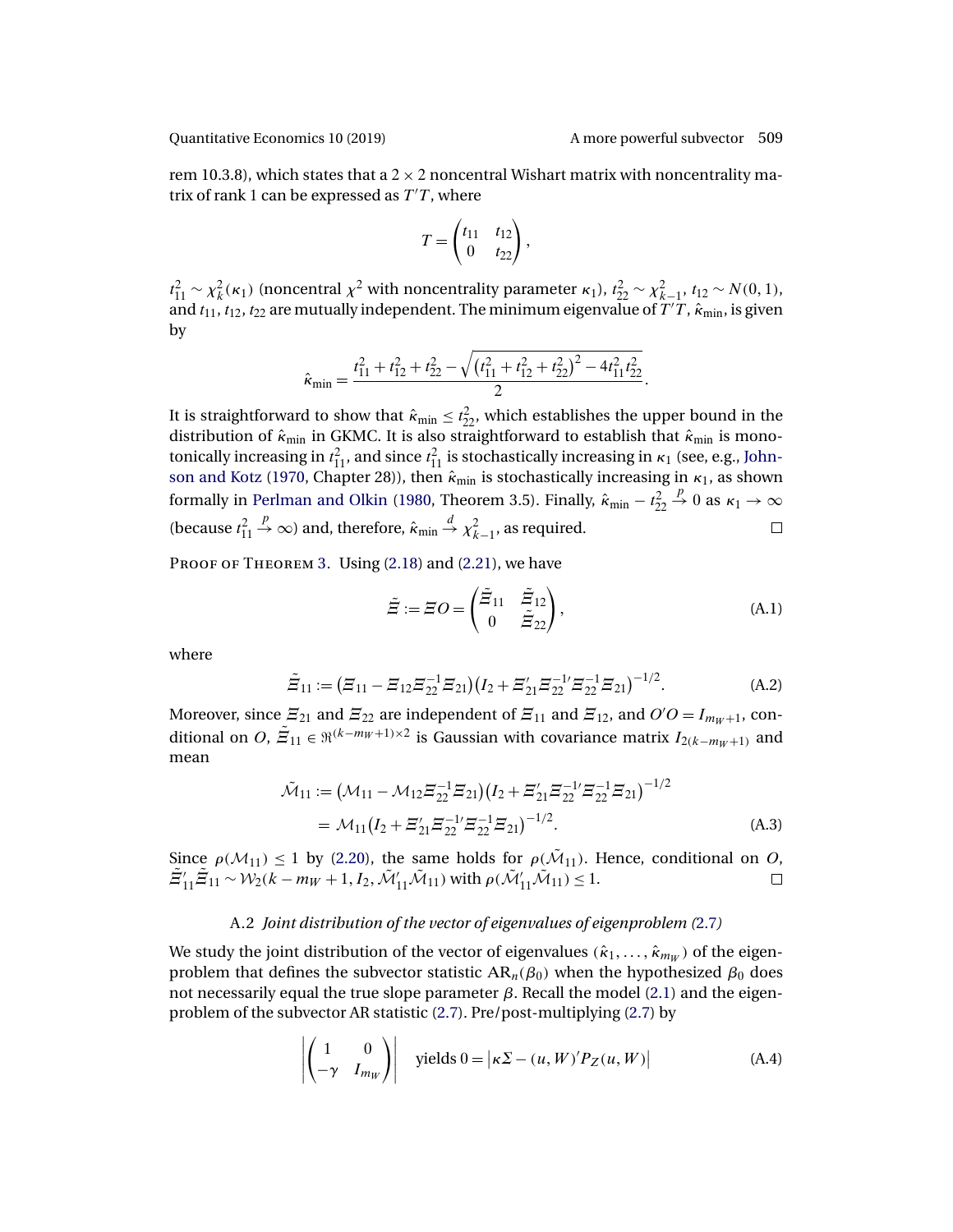<span id="page-24-0"></span>an equivalent eigenproblem, where

$$
u := y - Y\beta_0 - W\gamma = \varepsilon + Y(\beta - \beta_0), \qquad \Sigma := \begin{pmatrix} \sigma_{uu} & \Sigma_{uV_W} \\ \Sigma'_{uV_W} & \Sigma_{V_W V_W} \end{pmatrix}, \tag{A.5}
$$

and  $\sigma_{uu}$  and  $\Sigma'_{uV_W} \in \mathbb{R}^{m_W}$  denote the variance of u and the covariance between u and  $V_W$ , respectively. Note that  $u$  does not equal the structural error  $\varepsilon$  in [\(2.1\)](#page-4-0) unless  $\beta = \beta_0$ . Note that for

$$
C := \begin{pmatrix} \sigma_{uu}^{-1/2} & 0 \\ -\Sigma_{V_W V_W.u}^{-1/2} \Sigma_{uV_W}' \sigma_{uu}^{-1} & \Sigma_{V_W V_W.u}^{-1/2} \end{pmatrix} \text{ with}
$$
  

$$
\Sigma_{V_W V_W.u} := \Sigma_{V_W V_W} - \Sigma_{uV_W}' \Sigma_{uV_W} \sigma_{uu}^{-1} \in \mathfrak{R}^{m_W \times m_W}, \tag{A.6}
$$

 $C\sum C'=I_p$  holds. Therefore, pre and postmultiplying [\(A.4\)](#page-23-0) by |C| leads to

$$
0 = \left| \kappa I_p - \left( u / \sigma_{uu}^{1/2}, \left( W - u \frac{\Sigma_{uV_W}}{\sigma_{uu}} \right) \Sigma_{V_W V_W, u}^{-1/2} \right)' \right|
$$
  
 
$$
\times P_Z \left( u / \sigma_{uu}^{1/2}, \left( W - u \frac{\Sigma_{uV_W}}{\sigma_{uu}} \right) \Sigma_{V_W V_W, u}^{-1/2} \right) \right|
$$
 (A.7)

or

$$
0 = \left| \kappa I_{1+m_W} - \begin{pmatrix} \xi'_u \xi_u & \xi'_u \xi_{W,u} \\ \xi'_{W,u} \xi_u & \xi'_{W,u} \xi_{W,u} \end{pmatrix} \right|,
$$
 (A.8)

where

$$
\xi_u := (Z'Z)^{-1/2} Z' u / \sigma_{uu}^{1/2} \in \mathfrak{R}^k \text{ and}
$$
\n
$$
\xi_{W.u} := (Z'Z)^{-1/2} Z' \left( W - u \frac{\Sigma_{uV_W}}{\sigma_{uu}} \right) \Sigma_{V_W V_W, u}^{-1/2} \in \mathfrak{R}^{k \times m_W}.
$$
\n(A.9)

Now,

$$
E(\xi_u) = E(Z'Z)^{-1/2} Z'Y(\beta - \beta_0)/\sigma_{uu}^{1/2}
$$
  
=  $(Z'Z)^{1/2} \Pi_Y(\beta - \beta_0)/\sigma_{uu}^{1/2}$  and  

$$
E(\xi_{W,u}) = (Z'Z)^{1/2} \left(\Pi_W - \Pi_Y(\beta - \beta_0) \frac{\Sigma_{uV_W}}{\sigma_{uu}}\right) \Sigma_{V_W V_W.u}^{-1/2}.
$$
 (A.10)

Hence,

$$
\begin{aligned}\n\Xi &:= [\xi_u, \xi_{W,u}] \sim N(\mathcal{M}, I_{kp}) \quad \text{and} \quad \Xi' \Xi \sim \mathcal{W}_p(k, I_p, \mathcal{M}'\mathcal{M}), \quad \text{where} \\
\mathcal{M} &:= (\mathcal{Z}'\mathcal{Z})^{1/2} \bigg[ \Pi_Y(\beta - \beta_0) / \sigma_{uu}^{1/2}, \left( \Pi_W - \Pi_Y(\beta - \beta_0) \frac{\Sigma_u V_W}{\sigma_{uu}} \right) \Sigma_{V_W V_W, u}^{-1/2} \bigg].\n\end{aligned} \tag{A.11}
$$

Case 1. Assume that  $H_0$  in [\(2.3\)](#page-5-0) holds. In that case,  $u = \varepsilon$  and we write

$$
\Sigma = \begin{pmatrix} \sigma_{\varepsilon \varepsilon} & \Sigma_{\varepsilon V_W} \\ \Sigma_{\varepsilon V_W} & \Sigma_{V_W V_W} \end{pmatrix} \tag{A.12}
$$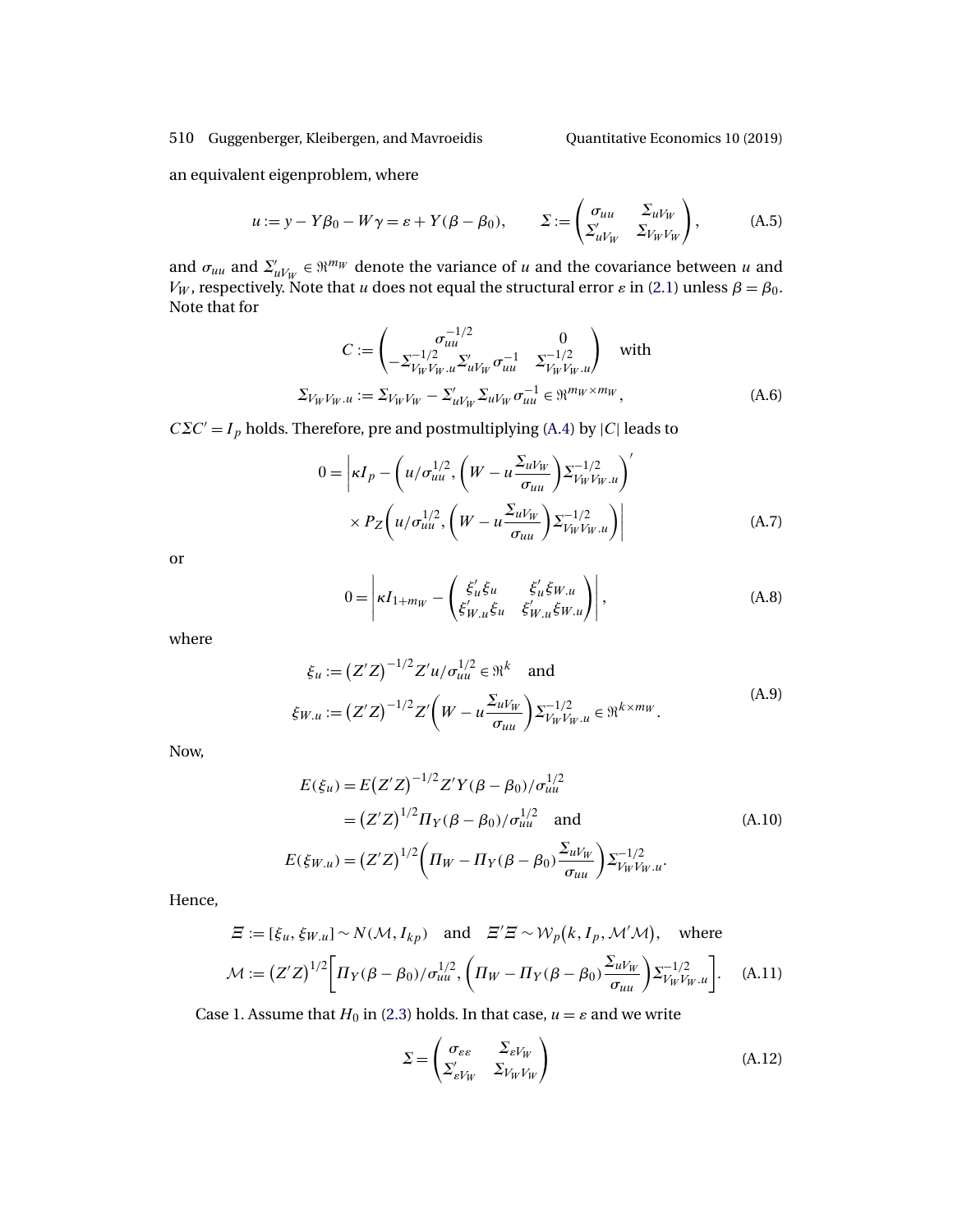<span id="page-25-0"></span>and  $\Sigma_{V_W V_W . \varepsilon} := \Sigma_{V_W V_W} - \Sigma_{\varepsilon V_W} ' \Sigma_{\varepsilon V_W} \sigma_{\varepsilon \varepsilon}^{-1}$ . Defining

$$
\Theta_W := (Z'Z)^{1/2} \Pi_W \Sigma_{V_W V_W, \varepsilon}^{-1/2} \in \mathfrak{R}^{k \times m_W},
$$
\n(A.13)

it follows that  $\mathcal{M} = (0^k, \Theta_W)$ .

Case 2. Assume instead that  $H'_0$  in [\(2.17\)](#page-11-0) holds. Note that

$$
A = Z'Z[I_{Y}(\beta - \beta_0) + \Pi_W \gamma, \Pi_W]
$$
\n(A.14)

and, therefore, for  $M$  defined in  $(A.11)$ 

$$
\mathcal{M} = (Z'Z)^{-1/2}AT \quad \text{for } T := \begin{pmatrix} 1/\sigma_{uu}^{1/2} & -\frac{\Sigma_{uV_W}}{\sigma_{uu}^{1/2}} \Sigma_{V_W V_W.u}^{-1/2} \\ -\gamma/\sigma_{uu}^{1/2} & \left(I_{m_W} + \gamma \frac{\Sigma_{uV_W}}{\sigma_{uu}^{1/2}}\right) \Sigma_{V_W V_W.u}^{-1/2} \end{pmatrix} . \tag{A.15}
$$

Because  $(Z'Z)^{-1/2}$  and T are both of full rank it follows that  $\rho(\mathcal{M}) = \rho(A).^{14}$ 

# A.3 *The approximate conditional distribution*

This section replicates the analysis in [Muirhead](#page-39-0) [\(1978,](#page-39-0) Section 6). As a special case of [James](#page-39-0) [\(1964,](#page-39-0) equation (68)), the joint density of the eigenvalues  $\hat{\kappa}_1$  and  $\hat{\kappa}_2$  of  $\Xi'\Xi\sim$  $\mathcal{W}_2(k, I_2, \mathcal{M}'\mathcal{M})$  can be written as

$$
f_{\hat{\kappa}_1, \hat{\kappa}_2}(x_1, x_2; \kappa_1, \kappa_2)
$$
\n
$$
= \frac{\pi^2}{2^k \Gamma_2(k/2) \Gamma_2(1)} \exp\left(-\frac{1}{2}(x_1 + x_2)\right) x_1^{\frac{k-3}{2}} x_2^{\frac{k-3}{2}}(x_1 - x_2)
$$
\n
$$
\times \exp\left(-\frac{1}{2}(\kappa_1 + \kappa_2)\right) 0 F_1^{(2)}\left(\frac{1}{2}k; \frac{1}{4}\begin{pmatrix} \kappa_1 & 0\\ 0 & \kappa_2 \end{pmatrix}, \begin{pmatrix} x_1 & 0\\ 0 & x_2 \end{pmatrix}\right) \tag{A.16}
$$

for  $x_1 \ge x_2 \ge 0$ , where  $\Gamma_m(a) := \pi^{m(m-1)/4} \prod_{i=1}^m \Gamma(a - \frac{1}{2}(i-1))$  and  ${}_0F_1^{(2)}$  is the hypergeometric function of two matrix arguments. Thus,  $\Gamma_2(a) := \pi^{1/2} \Gamma(a) \Gamma(a - \frac{1}{2}), \Gamma_2(1) :=$  $\pi^{1/2}\Gamma(1)\Gamma(\frac{1}{2}) = \pi$  and  $\Gamma_2(k/2) = \pi^{1/2}\Gamma(k/2)\Gamma(\frac{k-1}{2})$ . So, the joint density (A.16) can also

$$
\widetilde{T} := \begin{pmatrix} 1 & -c' \\ -\gamma & \Sigma_{V_W V_W. u}^{-1/2} + \gamma c' \end{pmatrix}
$$

<sup>&</sup>lt;sup>14</sup>To see the former, note that T is of full rank iff

is of full rank, where  $c' := \sum_{u \neq w} \sum_{v \neq w} \frac{-1}{2}$ . But whenever  $\widetilde{T}(a_1, a_2')' = 0^p$ , it follows that  $a_1 - c' a_2 = 0$  and  $-\gamma a_1 + \sum_{V_W V_W}^{-1/2} a_2 + \gamma c' a_2 = 0^{m_W}$ . Inserting the former into the latter equality yields  $\sum_{V_W V_W}^{-1/2} a_2 = 0^{m_W}$  and thus  $a_2 = 0^{m_W}$ . The latter implies  $a_1 = 0$ . Finally,  $(Z'Z)^{-1/2}$  is of full rank by [A](#page-5-0)ssumption A 2.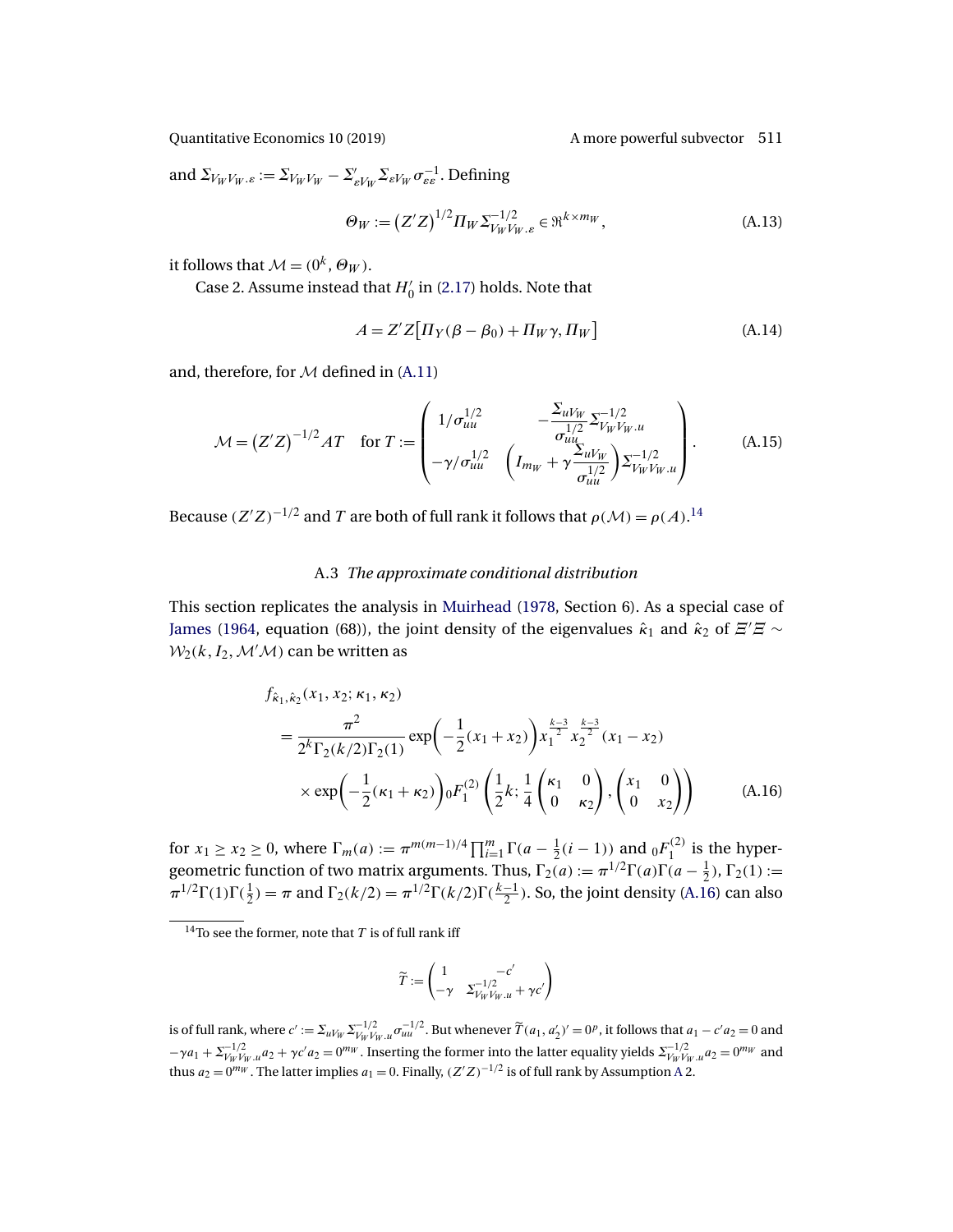<span id="page-26-0"></span>be written as

$$
\frac{\pi^{1/2}}{2^k \Gamma(k/2) \Gamma(\frac{k-1}{2})} \exp\left(-\frac{1}{2}(x_1 + x_2)\right) x_1^{\frac{k-3}{2}} x_2^{\frac{k-3}{2}} (x_1 - x_2)
$$
  
 
$$
\times \exp\left(-\frac{1}{2}(\kappa_1 + \kappa_2)\right) 0 F_1^{(2)} \left(\frac{1}{2}k; \frac{1}{4}\begin{pmatrix} \kappa_1 & 0\\ 0 & \kappa_2 \end{pmatrix}, \begin{pmatrix} x_1 & 0\\ 0 & x_2 \end{pmatrix}\right).
$$
 (A.17)

Under the assumption that  $\kappa_1 > \kappa_2 = 0$ , where  $\kappa_1$  is large, [Leach](#page-39-0) [\(1969\)](#page-39-0) has shown that

$$
{}_{0}F_{1}^{(2)}\left(\frac{1}{2}k;\frac{1}{4}\begin{pmatrix}\kappa_{1} & 0\\ 0 & \kappa_{2}\end{pmatrix},\begin{pmatrix}x_{1} & 0\\ 0 & x_{2}\end{pmatrix}\right)\sim\frac{2^{\frac{k-2}{2}}}{\pi}\Gamma(k/2)\exp((x_{1}\kappa_{1})^{\frac{1}{2}})\times(\kappa_{1}x_{1})^{\frac{2-k}{4}}(\kappa_{1}(x_{1}-x_{2}))^{-\frac{1}{2}}.
$$
 (A.18)

Substituting equation (A.18) into equation (A.17) gives an asymptotic representation for the density function of  $\hat{\kappa}_1$  and  $\hat{\kappa}_2$  under the assumption that  $\kappa_1$  is large,

$$
\frac{\pi^{-1/2}}{2^{\frac{k+2}{2}}\Gamma(\frac{k-1}{2})}\exp\left(-\frac{1}{2}\kappa_1\right)\kappa_1^{-\frac{k}{4}}\hat{\kappa}_1^{\frac{k-4}{4}}\exp\left[-\frac{1}{2}x_1 + (x_1\kappa_1)^{\frac{1}{2}}\right] \times \exp\left(-\frac{1}{2}x_2\right)x_2^{\frac{k-3}{2}}(x_1 - x_2)^{\frac{1}{2}}.
$$
\n(A.19)

This is a special case of [Muirhead](#page-39-0) [\(1978,](#page-39-0) (6.5)) with his  $k$ ,  $m$ , and  $n$  corresponding to 1,  $p = 2$ , and k, respectively, and using  $\kappa_2 = 0$ . Integrating the second line of (A.19) w.r.t.  $x_2$ yields

$$
\int_0^{\hat{\kappa}_1} \exp\left(-\frac{1}{2}x_2\right) x_2^{\frac{k-3}{2}} (x_1 - x_2)^{\frac{1}{2}} dx_2
$$
\n
$$
= \frac{\pi^{\frac{1}{2}}}{2} x_1^{k/2} \frac{\Gamma\left(\frac{k-1}{2}\right)}{\Gamma\left(\frac{k+2}{2}\right)} {}_1F_1\left(\frac{k-1}{2}, \frac{k+2}{2}; -\frac{x_1}{2}\right), \tag{A.20}
$$

where  $_1F_1(a, c; z)$  is the confluent hypergeometric function. Combined with (A.19), the approximate conditional distribution of  $\hat{\kappa}_2$  given  $\hat{\kappa}_1$  is

$$
f_{\hat{\kappa}_2|\hat{\kappa}_1}^*(x_2|\hat{\kappa}_1) = \frac{\Gamma\left(\frac{k+2}{2}\right)}{\Gamma\left(\frac{k-1}{2}\right)} \frac{2 \exp\left(-\frac{1}{2}x_2\right) x_2^{\frac{k-3}{2}} (\hat{\kappa}_1 - x_2)^{\frac{1}{2}}}{\hat{\kappa}_1^{\frac{k}{2}} \sqrt{\pi}_1 F_1\left(\frac{k-1}{2}, \frac{k+2}{2}; -\frac{2}{2}\right)}.
$$
 (A.21)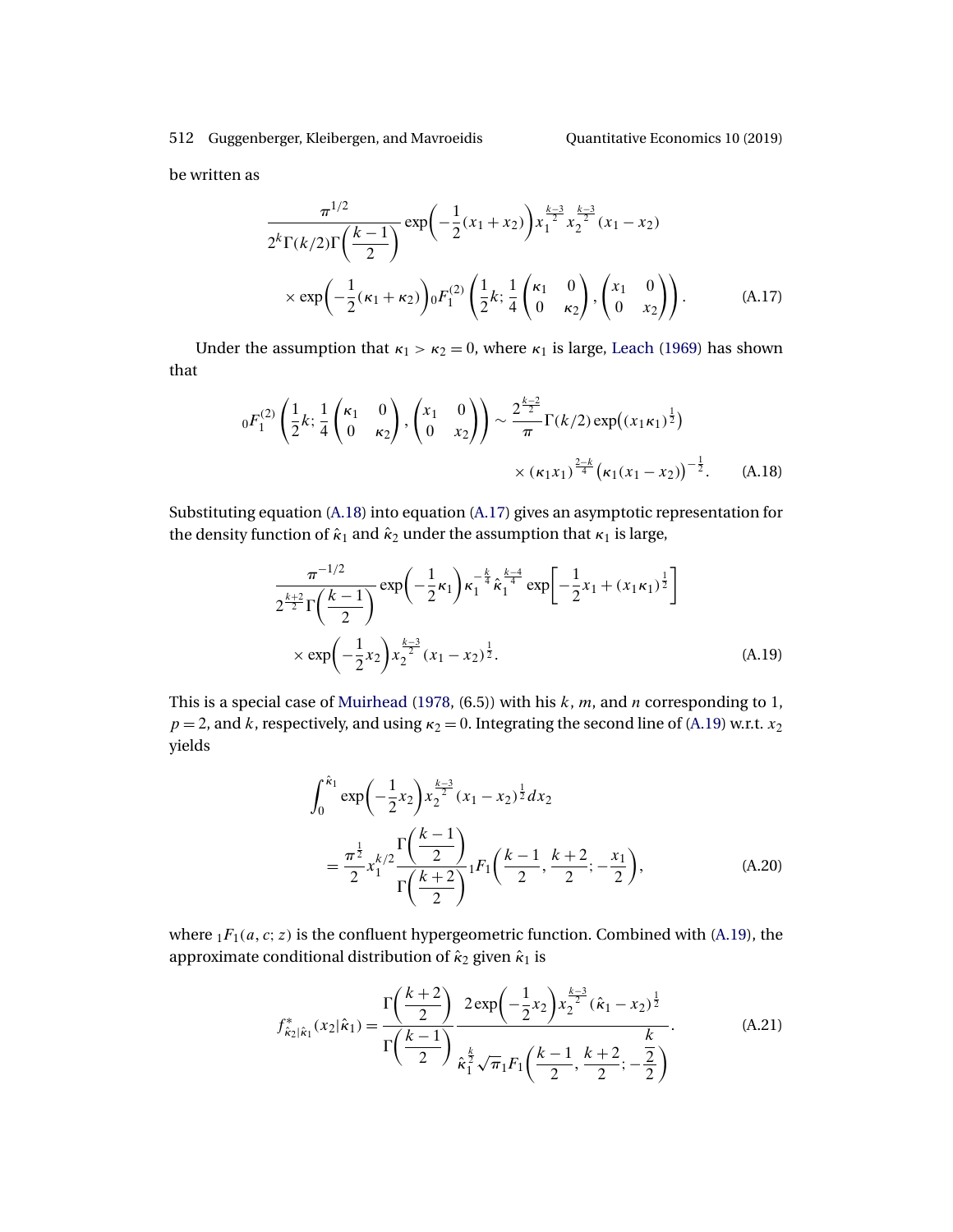<span id="page-27-0"></span>The last equation reduces to [\(2.12\)](#page-7-0) if we use the definition of the density of  $\chi^2_{k-1}$ ,  $f_{\chi^2_{k-1}}(x_2) = \frac{1}{2^{\frac{k-1}{2}}\Gamma(\frac{k-1}{2})}$  $x_2^{\frac{k-3}{2}}e^{-\frac{x_2}{2}}$ . Hence, the integrating constant  $g(\hat{\kappa}_1)$  in the approximate conditional density [\(2.12\)](#page-7-0) is given by

$$
g(\hat{\kappa}_1) = \frac{\Gamma\left(\frac{k+2}{2}\right)2^{\frac{k+1}{2}}}{\hat{\kappa}_1^{\frac{k}{2}}\sqrt{\pi}_1 F_1\left(\frac{k-1}{2}, \frac{k+2}{2}; -\frac{\hat{\kappa}_1}{2}\right)}.
$$
 (A.22)

The result that  $c_{1-\alpha}(\infty, k-1) = \chi^2_{k-1, 1-\alpha}$  follows from the fact that  $\lim_{\hat{\kappa}_1 \to \infty} f^*_{\hat{\kappa}_2 | \hat{\kappa}_1}(\cdot | \hat{\kappa}_1) = f_{\chi^2_{k-1}}(\cdot)$ . This can be proven using the property that  ${}_1F_1(a, c;$  $-z)z^a \to \Gamma(c)/\Gamma(c-a)$  as  $z \to \infty$  [\(Olver](#page-39-0) [\(1997\)](#page-39-0), p. 257, equation (10.08)). It follows that  $2^{\frac{k+1}{2}}(x_1-x_2)^{1/2}\Gamma(\frac{k+2}{2})$  $x_1^{\frac{k}{2}} \sqrt{\pi_1} F_1(\frac{k-1}{2}, \frac{k+2}{2}; -\frac{x_1}{2})$  $\rightarrow \frac{2^{\frac{k+1}{2}} \Gamma(\frac{k+2}{2} - \frac{k-1}{2})}{k-1}$  $\sqrt{\pi}2^{\frac{k-1}{2}}$  $=\frac{2\Gamma(\frac{3}{2})}{\sqrt{\pi}}=1$  as  $x_1 \to \infty$ .

# A.4 *Proof of Theorem* [5](#page-16-0)

*Uniformity reparametrization* To prove that the new subvector AR test has asymptotic size bounded by the nominal size  $\alpha$ , we use a general result in [Andrews, Cheng, and](#page-37-0) [Guggenberger](#page-37-0) [\(2019,](#page-37-0) ACG from now on). To describe it, consider a sequence of arbitrary tests { $\varphi_n : n \geq 1$ } of a certain null hypothesis and denote by  $RP_n(\lambda)$  the null rejection probability of  $\varphi_n$  when the DGP is pinned down by the parameter vector  $\lambda \in \Lambda$ , where  $\Lambda$ denotes the parameter space of  $\lambda$ . By definition, the asymptotic size of  $\varphi_n$  is defined as

$$
AsySz = \limsup_{n \to \infty} \sup_{\lambda \in \Lambda} RP_n(\lambda). \tag{A.23}
$$

Let  $\{h_n(\lambda) : n \geq 1\}$  be a sequence of functions on  $\Lambda$ , where  $h_n(\lambda) = (h_{n,1}(\lambda), \ldots, h_{n,J}(\lambda))'$ with  $h_{n,1}(\lambda) \in \Re \ \forall j = 1,\ldots,J$ . Define

$$
H = \{ h \in (\Re \cup \{\pm \infty\})^J : h_{w_n}(\lambda_{w_n}) \to h \text{ for some subsequence } \{w_n\}
$$
  
of  $\{n\}$  and some sequence  $\{\lambda_{w_n} \in \Lambda : n \ge 1\}$ . (A.24)

**Assumption <b>[B](#page-14-0)** in ACG: For any subsequence { $w_n$ } of {n} and any sequence { $\lambda_{w_n}$   $\in$  $\Lambda : n \geq 1$ } for which  $h_{w_n}(\lambda_{w_n}) \to h \in H$ ,  $\mathbb{RP}_m(\lambda_{w_n}) \to [\mathbb{RP}^-(h), \mathbb{RP}^+(h)]$  for some  $RP^{-}(h)$ ,  $RP^{+}(h) \in (0, 1)$ .<sup>15</sup>

The assumption states, in particular, that along certain drifting sequences of parameters  $\lambda_{w_n}$  indexed by a localization parameter h the NRP of the test cannot asymptotically exceed a certain threshold  $RP^+(h)$  indexed by h.

Proposition 1 (ACG, Theorem 2.1(a) and Theorem 2.2). *Suppose Assumption* [B](#page-14-0) *in ACG holds*. *Then*  $\inf_{h \in H} RP^{-}(h) \leq \text{AsySz} \leq \sup_{h \in H} RP^{+}(h)$ .

<sup>&</sup>lt;sup>15</sup>By definition, the notation  $x_n \to [x_{1,\infty}, x_{2,\infty}]$  means that  $x_{1,\infty} \leq \liminf_{n \to \infty} x_n \leq \limsup_{n \to \infty} x_n \leq x_{2,\infty}$ .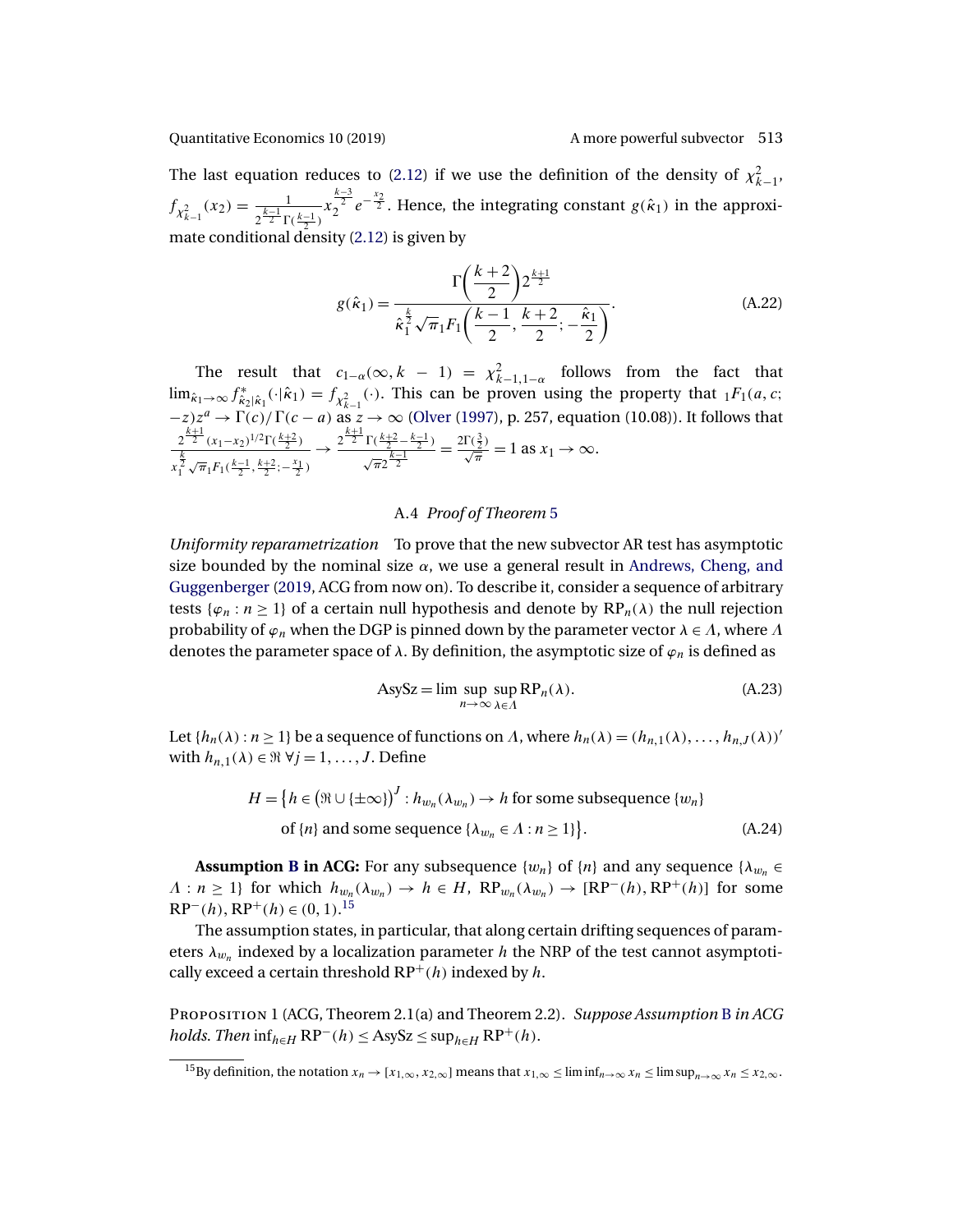<span id="page-28-0"></span>We next verify Assumption [B](#page-14-0) in ACG for the subvector AR test and establish that  $\sup_{h \in H} RP^+(h) = \alpha$  when the test is implemented at nominal size  $\alpha$ . To do so, we use [Andrews and Guggenberger](#page-38-0) [\(2015,](#page-38-0) AG from now on), namely Proposition 12.5 in AG, to derive the joint limiting distribution of the eigenvalues  $\hat{\kappa}_{in}$ ,  $i = 1, \ldots, p$  in [\(3.2\)](#page-15-0). We reparameterize the null distribution F to a vector  $λ$ . The vector  $λ$  is chosen such that for a subvector of  $\lambda$  convergence of a drifting subsequence of the subvector (after suitable renormalization) yields convergence in distribution of the test statistic and the critical value. For given  $F$ , define

$$
Q_F := (E_F Z_i Z_i')^{1/2}
$$
 and  $U_F := \Omega(\beta_0)^{-1/2} := (E_F U_i U_i')^{-1/2}$ . (A.25)

Let

$$
B_F
$$
 denote a  $p \times p$  orthogonal matrix of eigenvectors of  
\n $U'_F(\Pi_W \gamma, \Pi_W)' Q'_F Q_F(\Pi_W \gamma, \Pi_W) U_F$ \n(A.26)

ordered so that the p corresponding eigenvalues ( $\eta_{1F}, \ldots, \eta_{pF}$ ) are nonincreasing. Let

$$
C_F
$$
 denote a  $k \times k$  orthogonal matrix of eigenvectors of  
\n $Q_F(\Pi_W \gamma, \Pi_W) U_F U'_F(\Pi_W \gamma, \Pi_W)' Q'_F$ .<sup>16</sup> (A.27)

The corresponding k eigenvalues are  $(\eta_{1F}, \ldots, \eta_{pF}, 0, \ldots, 0)$ . Let

$$
(\tau_{1F}, \ldots, \tau_{pF})
$$
 denote the singular values of  $Q_F(\Pi_W \gamma, \Pi_W)U_F \in \mathbb{R}^{k \times p}$ , (A.28)

which are nonnegative, ordered so that  $\tau_{IF}$  is nonincreasing. (Some of these singular values may be zero.) As is well known, the squares of the p singular values of a  $k \times p$ matrix A equal the p largest eigenvalues of A'A and AA'. In consequence,  $\eta_{jF} = \tau_{jF}^2$  for  $j = 1, ..., p$ . In addition,  $\eta_{jF} = 0$  for  $j = p + 1, ..., k$ .

Define the elements of  $\lambda$  to be<sup>17</sup>

$$
\lambda_{1,F} := (\tau_{1F}, ..., \tau_{pF})' \in \mathbb{R}^p, \n\lambda_{2,F} := B_F \in \mathbb{R}^{p \times p}, \n\lambda_{3,F} := C_F \in \mathbb{R}^{k \times k}, \n\lambda_{4,F} := (\lambda_{4,1F}, ..., \lambda_{4,p-1F})' \n:= \left(\frac{\tau_{2F}}{\tau_{1F}}, ..., \frac{\tau_{pF}}{\tau_{p-1F}}\right)' \in [0, 1]^{p-1}, \text{ where } 0/0 := 0,
$$
\n(A.29)

<sup>&</sup>lt;sup>16</sup>The matrices  $B_F$  and  $C_F$  are not uniquely defined. We let  $B_F$  denote one choice of the matrix of eigenvectors of  $U_F'(\Pi_W\gamma,\Pi_W)'Q_F'Q_F(\Pi_W\gamma,\Pi_W)U_F$  and analogously for  $C_F$ .

Note that the role of  $E_F G_i$  in AG, Section 12, is played by  $(\Pi_W \gamma, \Pi_W) \in R^{k \times p}$  and the role of  $W_F$  is played by  $Q_F$ .

<sup>&</sup>lt;sup>17</sup>For simplicity, as above, when writing  $\lambda = (\lambda_{1,F}, \dots, \lambda_{10,F})$  or  $\lambda_{5,F} = (\lambda_{5,1,F}, \dots, \lambda_{5,3,F})$  (and likewise in similar expressions) we allow the elements to be scalars, vectors, matrices, and distributions.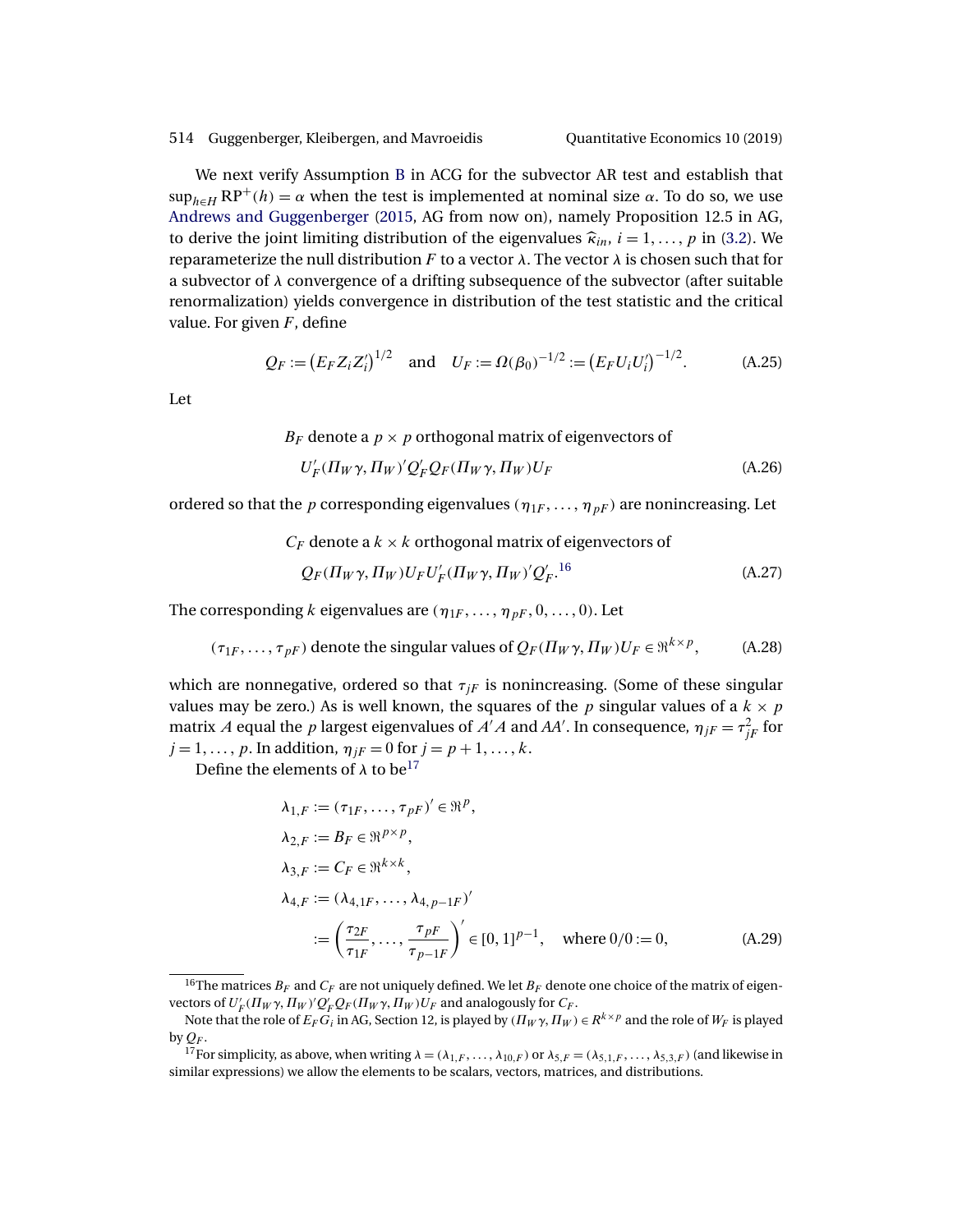<span id="page-29-0"></span>

$$
\lambda_{5,F} := Q_F \in \mathfrak{R}^{k \times k},
$$
  
\n
$$
\lambda_{6,F} := U_F \in \mathfrak{R}^{p \times p},
$$
  
\n
$$
\lambda_{7,F} := F, \text{ and}
$$
  
\n
$$
\lambda := \lambda_F := (\lambda_{1,F}, \dots, \lambda_{7,F}).
$$

The parameter space  $\Lambda$  for  $\lambda$  and the function  $h_n(\lambda)$  (that appears in Assumption [B](#page-14-0) in ACG) are defined by

$$
\Lambda := \{ \lambda : \lambda = (\lambda_{1,F}, \dots, \lambda_{7,F}) \text{ for some } F \in \mathcal{F} \},\
$$

$$
h_n(\lambda) := (n^{1/2} \lambda_{1,F}, \lambda_{2,F}, \lambda_{3,F}, \dots, \lambda_{6,F}).
$$
(A.30)

We define  $\lambda$  and  $h_n(\lambda)$  as in [\(A.29\)](#page-28-0) and (A.30) because, as shown below, the asymptotic distributions of the test statistic and conditional critical values under a sequence  ${F_n : n \ge 1}$  for which  $h_n(\lambda_{F_n}) \to h$  depend on  $\lim_{n \to \infty} n^{1/2} \lambda_{1,F_n}$  and  $\lim_{n \to \infty} \lambda_{m,F_n}$  for  $m = 2, \ldots, 9$ . Note that we can view  $h \in (\Re \cup \{\pm \infty\})^J$  (for an appropriately chosen finite  $J \in \mathbb{N}$ ).

For notational convenience, for any subsequence  $\{w_n : n \geq 1\}$ ,

$$
\{\lambda_{w_n,h} : n \ge 1\} \text{ denotes a sequence } \{\lambda_{w_n} \in \Lambda : n \ge 1\} \text{ for which } h_{w_n}(\lambda_{w_n}) \to h. \tag{A.31}
$$

It follows that the set H defined in [\(A.24\)](#page-27-0) is given as the set of all  $h \in (\Re \cup {\pm \infty})^J$  such that there exists { $\lambda_{w_n,h} : n \geq 1$ } for some subsequence { $w_n : n \geq 1$  }.

We decompose h analogously to the decomposition of the first six components of  $\lambda: h = (h_1, \ldots, h_6)$ , where  $\lambda_{m,F}$  and  $h_m$  have the same dimensions for  $m = 1, \ldots, 6$ . We further decompose the vector  $h_1$  as  $h_1 = (h_{1,1}, \ldots, h_{1,p})'$ , where the elements of  $h_1$  could equal  $\infty$ . Again, by definition, under a sequence { $\lambda_{n,h} : n \geq 1$ }, we have

$$
n^{1/2}\tau_{jF_n} \to h_{1,j} \ge 0 \quad \forall j = 1, ..., p, \qquad \lambda_{m,F_n} \to h_m \quad \forall m = 2, ..., 6. \tag{A.32}
$$

Note that  $h_{1,p} = \tau_{pF_n} = 0$  because  $\rho(\Pi_W \gamma, \Pi_W) < p$ . By Lyapunov-type WLLNs and CLTs, using the moment restrictions imposed in [\(3.1\)](#page-15-0), we have under  $\lambda_{n,h}$ 

$$
n^{-1/2}\operatorname{vec}(Z'U) = \begin{pmatrix} n^{-1/2}Z'(\varepsilon + V_W\gamma_n) \\ \operatorname{vec}(n^{-1/2}Z'V_W) \end{pmatrix} \to \begin{pmatrix} \xi_{\varepsilon,h} \\ \xi_{V_W,h} \end{pmatrix}
$$
  
 
$$
\sim N(0^{pk \times 1}, h_6^{-2} \otimes h_5^2),
$$
  
\n
$$
\lambda_{5,F}^{-1}(n^{-1}Z'Z) \to I_k,
$$
 (A.33)

where the random vector  $(\xi_{\varepsilon,h},\xi'_{V_W,h})'$  is defined here.

*Asymptotic distributions* Let  $q = q_h \in \{0, \ldots, p-1\}$  be such that

$$
h_{1,j} = \infty \quad \text{for } 1 \le j \le q_h \quad \text{and} \quad h_{1,j} < \infty \quad \text{for } q_h + 1 \le j \le p,\tag{A.34}
$$

where  $h_{1,j} := \lim_{n \to \infty} n^{1/2} \tau_{jF_n} \geq 0$  for  $j = 1, \ldots, p$  by (A.32) and the distributions  $\{F_n : n \geq 1\}$ correspond to  $\{\lambda_{n,h} : n \geq 1\}$  defined in (A.31). This value q exists because  $\{h_{1,j} : j \leq p\}$  are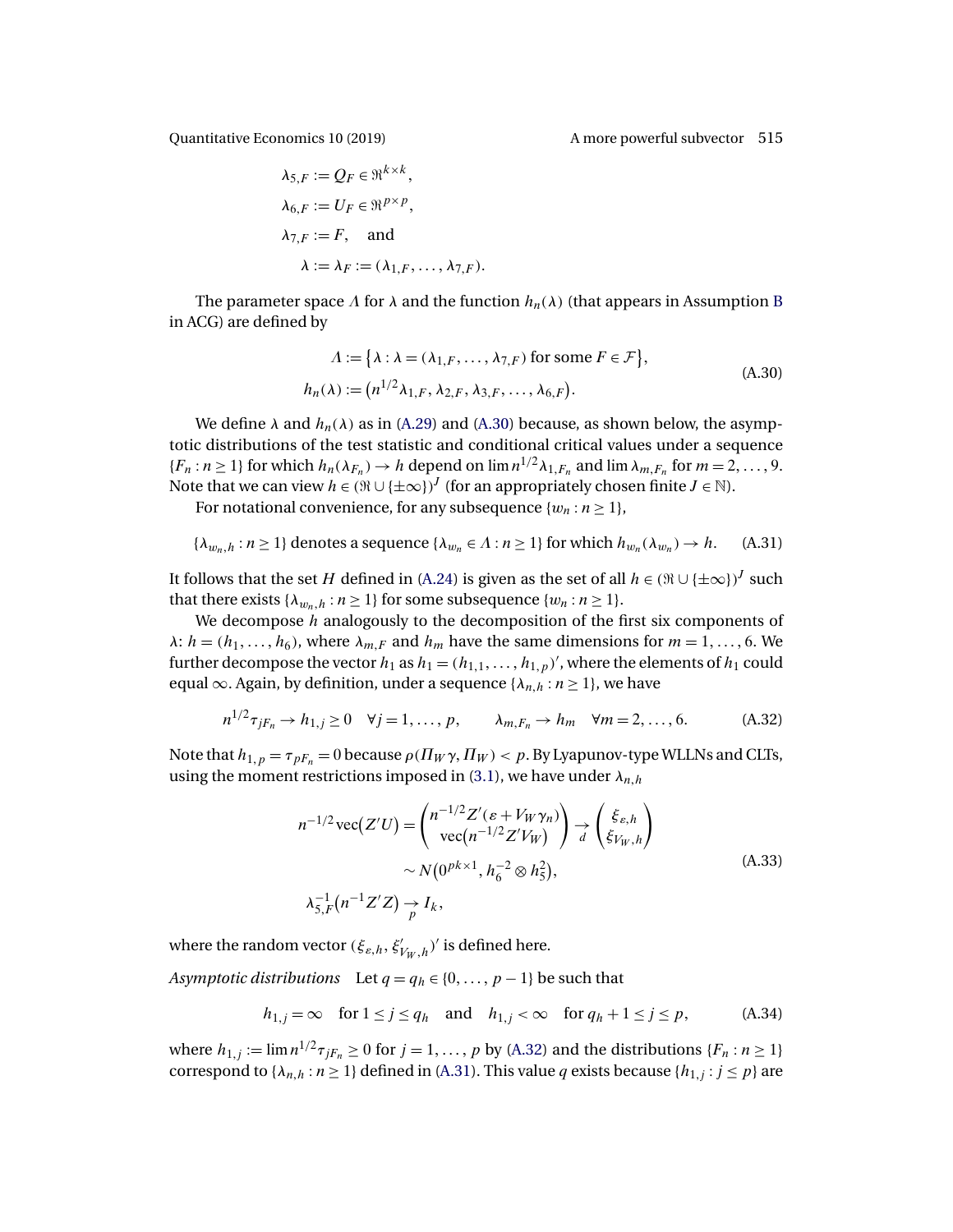<span id="page-30-0"></span>nonincreasing in j (since  $\{\tau_{IF} : j \leq p\}$  are nonincreasing in j, as defined in [\(A.28\)](#page-28-0)). Note that q is the number of singular values of  $Q_{F_n}(I\!I_{W_n}\gamma_n, \Pi_{W_n})U_{F_n} \in \mathbb{R}^{k \times p}$  that diverge to infinity when multiplied by  $n^{1/2}$ . Note again that  $q < p$  because  $\rho(\Pi_{Wn}\gamma_n,\Pi_{Wn}) < p$ .

An analogue to Lemma 12.4 in AG is given by the following statement. Define

$$
\widehat{D}_n := (Z'Z)^{-1}Z'(\overline{Y}_0, W) \text{ and } \widehat{Q}_n := (n^{-1}Z'Z)^{1/2}.
$$
 (A.35)

LEMMA 1. *Under all sequences* { $\lambda_{n,h} : n \geq 1$ } *with*  $\lambda_{n,h} \in \Lambda$ ,  $n^{1/2}(\widehat{D}_n - (\Pi_{Wn}\gamma_n, \Pi_{Wn})) \to d$  $\overline{D}_h$ , where

$$
\overline{D}_h \sim h_5^{-2}(\xi_{\varepsilon,h}, \text{vec}_{k,m_W}^{-1}(\xi_{V_W,h})) \in \mathfrak{R}^{k \times p},
$$

 $\widehat{U}_n^{-2} - \Omega(\beta_0) \to_p 0^{p \times p}$ , and  $\widehat{Q}_n - Q_{F_n} \to_p 0^{k \times k}$ , where  $\text{vec}_{k,m_W}(\cdot)$  denotes the inverse vec *operation that transforms a km<sub>W</sub> vector into a k*  $\times$  *m<sub>W</sub> matrix and*  $\widehat{U}_n$  *is defined in [\(3.3\)](#page-15-0).* 

PROOF. We have

$$
n^{1/2}(\widehat{D}_n - (\Pi_{Wn} \gamma_n, \Pi_{Wn}))
$$
  
=  $n^{1/2}((Z'Z)^{-1}Z'(y - Y\beta_0, W) - (\Pi_{Wn} \gamma_n, \Pi_{Wn}))$   
=  $n^{1/2}((Z'Z)^{-1}Z'(Z\Pi_{Wn} \gamma_n + V_W \gamma_n + \varepsilon, Z\Pi_{Wn} + V_W) - (\Pi_{Wn} \gamma_n, \Pi_{Wn}))$   
=  $(n^{-1}Z'Z)^{-1}n^{-1/2}Z'(V_W \gamma_n + \varepsilon, V_W) \rightarrow_d \overline{D}_h,$  (A.36)

where the first equality uses the definition of  $\widehat{D}_n$  in (A.35), the second equality uses the formulas in [\(2.1\)](#page-4-0), and the convergence results holds by the (triangular array) CLT and WLLN in [\(A.33\)](#page-29-0). Also,

$$
\widehat{U}_n^{-2} = (n - k)^{-1} (\overline{Y}_0, W)' M_Z(\overline{Y}_0, W)
$$
  
=  $(n - k)^{-1} (V_W \gamma_n + \varepsilon, V_W)' M_Z(V_W \gamma_n + \varepsilon, V_W)$   
=  $(n - k)^{-1} (V_W \gamma_n + \varepsilon, V_W)' (V_W \gamma_n + \varepsilon, V_W) + o_p(1),$  (A.37)

where the first equality uses the formulas in [\(2.1\)](#page-4-0) and the fact that  $M_Z Z = 0^{n \times k}$ and the second equality follows directly from [\(A.33\)](#page-29-0). Because  $\Omega(\beta_0) = E(V'_{W,i}\gamma +$  $\varepsilon_i$ ,  $V'_{W,i}$   $/(V'_{W,i} \gamma + \varepsilon_i$ ,  $V'_{W,i})$  an application of WLLNs as in [\(A.33\)](#page-29-0) yields the desired convergence result. Likewise, an application of a WLLN using the uniform moment conditions on  $Z_i$  in  $\mathcal F$  in [\(3.1\)](#page-15-0) and the continuous mapping theorem immediately imply the desired result  $\widehat{Q}_n - Q_{F_n} \to p \, 0^{k \times k}$ .  $\Box$ 

Note that the matrix  $n\widehat{U}_n\widehat{D}'_n\widehat{Q}_n\widehat{D}_n\widehat{U}_n$  equals the matrix  $\widehat{U}_n(\overline{Y}_0,W)'P_Z(\overline{Y}_0,W)\widehat{U}_n$ that appears in [\(3.2\)](#page-15-0). Thus,  $\hat{\kappa}_{in}$  for  $i = 1, ..., p$  equals the *i*th eigenvalue of  $n\widehat{U}'_n\widehat{D}'_n\widehat{Q}_n\widehat{D}_n\widehat{U}_n$ , ordered nonincreasingly, and  $\widehat{\kappa}_{pn}$  is the subvector AR test statistic. To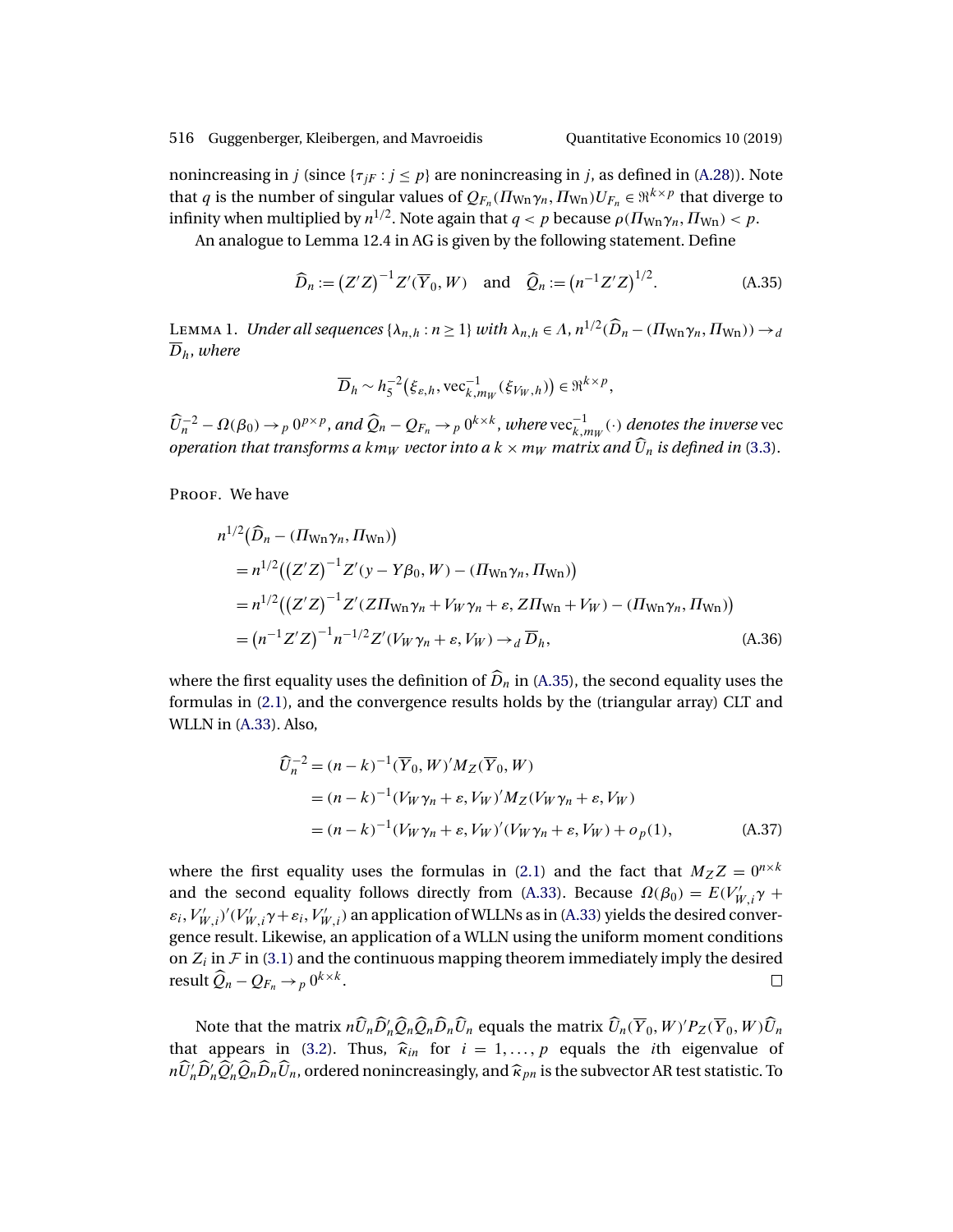<span id="page-31-0"></span>describe the limiting distribution of  $(\widehat{\kappa}_{1n},\ldots,\widehat{\kappa}_{pn})$ , we need additional notation, namely:

$$
h_2 = (h_{2,q}, h_{2,p-q}), \qquad h_3 = (h_{3,q}, h_{3,k-q}),
$$
  
\n
$$
h_{1,p-q}^{\circ} := \begin{bmatrix} 0^{q \times (p-q)} \\ \text{Diag}\{h_{1,q+1}, \dots, h_{1,p-1}, 0\} \\ 0^{(k-p) \times (p-q)} \end{bmatrix} \in \mathfrak{R}^{k \times (p-q)},
$$
  
\n
$$
\overline{\Delta}_h := (\overline{\Delta}_{h,q}, \overline{\Delta}_{h,p-q}) \in \mathfrak{R}^{k \times p}, \qquad \overline{\Delta}_{h,q} := h_{3,q} \in \mathfrak{R}^{k \times q},
$$
  
\n
$$
\overline{\Delta}_{h,p-q} := h_3 h_{1,p-q}^{\circ} + h_5 \overline{D}_h h_6 h_{2,p-q} \in \mathfrak{R}^{k \times (p-q)},
$$
\n(A.38)

where  $h_{2,q} \in \mathbb{R}^{p \times q}$ ,  $h_{2,p-q} \in \mathbb{R}^{p \times (p-q)}$ ,  $h_{3,q} \in \mathbb{R}^{k \times q}$ ,  $h_{3,k-q} \in \mathbb{R}^{k \times (k-q)}$ ,  $\overline{\Delta}_{h,q} \in \mathbb{R}^{k \times q}$ , and  $\overline{\Delta}_{h,p-q} \in \mathfrak{R}^{k \times (p-q)}$ .<sup>18</sup>

Let  $T_n := B_{F_n} S_n$  and  $S_n := \text{Diag}\{(n^{1/2}\tau_{1F_n})^{-1}, \dots, (n^{1/2}\tau_{qF_n})^{-1}, 1, \dots, 1\} \in \mathbb{R}^{p \times p}$ . The same proof as the one of Lemma 12.4 in AG shows that  $n^{1/2}Q_{F_n}\widehat{D}_nU_{F_n}T_n \to_d \overline{\Delta}_h$  under all sequences { $\lambda_{n,h} : n \geq 1$ } with  $\lambda_{n,h} \in \Lambda$ . The following proposition is an analogue to Proposition 12.5 in AG.

PROPOSITION 2. *Under all sequences* { $\lambda_{n,h} : n \geq 1$ } *with*  $\lambda_{n,h} \in \Lambda$ ,

(a)  $\widehat{\kappa}_{in} \rightarrow p \infty$  *for all*  $j \leq q$ ,

(b) *the* (*ordered*) *vector of the smallest*  $p - q$  *eigenvalues of*  $n\hat{U}'_n\hat{D}'_n\hat{Q}_n\hat{Q}_n\hat{D}_n\hat{U}_n$ *, that is,*  $(\widehat{\kappa}_{(q+1)n}, \ldots, \widehat{\kappa}_{pn})'$ , *converges in distribution to the* (*ordered*)  $p - q$  *vector of the eigenval-*<br>  $\overline{\kappa}_{\ell}$  $u$ es of  $\overline{\Delta}'_{h,p-q} h_{3,k-q} h'_{3,k-q} \times \overline{\Delta}_{h,p-q} \in \mathfrak{R}^{(p-q)\times (p-q)},$ 

(c) *the convergence in parts*(a) *and* (b) *holds jointly with the convergence in Lemma* [1,](#page-30-0) *and*

(d) *under all subsequences*  $\{w_n\}$  *and all sequences*  $\{\lambda_{w_n,h} : n \geq 1\}$  *with*  $\lambda_{w_n,h} \in \Lambda$ , *the results in parts* (a)*–*(c) *hold with* n *replaced with* wn.

Comments. 1. The proof of Proposition 2 follows directly from Proposition 12.5 in AG. Note that Assumption WU in AG is fulfilled with the roles of  $W_{2F}$ ,  $W_{F}$ ,  $U_{2F}$ , and  $U_{F}$  in AG played here by  $Q_F$ ,  $Q_F$ ,  $U_F = \Omega(\beta_0)^{-1/2}$ , and  $U_F$  while the roles of  $W_1$  and  $U_1$  in AG are played by the identity function. The roles of  $\widehat{W}_{2n}$  and  $\widehat{W}_{n}$  in AG are both played by  $\widehat{Q}_{n}$ and those of both  $\widehat{U}_{2n}$  and  $\widehat{U}_n$  by  $\widehat{U}_n$ . Lemma [1](#page-30-0) shows consistency  $\widehat{W}_{2n} - W_{2F_n} \to p^{0k \times k}$ and  $\widehat{U}_{2n} - U_{2F_n} \to p^{0} \nu$  under sequences  $\{\lambda_{n,h} : n \geq 1\}$  with  $\lambda_{n,h} \in \Lambda$  and trivially the functions  $W_1$  and  $U_1$  are continuous in our case. Note that by the restrictions in  $\mathcal F$  in [\(3.1\)](#page-15-0) the requirements in the parameter space  $\mathcal{F}_{WU}$  in AG, namely " $\kappa_{min}(Q_F)$  and  $\kappa_{min}(U_F)$  are uniformly bounded away from zero and  $||Q_F||$  and  $||U_F||$  are uniformly bounded away from infinity," are fulfilled.

2. Proposition 2 yields the desired joint limiting distribution of the  $p$  eigenvalues in [\(3.2\)](#page-15-0). Using repeatedly the general formula ( $C' \otimes A$ ) vec( $B$ ) = vec(ABC) for three con-

<sup>&</sup>lt;sup>18</sup>There is some abuse of notation here, for example,  $h_{2,q}$  and  $h_{2,p-q}$  denote different matrices even if  $p - q$  equals q.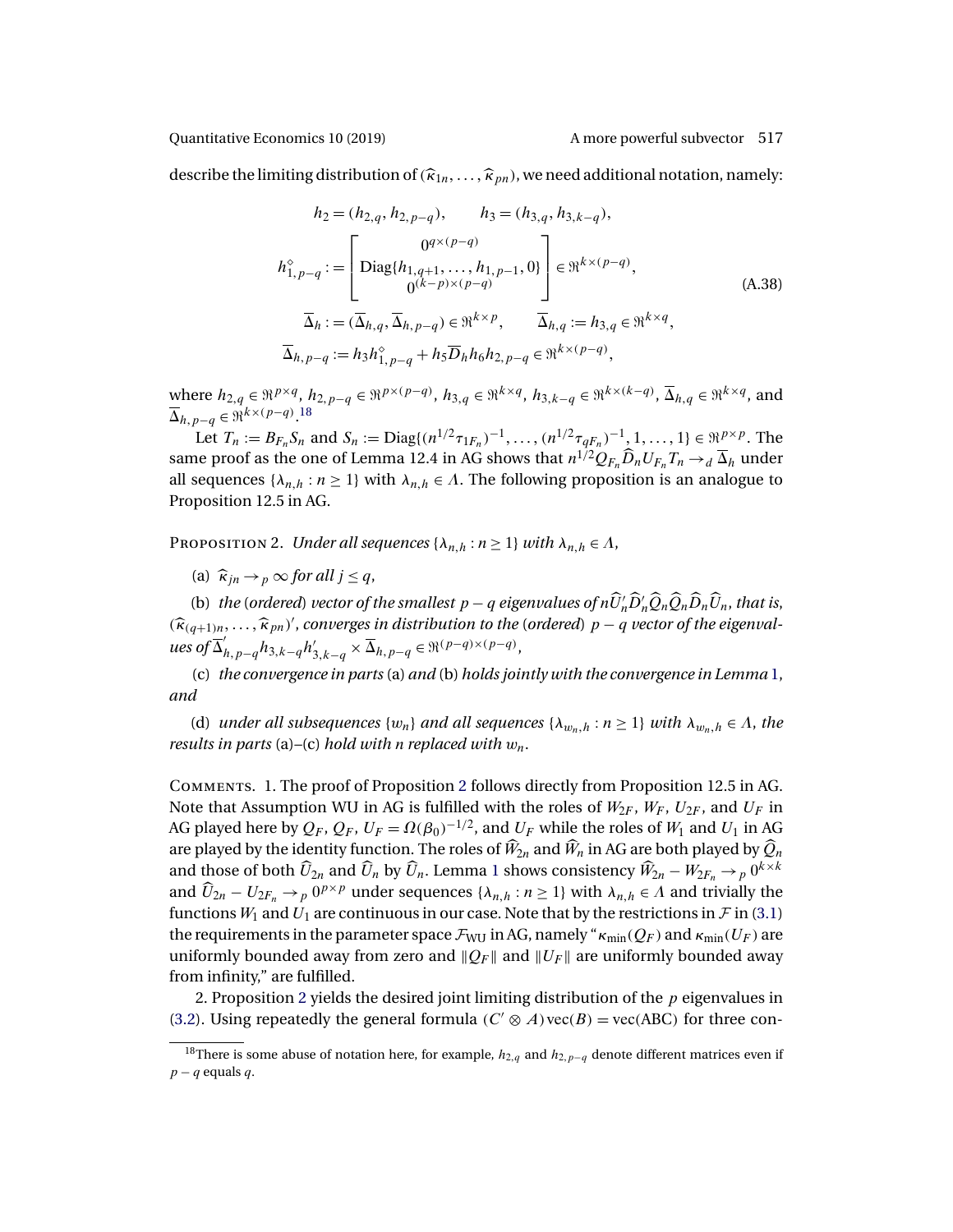formable matrices  $A, B, C$ , we have

$$
\begin{split} \text{vec}(h_5 \overline{D}_h h_6) &= \text{vec}\big(h_5^{-1} \big(\xi_{\varepsilon,h}, \text{vec}_{k, m_W}^{-1}(\xi_{V_W, h})\big) h_6\big) \\ &= \big(h_6 \otimes h_5^{-1}\big) \begin{pmatrix} \xi_{\varepsilon,h} \\ \xi_{V_W, h} \end{pmatrix} \\ &\sim \text{vec}(v_1, \dots, v_p), \end{split} \tag{A.39}
$$

where, by definition,  $v_i$ ,  $j = 1, \ldots, p$  are i.i.d. normal k-vectors with zero mean and covariance matrix  $I_k$ , and the distributional statement follows by straightforward calcu-lations using [\(A.33\)](#page-29-0). Therefore, by Lemma [1,](#page-30-0) the definition of  $\overline{\Delta}_{h,p-q}$  in [\(A.38\)](#page-31-0), and by noting that

$$
h'_{3,k-q}h_3h_{1,p-q}^{\diamond} = \begin{pmatrix} \text{Diag}\{h_{1,q+1},\ldots,h_{1,p-1},0\} \\ 0^{(k-p)\times(p-q)} \end{pmatrix}
$$
 (A.40)

we obtain

$$
h'_{3,k-q} \overline{\Delta}_{h,p-q} = \begin{pmatrix} \text{Diag}\{h_{1,q+1}, \dots, h_{1,p-1}, 0\} \\ 0^{(k-p)\times(p-q)} \end{pmatrix} + h'_{3,k-q}(v_1, \dots, v_p)h_{2,p-q}
$$

$$
\sim \begin{pmatrix} \text{Diag}\{h_{1,q+1}, \dots, h_{1,p-1}, 0\} \\ 0^{(k-p)\times(p-q)} \end{pmatrix} + (w_1, \dots, w_{p-q}), \quad (A.41)
$$

where, by definition,  $w_j$ ,  $j = 1, ..., p - q$  are i.i.d. normal  $(k - q)$ -vectors with zero mean and covariance matrix  $I_{k-q}$ . The distributional equivalence in the second line holds because  $(v_1,\ldots,v_p)h_{2,p-q} \sim (\tilde{v}_1,\ldots,\tilde{v}_{p-q})$ , where  $\tilde{v}_j$ ,  $j = 1,\ldots,p-q$  are i.i.d.  $N(0^k,I_k)$ as  $h_{2,p-q}$  has orthogonal columns of length 1. Analogously,  $h'_{3,k-q}(\tilde{v}_1,\ldots,\tilde{v}_{p-q}) \sim$  $(w_1,\ldots,w_{p-q})$  because  $h_{3,k-q}$  has orthogonal columns of length 1.

For example, when  $q = p - 1 = m_W$  (which could be called the "strong IV" case), we obtain from (A.41)  $h'_{3,k-q} \overline{\Delta}_{h,p-q}^1 = w_1 \in \mathbb{R}^{k-m_W}$ . Therefore,  $\overline{\Delta}_{h,p-q}^{\prime} h_{3,k-q} h'_{3,k-q} \overline{\Delta}_{h,p-q}^1 \sim$  $\chi^2_{k-m_W}$  $\chi^2_{k-m_W}$  $\chi^2_{k-m_W}$ , and thus by part (b) of Proposition 2 the limiting distribution of the subvector AR statistic is  $\chi^2_{k-m_W}$  in that case, while all the larger roots in [\(3.2\)](#page-15-0) converge in probability to infinity by part (a).

PROOF OF THEOREM [5.](#page-16-0) By construction, for  $\alpha \in (0,1)$ ,  $c_{1-\alpha}(z, k - m_W)$  is an increasing continuous function in z on  $(0, \infty)$ , where  $c_{1-\alpha}(z, k - m_W)$  is defined in [\(2.13\)](#page-8-0) with  $\hat{\kappa}_1$ replaced by z. Furthermore,  $c_{1-\alpha}(z, k - m_W) \to \chi^2_{k-m_W, 1-\alpha}$  as  $z \to \infty$ . Thus, defining  $c_{1-\alpha}(\infty,k-m_W) := \chi^2_{k-m_W,1-\alpha}$ , we can view  $c_{1-\alpha}(z,k-m_W)$  as a continuous function in z on  $(0, \infty]$ . Finally, for  $\alpha \in (0, 1)$  we have  $P(\hat{\kappa}_p = c_{1-\alpha}(\hat{\kappa}_1, k-m_W)) = 0$  whenever  $\hat{\kappa}_p$  and  $\hat{\kappa}_1$  are the smallest and largest eigenvalues of the Wishart matrix  $\varXi'\varXi\sim \mathcal{W}_p(k,I_p,\mathcal{M}'\mathcal{M})$ and any choice of eigenvalues  $(\kappa_1, \ldots, \kappa_{m_W}, 0)$  of  $\mathcal{M}' \mathcal{M} \in \mathbb{R}^{p \times p}$ .

According to Proposition [1](#page-27-0) in order to show that AsySz  $\leq \alpha$  it is sufficient to establish that  $RP^+(h) \leq \alpha$  for all  $h \in H$ , where  $RP^+(h)$  appears in Assumption [B](#page-14-0) in ACG. We therefore need to establish that for every drifting sequence  $\{\lambda_{w_n,h} \in \Lambda : n \geq 1\}$  the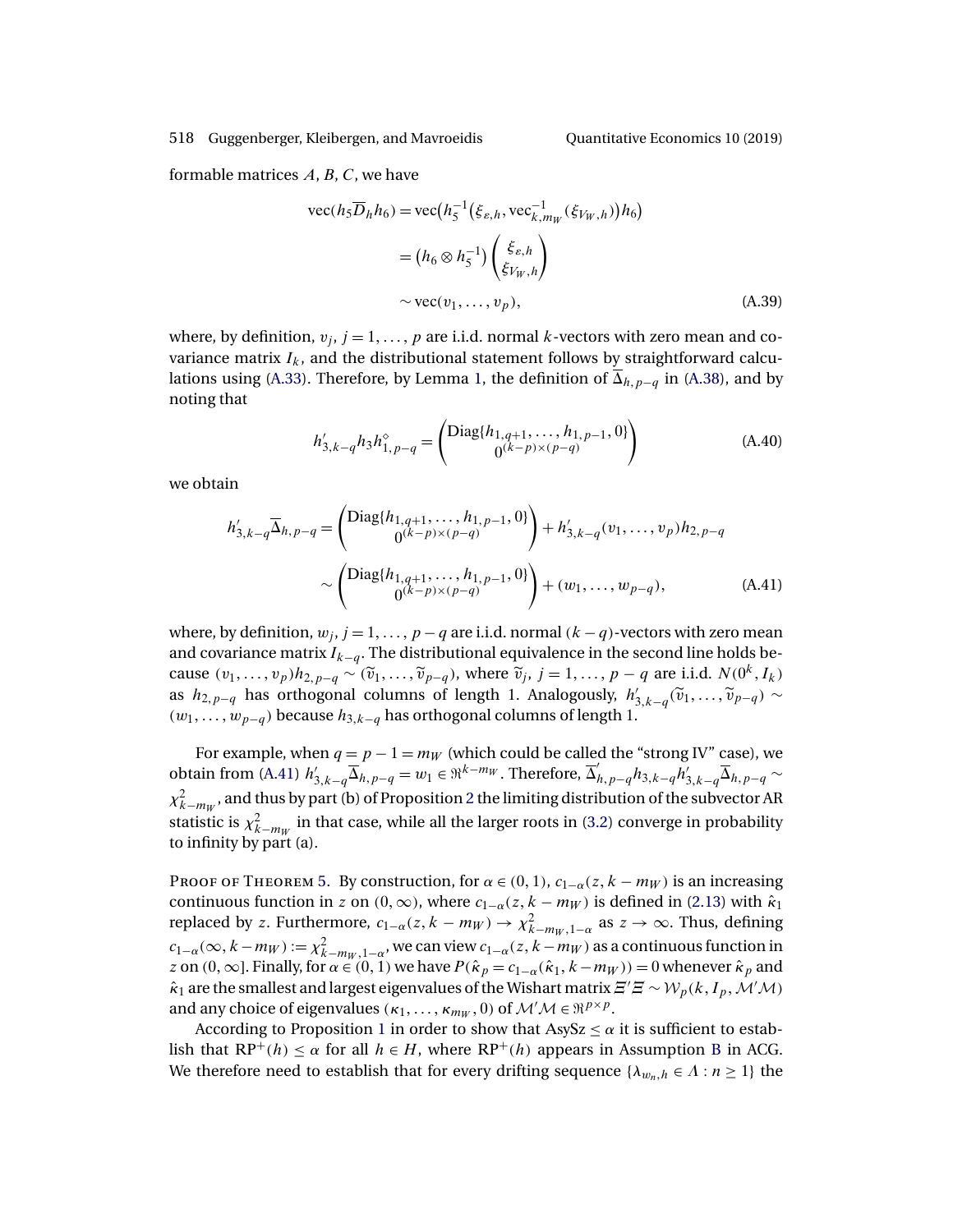<span id="page-33-0"></span>

| TABLE 3. $1 - \alpha$ quantile of the conditional distribution, with density given in (2.12), cv =                                |
|-----------------------------------------------------------------------------------------------------------------------------------|
| $c_{1-\alpha}(\hat{\kappa}_1, k - m_W)$ at different values of the conditioning variable $\hat{\kappa}_1$ . Computed by numerical |
| integration.                                                                                                                      |

|                  |     |                  |     |                  |     |                  | $k - m_W = 1$   |                  |         |                  |       |                  |       |
|------------------|-----|------------------|-----|------------------|-----|------------------|-----------------|------------------|---------|------------------|-------|------------------|-------|
| $\hat{\kappa}_1$ | CV  | $\hat{\kappa}_1$ | cv  | $\hat{\kappa}_1$ | CV  | $\hat{\kappa}_1$ | cv              | $\hat{\kappa}_1$ | CV      | $\hat{\kappa}_1$ | cv    | $\hat{\kappa}_1$ | cv    |
|                  |     |                  |     |                  |     |                  | $\alpha = 10\%$ |                  |         |                  |       |                  |       |
| 0.3              | 0.2 | 0.9              | 0.6 | 1.7              | 1.0 | 2.7              | 1.4             | 4.0              | 1.8     | 6.4              | 2.2   | 15.2             | 2.6   |
| 0.4              | 0.3 | 1.1              | 0.7 | 1.9              | 1.1 | 3.0              | 1.5             | 4.5              | 1.9     | 7.4              | 2.3   | 27.6             | 2.7   |
| 0.5              | 0.4 | 1.3              | 0.8 | 2.1              | 1.2 | 3.3              | 1.6             | 5.0              | 2.0     | 8.8              | 2.4   | 1000             | 2.703 |
| 0.7              | 0.5 | 1.5              | 0.9 | 2.4              | 1.3 | 3.6              | 1.7             | 5.6              | 2.1     | 11.0             | 2.5   | $\infty$         | 2.706 |
|                  |     |                  |     |                  |     |                  | $\alpha = 5\%$  |                  |         |                  |       |                  |       |
| 0.5              | 0.4 | 1.3              | 1.0 | 2.3              | 1.6 | 3.6              | $2.2\,$         | 5.5              | $2.8\,$ | 9.8              | 3.4   | $\infty$         | 3.841 |
| 0.6              | 0.5 | 1.5              | 1.1 | 2.5              | 1.7 | 3.9              | 2.3             | 6.0              | 2.9     | 11.4             | 3.5   |                  |       |
| 0.7              | 0.6 | 1.6              | 1.2 | 2.7              | 1.8 | 4.1              | 2.4             | 6.5              | 3.0     | 13.9             | 3.6   |                  |       |
| 0.9              | 0.7 | 1.8              | 1.3 | 2.9              | 1.9 | 4.4              | 2.5             | 7.0              | 3.1     | 18.5             | 3.7   |                  |       |
| 1.0              | 0.8 | 2.0              | 1.4 | 3.1              | 2.0 | 4.8              | 2.6             | 7.8              | 3.2     | 29.7             | 3.8   |                  |       |
| 1.2              | 0.9 | 2.1              | 1.5 | 3.4              | 2.1 | 5.1              | 2.7             | 8.6              | 3.3     | 1000             | 3.838 |                  |       |
|                  |     |                  |     |                  |     |                  | $\alpha = 1\%$  |                  |         |                  |       |                  |       |
| 1.0              | 0.9 | 2.0              | 1.8 | 3.2              | 2.7 | 4.5              | 3.6             | 6.2              | 4.5     | 9.0              | 5.4   | 19.3             | 6.3   |
| 1.1              | 1.0 | 2.1              | 1.9 | 3.3              | 2.8 | 4.7              | 3.7             | 6.5              | 4.6     | 9.5              | 5.5   | 23.8             | 6.4   |
| 1.2              | 1.1 | 2.2              | 2.0 | 3.4              | 2.9 | 4.8              | 3.8             | 6.7              | 4.7     | 10.0             | 5.6   | 32.2             | 6.5   |
| 1.3              | 1.2 | 2.4              | 2.1 | 3.6              | 3.0 | 5.0              | 3.9             | 7.0              | 4.8     | 10.6             | 5.7   | 53.1             | 6.6   |
| 1.4              | 1.3 | 2.5              | 2.2 | 3.7              | 3.1 | 5.2              | 4.0             | 7.2              | 4.9     | 11.3             | 5.8   | 1000             | 6.628 |
| 1.5              | 1.4 | 2.6              | 2.3 | 3.9              | 3.2 | 5.4              | 4.1             | 7.5              | 5.0     | 12.2             | 5.9   | $\infty$         | 6.635 |
| 1.6              | 1.5 | 2.8              | 2.4 | 4.0              | 3.3 | 5.6              | 4.2             | 7.9              | 5.1     | 13.3             | 6.0   |                  |       |
| 1.8              | 1.6 | 2.9              | 2.5 | 4.2              | 3.4 | 5.8              | 4.3             | 8.2              | 5.2     | 14.7             | 6.1   |                  |       |
| 1.9              | 1.7 | 3.0              | 2.6 | 4.3              | 3.5 | 6.0              | 4.4             | 8.6              | 5.3     | 16.6             | 6.2   |                  |       |

null rejection probability of the conditional subvector AR test  $RP_{w_n}(\lambda_{w_n,h})$  satisfies  $RP_{w_n}(\lambda_{w_n,h}) \to [RP^-(h), RP^+(h)]$  for some  $RP^+(h) \leq \alpha$ . We also show that under strong IV sequences the limiting rejection probability equals  $\alpha$  which then implies that the asymptotic size equals  $\alpha$ . For notational simplicity, we write *n* instead of  $w_n$ .

By the discussion below Proposition [2](#page-31-0) when  $q = p - 1 = m_W$ , the strong IV case,  $AR_n(\beta_0) \to_d \chi^2_{k-m_W}$  under  $\{\lambda_{n,h} \in \Lambda : n \geq 1\}$  while the largest root  $\hat{\kappa}_{1n}$  goes off to infinity in probability. Thus, by the definition of convergence in distribution and the features of  $c_{1-\alpha}(z, k - m_W)$  described above

$$
RP_n(\lambda_{n,h}) = P_{F_n}(AR_n(\beta_0) > c_{1-\alpha}(\hat{\kappa}_{1n}, k - m_W))
$$
  
\n
$$
\rightarrow RP^+(h) = P(\chi^2_{k-m_W} > \chi^2_{k-m_W, 1-\alpha}) = \alpha.
$$
 (A.42)

When  $0 < q < m_W$ , then, just like above, the largest root  $\hat{\kappa}_{1n}$  goes off to infinity in probability and  $c_{1-\alpha}(\hat{\kappa}_{1n}, k-m_W) \to_p \chi^2_{k-m_W, 1-\alpha}$ . By Proposition [2\(](#page-31-0)b), the limiting distribution of  $\hat{\kappa}_{pn} = AR_n(\beta_0)$  in [\(3.2\)](#page-15-0) equals the distribution of the smallest eigenvalue,  $\kappa(p-q)$  say, of  $\overline{\Delta}'_{h,p-q}h_{3,k-q}h'_{3,k-q}\overline{\Delta}_{h,p-q} \in \Re^{p-q\times p-q}$ , where  $h'_{3,k-q}\overline{\Delta}_{h,p-q}$  $(\widetilde{w}_1,\ldots,\widetilde{w}_{p-q}),$  where  $\widetilde{w}_i \in \mathbb{R}^{k-q}$  for  $j=1,\ldots,p-q$  are independent  $N(m_i,\widetilde{I}_{k-q})$  with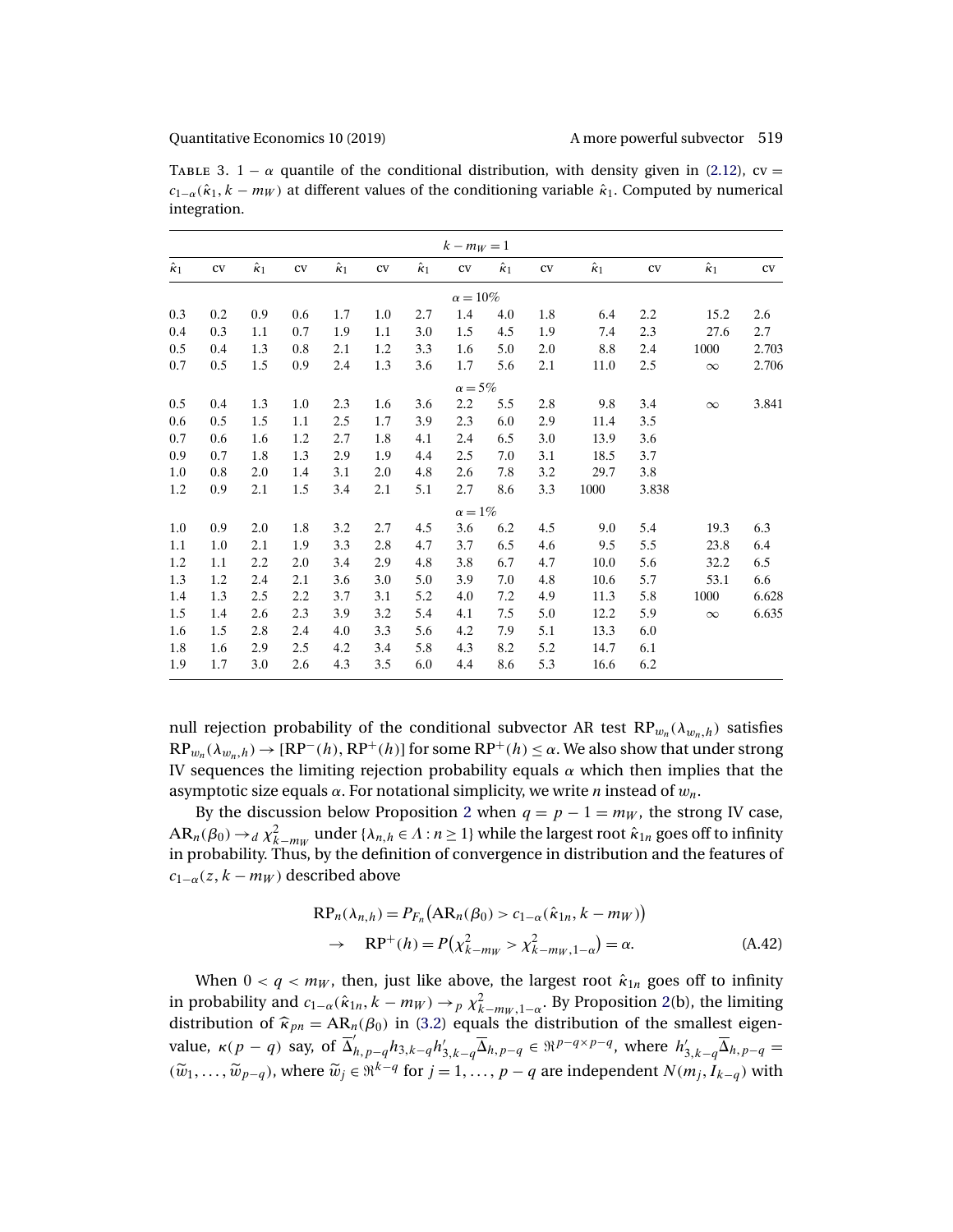<span id="page-34-0"></span>TABLE 4. 1 –  $\alpha$  quantile of the conditional distribution, with density given in [\(2.12\)](#page-7-0), cv =  $c_{1-\alpha}(\hat{\kappa}_1, k - m_W)$  at different values of the conditioning variable  $\hat{\kappa}_1$ . Computed by numerical integration.

|                  |               |                  |     |                  |     |                  |                 | $k - m_W = 2$    |     |                  |       |                  |       |
|------------------|---------------|------------------|-----|------------------|-----|------------------|-----------------|------------------|-----|------------------|-------|------------------|-------|
| $\hat{\kappa}_1$ | ${\rm\bf CV}$ | $\hat{\kappa}_1$ | cv  | $\hat{\kappa}_1$ | cv  | $\hat{\kappa}_1$ | cv              | $\hat{\kappa}_1$ | CV  | $\hat{\kappa}_1$ | cv    | $\hat{\kappa}_1$ | cv    |
|                  |               |                  |     |                  |     |                  | $\alpha = 10\%$ |                  |     |                  |       |                  |       |
| 0.5              | 0.4           | 1.4              | 1.1 | 2.5              | 1.8 | 3.9              | 2.5             | 5.7              | 3.2 | 9.2              | 3.9   | 47.2             | 4.6   |
| 0.6              | 0.5           | 1.6              | 1.2 | 2.7              | 1.9 | 4.1              | 2.6             | 6.1              | 3.3 | 10.1             | 4.0   | 1000             | 4.601 |
| 0.7              | 0.6           | 1.7              | 1.3 | 2.9              | 2.0 | 4.3              | 2.7             | 6.5              | 3.4 | 11.2             | 4.1   | $\infty$         | 4.605 |
| 0.8              | 0.7           | 1.9              | 1.4 | 3.1              | 2.1 | 4.6              | 2.8             | 6.9              | 3.5 | 12.7             | 4.2   |                  |       |
| 1.0              | 0.8           | 2.0              | 1.5 | 3.3              | 2.2 | 4.8              | 2.9             | 7.3              | 3.6 | 15.0             | 4.3   |                  |       |
| 1.1              | 0.9           | 2.2              | 1.6 | 3.5              | 2.3 | 5.1              | 3.0             | 7.9              | 3.7 | 18.6             | 4.4   |                  |       |
| 1.3              | 1.0           | 2.4              | 1.7 | 3.7              | 2.4 | 5.4              | 3.1             | 8.5              | 3.8 | 25.9             | 4.5   |                  |       |
|                  |               |                  |     |                  |     |                  | $\alpha = 5\%$  |                  |     |                  |       |                  |       |
| 0.7              | 0.6           | 1.6              | 1.4 | 2.7              | 2.2 | 4.0              | 3.0             | 5.5              | 3.8 | 7.8              | 4.6   | 13.0             | 5.4   |
| 0.8              | 0.7           | 1.8              | 1.5 | 2.9              | 2.3 | 4.2              | 3.1             | 5.8              | 3.9 | 8.2              | 4.7   | 14.5             | 5.5   |
| 0.9              | 0.8           | 1.9              | 1.6 | 3.0              | 2.4 | 4.3              | 3.2             | 6.0              | 4.0 | 8.6              | 4.8   | 16.5             | 5.6   |
| 1.0              | 0.9           | 2.0              | 1.7 | 3.2              | 2.5 | 4.5              | 3.3             | 6.3              | 4.1 | 9.1              | 4.9   | 19.5             | 5.7   |
| 1.1              | 1.0           | 2.2              | 1.8 | 3.3              | 2.6 | 4.7              | 3.4             | 6.5              | 4.2 | 9.7              | 5.0   | 24.7             | 5.8   |
| 1.3              | 1.1           | 2.3              | 1.9 | 3.5              | 2.7 | 4.9              | 3.5             | 6.8              | 4.3 | 10.3             | 5.1   | 35.4             | 5.9   |
| 1.4              | 1.2           | 2.4              | 2.0 | 3.6              | 2.8 | 5.1              | 3.6             | 7.1              | 4.4 | 11.0             | 5.2   | 1000             | 5.985 |
| 1.5              | 1.3           | 2.6              | 2.1 | 3.8              | 2.9 | 5.3              | 3.7             | 7.5              | 4.5 | 11.9             | 5.3   | $\infty$         | 5.991 |
|                  |               |                  |     |                  |     |                  | $\alpha=1\%$    |                  |     |                  |       |                  |       |
| 1.6              | 1.5           | 2.9              | 2.7 | 4.6              | 4.1 | 6.5              | 5.5             | 9.2              | 6.9 | 15.3             | 8.3   | $\infty$         | 9.210 |
| 1.7              | 1.6           | 3.1              | 2.9 | 4.8              | 4.3 | 6.9              | 5.7             | 9.7              | 7.1 | 17.5             | 8.5   |                  |       |
| 1.8              | 1.7           | 3.3              | 3.1 | 5.1              | 4.5 | 7.2              | 5.9             | 10.3             | 7.3 | 21.1             | 8.7   |                  |       |
| 2.0              | 1.9           | 3.6              | 3.3 | 5.4              | 4.7 | 7.5              | 6.1             | 11.0             | 7.5 | 28.3             | 8.9   |                  |       |
| 2.2              | 2.1           | 3.8              | 3.5 | 5.6              | 4.9 | 7.9              | 6.3             | 11.7             | 7.7 | 49.5             | 9.1   |                  |       |
| 2.4              | 2.3           | 4.1              | 3.7 | 5.9              | 5.1 | 8.3              | 6.5             | 12.6             | 7.9 | 89.0             | 9.2   |                  |       |
| 2.7              | 2.5           | 4.3              | 3.9 | 6.2              | 5.3 | 8.7              | 6.7             | 13.8             | 8.1 | 1000             | 9.201 |                  |       |

 $m_j = (0^{j-1}, h_{1,q+j}, 0^{k-q-j}t')'$  for  $j < p-q$  and  $m_{p-q} = 0^{k-q}$ , respectively. Therefore,

$$
RP_n(\lambda_{n,h}) = P_{F_n} \left( AR_n(\beta_0) > c_{1-\alpha}(\hat{\kappa}_{1n}, k - m_W) \right)
$$
  
\n
$$
\rightarrow RP^+(h) = P\left(\kappa(p-q) > \chi^2_{k-m_W, 1-\alpha}\right), \tag{A.43}
$$

where the convergence holds by the features of  $c_{1-\alpha}(z, k - m_W)$  described above. Consider a finite-sample scenario as in  $(2.9)$  in Section [2](#page-4-0) with the roles of  $k$ ,  $p$ ,  $\Xi$  and M played by  $k - q$ ,  $p - q$ ,  $h'_{3,k-q} \overline{\Delta}_{h,p-q}$ , and  $(m_1, \ldots, m_{p-q})$ , respectively. From the discussion below Theorem [3,](#page-13-0) we know that  $P(\kappa(p - q) > c_{1-\alpha}(\kappa(1), k - q))$  $m_W$ ))  $\leq \alpha$  for any choice of  $\kappa(1) \geq 0$ , where  $\kappa(1)$  denotes the largest eigenvalue of  $\overline{\Delta}_{h,p-q}^{n',n'-1}$   $\overline{A}_{h,p-q}$ , But given that  $c_{1-\alpha}(\kappa(1),k-m_W)$  is increasing in  $\kappa(1)$  and converges to  $\chi^2_{k-m_W,1-\alpha}$  as  $\kappa(1) \to \infty$ , it must also hold that  $P(\kappa(p-q) >$  $\chi^2_{k-m_W,1-\alpha}$ ) ≤  $\alpha$ .

By Proposition [2\(](#page-31-0)b) when  $q = 0$ , the limiting distribution of the two roots  $(\widehat{\kappa}_{1n},AR_n(\beta_0))$  in [\(3.2\)](#page-15-0) equals the distribution of the largest and smallest eigenvalues,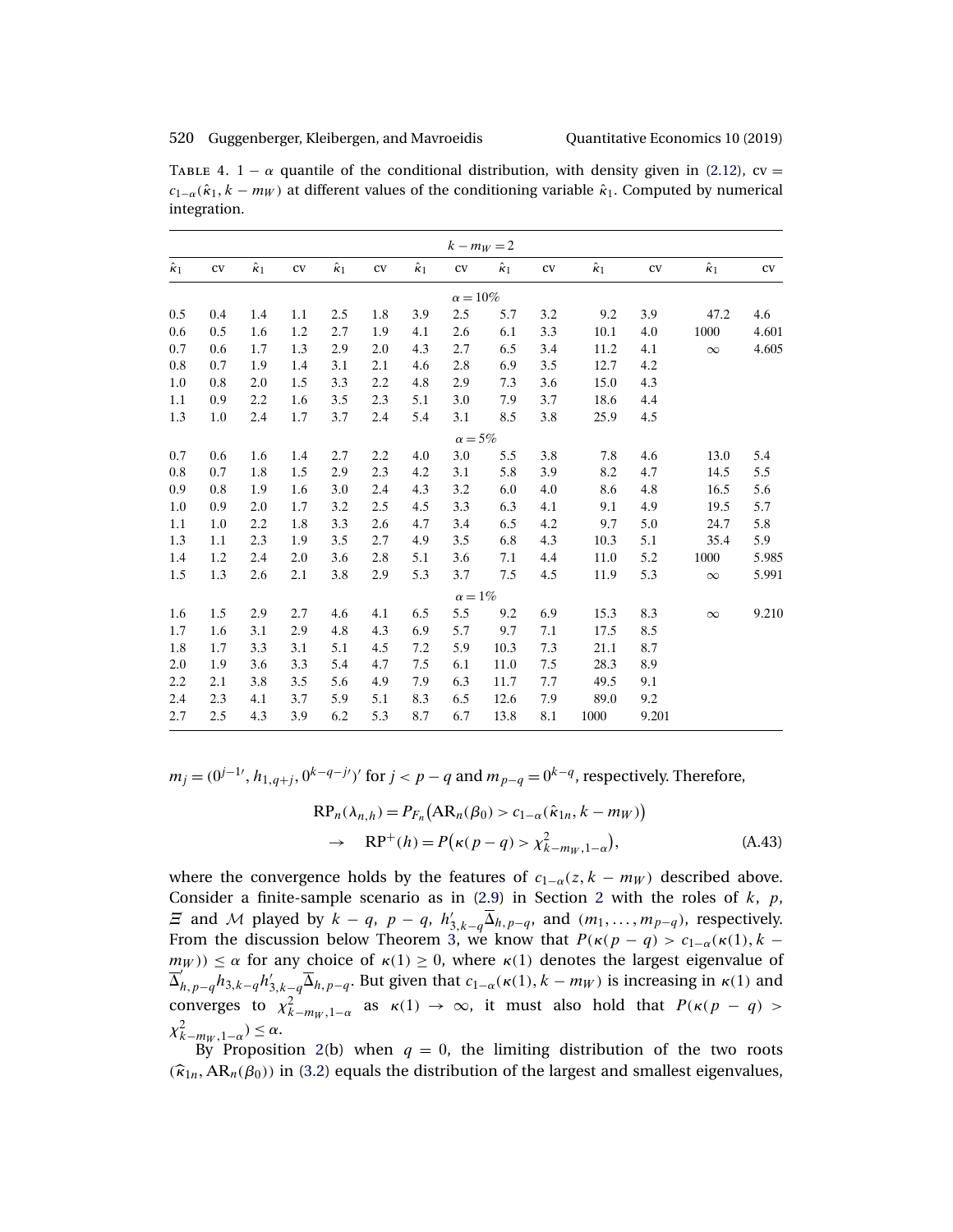TABLE 5. 1 –  $\alpha$  quantile of the conditional distribution, with density given in [\(2.12\)](#page-7-0), cv =  $c_{1-\alpha}(\hat{k}_1, k - m_W)$  at different values of the conditioning variable  $\hat{k}_1$ . Computed by numerical integration.

|                  |           |                  |     |                  |     |                  | $k - m_W = 3$  |                  |               |                  |      |                  |        |
|------------------|-----------|------------------|-----|------------------|-----|------------------|----------------|------------------|---------------|------------------|------|------------------|--------|
| $\hat{\kappa}_1$ | CV        | $\hat{\kappa}_1$ | cv  | $\hat{\kappa}_1$ | cv  | $\hat{\kappa}_1$ | ${\rm\bf CV}$  | $\hat{\kappa}_1$ | ${\rm\bf CV}$ | $\hat{\kappa}_1$ | CV   | $\hat{\kappa}_1$ | cv     |
|                  |           |                  |     |                  |     |                  | $\alpha=10\%$  |                  |               |                  |      |                  |        |
| 0.6              | 0.5       | 1.7              | 1.4 | 2.9              | 2.3 | 4.4              | 3.2            | 6.2              | 4.1           | 9.1              | 5.0  | 18.8             | 5.9    |
| 0.7              | 0.6       | 1.8              | 1.5 | 3.1              | 2.4 | 4.6              | 3.3            | 6.5              | 4.2           | 9.6              | 5.1  | 22.6             | 6.0    |
| 0.8              | 0.7       | 1.9              | 1.6 | 3.2              | 2.5 | 4.7              | 3.4            | 6.8              | 4.3           | 10.2             | 5.2  | 29.6             | 6.1    |
| 0.9              | $\rm 0.8$ | 2.1              | 1.7 | 3.4              | 2.6 | 4.9              | 3.5            | 7.0              | 4.4           | $10.8\,$         | 5.3  | 46.0             | 6.2    |
| 1.0              | 0.9       | 2.2              | 1.8 | 3.5              | 2.7 | 5.1              | 3.6            | 7.3              | 4.5           | 11.5             | 5.4  | 1000             | 6.245  |
| 1.2              | 1.0       | 2.3              | 1.9 | 3.7              | 2.8 | 5.3              | 3.7            | 7.6              | 4.6           | 12.3             | 5.5  | $\infty$         | 6.251  |
| 1.3              | 1.1       | 2.5              | 2.0 | 3.9              | 2.9 | 5.6              | 3.8            | 8.0              | 4.7           | 13.3             | 5.6  |                  |        |
| 1.4              | 1.2       | 2.6              | 2.1 | 4.0              | 3.0 | 5.8              | 3.9            | 8.3              | 4.8           | 14.6             | 5.7  |                  |        |
| 1.5              | 1.3       | 2.8              | 2.2 | 4.2              | 3.1 | 6.0              | 4.0            | 8.7              | 4.9           | 16.3             | 5.8  |                  |        |
|                  |           |                  |     |                  |     |                  | $\alpha = 5\%$ |                  |               |                  |      |                  |        |
| 0.9              | 0.8       | 2.1              | 1.9 | 3.5              | 3.0 | 5.1              | 4.1            | 7.1              | 5.2           | 10.2             | 6.3  | 20.9             | 7.4    |
| 1.0              | 0.9       | 2.3              | 2.0 | 3.7              | 3.1 | 5.3              | 4.2            | 7.4              | 5.3           | 10.6             | 6.4  | 24.5             | 7.5    |
| 1.1              | $1.0\,$   | 2.4              | 2.1 | 3.8              | 3.2 | 5.5              | 4.3            | 7.6              | 5.4           | 11.1             | 6.5  | 30.4             | 7.6    |
| 1.2              | 1.1       | 2.5              | 2.2 | 3.9              | 3.3 | 5.6              | 4.4            | 7.8              | 5.5           | 11.6             | 6.6  | 41.9             | 7.7    |
| 1.3              | 1.2       | 2.6              | 2.3 | 4.1              | 3.4 | 5.8              | 4.5            | 8.1              | 5.6           | 12.1             | 6.7  | 73.6             | 7.8    |
| 1.4              | 1.3       | 2.7              | 2.4 | 4.2              | 3.5 | 6.0              | 4.6            | 8.3              | 5.7           | 12.8             | 6.8  | $1000\,$         | 7.807  |
| 1.5              | 1.4       | 2.9              | 2.5 | 4.4              | 3.6 | 6.2              | 4.7            | 8.6              | 5.8           | 13.5             | 6.9  | $\infty$         | 7.815  |
| 1.6              | 1.5       | 3.0              | 2.6 | 4.5              | 3.7 | 6.3              | 4.8            | 8.9              | 5.9           | 14.4             | 7.0  |                  |        |
| 1.8              | 1.6       | 3.1              | 2.7 | 4.7              | 3.8 | 6.5              | 4.9            | 9.2              | 6.0           | 15.4             | 7.1  |                  |        |
| 1.9              | 1.7       | 3.3              | 2.8 | 4.8              | 3.9 | 6.7              | 5.0            | 9.5              | 6.1           | 16.7             | 7.2  |                  |        |
| 2.0              | 1.8       | 3.4              | 2.9 | 5.0              | 4.0 | 6.9              | 5.1            | 9.8              | 6.2           | 18.5             | 7.3  |                  |        |
|                  |           |                  |     |                  |     |                  | $\alpha = 1\%$ |                  |               |                  |      |                  |        |
| 2.2              | 2.1       | 3.7              | 3.5 | 5.5              | 5.1 | 7.6              | 6.7            | 10.3             | 8.3           | 15.1             | 9.9  | 1000             | 11.334 |
| 2.3              | 2.2       | 3.9              | 3.7 | 5.8              | 5.3 | 7.9              | 6.9            | 10.7             | 8.5           | 16.3             | 10.1 | $\infty$         | 11.345 |
| 2.4              | 2.3       | 4.1              | 3.9 | 6.0              | 5.5 | 8.2              | 7.1            | 11.2             | 8.7           | 17.7             | 10.3 |                  |        |
| 2.6              | 2.5       | 4.4              | 4.1 | 6.3              | 5.7 | 8.5              | 7.3            | 11.6             | 8.9           | 19.8             | 10.5 |                  |        |
| 2.8              | 2.7       | 4.6              | 4.3 | 6.5              | 5.9 | 8.8              | 7.5            | 12.2             | 9.1           | 22.9             | 10.7 |                  |        |
| 3.0              | 2.9       | 4.8              | 4.5 | 6.8              | 6.1 | 9.2              | 7.7            | 12.8             | 9.3           | 28.3             | 10.9 |                  |        |
| 3.2              | 3.1       | 5.0              | 4.7 | 7.1              | 6.3 | 9.5              | 7.9            | 13.4             | 9.5           | 40.3             | 11.1 |                  |        |
| 3.5              | 3.3       | 5.3              | 4.9 | 7.3              | 6.5 | 9.9              | 8.1            | 14.2             | 9.7           | 85.4             | 11.3 |                  |        |

 $\kappa(1)$  and  $\kappa(p)$  say, of  $\overline{\Delta}_{h,p}' h_{3,k} h'_{3,k} \overline{\Delta}_{h,p} \in \Re^{p \times p}$ , where  $h'_{3,k} \overline{\Delta}_{h,p} = (\widetilde{w}_1, \dots, \widetilde{w}_p)$ , where  $\widetilde{w}_j \in \mathbb{R}^k$  for  $j = 1, \ldots, p$  are independent  $N(m_j, I_k)$  with  $m_j = (0^{j-1}, h_{1,j}, 0^{k-j})'$  for  $j < p$ <br>and  $w = 0^k$ , representively Consider a finite segments as in (2,0) in Section 2. and  $m_p = 0^k$ , respectively. Consider a finite-sample scenario as in [\(2.9\)](#page-5-0) in Section [2](#page-4-0) with the roles of  $\Xi$  and  $\cal M$  played by  $h'_{3,k}\overline{\Delta}_{h,p}$  and  $(m_1,\ldots,m_p)$ , respectively. From the discussion below Theorem [3,](#page-13-0) we know that  $P(\kappa(p) > c_{1-\alpha}(\kappa(1), k - m_W)) \leq \alpha$ . Therefore,

$$
RP_n(\lambda_{n,h}) = P_{F_n}(AR_n(\beta_0) > c_{1-\alpha}(\hat{\kappa}_{1n}, k - m_W))
$$
  
\n
$$
\rightarrow RP^+(h) = P(\kappa(p) > c_{1-\alpha}(\kappa(1), k - m_W)) \le \alpha,
$$
 (A.44)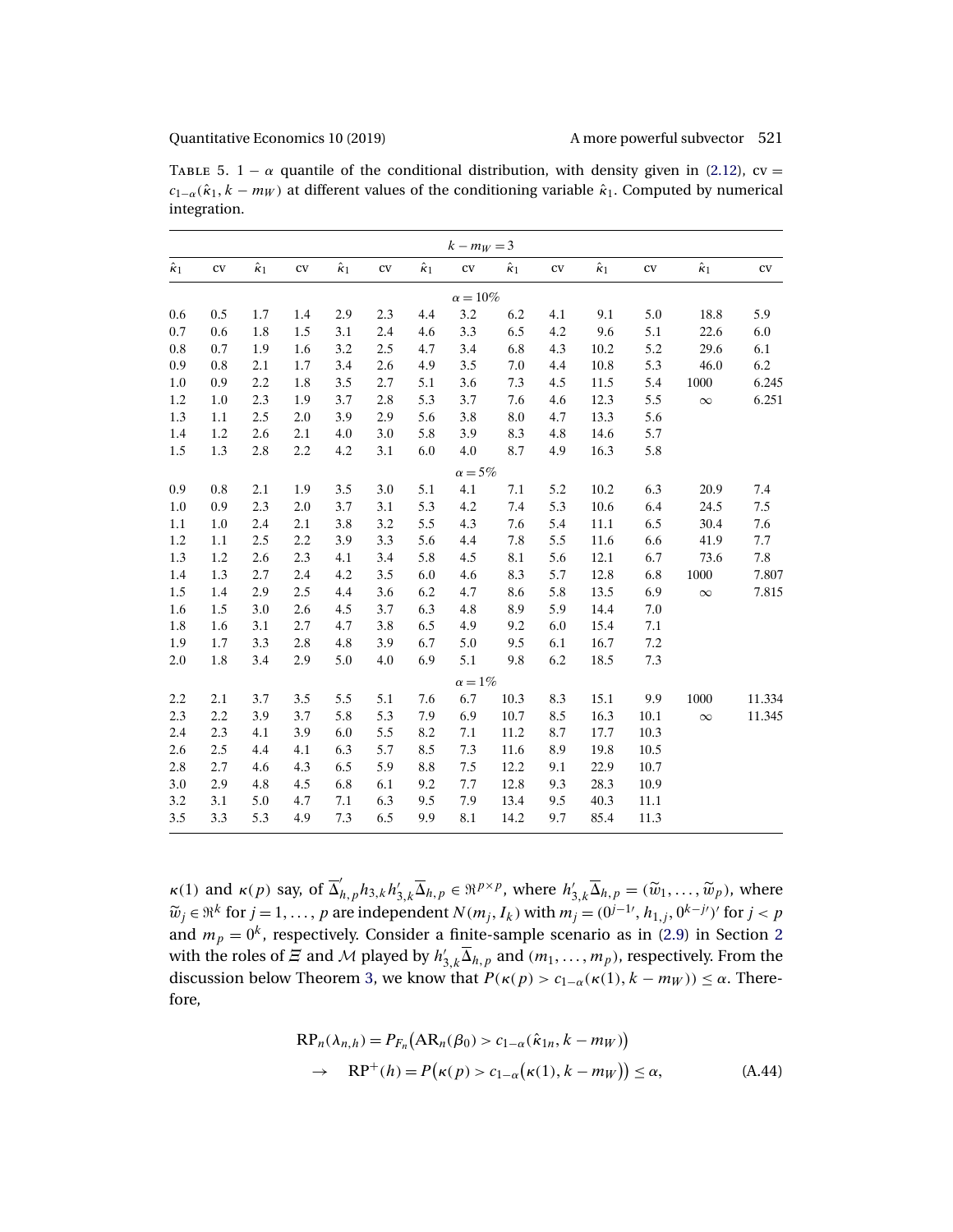<span id="page-36-0"></span>

| TABLE 6. $1 - \alpha$ quantile of the conditional distribution, with density given in (2.12), cv =                                |
|-----------------------------------------------------------------------------------------------------------------------------------|
| $c_{1-\alpha}(\hat{\kappa}_1, k - m_W)$ at different values of the conditioning variable $\hat{\kappa}_1$ . Computed by numerical |
| integration.                                                                                                                      |

|                  |         |                  |     |                  |     |                  | $k - m_W = 4$   |                  |      |                  |      |                  |        |
|------------------|---------|------------------|-----|------------------|-----|------------------|-----------------|------------------|------|------------------|------|------------------|--------|
| $\hat{\kappa}_1$ | cv      | $\hat{\kappa}_1$ | cv  | $\hat{\kappa}_1$ | cv  | $\hat{\kappa}_1$ | ${\rm\bf CV}$   | $\hat{\kappa}_1$ | cv   | $\hat{\kappa}_1$ | cv   | $\hat{\kappa}_1$ | cv     |
|                  |         |                  |     |                  |     |                  | $\alpha = 10\%$ |                  |      |                  |      |                  |        |
| 0.8              | 0.7     | 2.1              | 1.8 | 3.5              | 2.9 | 5.2              | 4.0             | 7.2              | 5.1  | 10.3             | 6.2  | 19.7             | 7.3    |
| 0.9              | 0.8     | 2.2              | 1.9 | 3.7              | 3.0 | 5.3              | 4.1             | 7.4              | 5.2  | 10.7             | 6.3  | 22.4             | 7.4    |
| 1.0              | 0.9     | 2.3              | 2.0 | 3.8              | 3.1 | 5.5              | 4.2             | 7.7              | 5.3  | 11.1             | 6.4  | 26.6             | 7.5    |
| 1.1              | $1.0\,$ | 2.5              | 2.1 | 3.9              | 3.2 | 5.7              | 4.3             | 7.9              | 5.4  | 11.6             | 6.5  | 33.9             | 7.6    |
| 1.2              | 1.1     | 2.6              | 2.2 | 4.1              | 3.3 | 5.8              | 4.4             | 8.2              | 5.5  | 12.1             | 6.6  | 49.3             | 7.7    |
| 1.3              | 1.2     | 2.7              | 2.3 | 4.2              | 3.4 | 6.0              | 4.5             | 8.4              | 5.6  | 12.7             | 6.7  | 1000             | 7.772  |
| 1.5              | 1.3     | 2.8              | 2.4 | 4.4              | 3.5 | 6.2              | 4.6             | 8.7              | 5.7  | 13.4             | 6.8  | $\infty$         | 7.779  |
| 1.6              | 1.4     | 3.0              | 2.5 | 4.5              | 3.6 | 6.4              | 4.7             | 9.0              | 5.8  | 14.2             | 6.9  |                  |        |
| 1.7              | 1.5     | 3.1              | 2.6 | 4.7              | 3.7 | 6.6              | 4.8             | 9.3              | 5.9  | 15.1             | 7.0  |                  |        |
| 1.8              | 1.6     | 3.2              | 2.7 | 4.8              | 3.8 | 6.8              | 4.9             | 9.6              | 6.0  | 16.3             | 7.1  |                  |        |
| 1.9              | 1.7     | 3.4              | 2.8 | 5.0              | 3.9 | 7.0              | 5.0             | 9.9              | 6.1  | 17.7             | 7.2  |                  |        |
|                  |         |                  |     |                  |     |                  | $\alpha = 5\%$  |                  |      |                  |      |                  |        |
| 1.2              | 1.1     | 2.5              | 2.3 | 4.2              | 3.7 | 6.2              | 5.1             | 8.6              | 6.5  | 12.5             | 7.9  | 39.9             | 9.3    |
| 1.3              | 1.2     | 2.7              | 2.5 | 4.5              | 3.9 | 6.5              | 5.3             | 9.0              | 6.7  | 13.4             | 8.1  | 57.4             | 9.4    |
| 1.4              | 1.3     | 3.0              | 2.7 | 4.7              | 4.1 | 6.8              | 5.5             | 9.4              | 6.9  | 14.5             | 8.3  | 1000             | 9.478  |
| 1.6              | 1.5     | 3.2              | 2.9 | 5.0              | 4.3 | 7.1              | 5.7             | 9.9              | 7.1  | 15.9             | 8.5  | $\infty$         | 9.488  |
| 1.8              | 1.7     | 3.5              | 3.1 | 5.3              | 4.5 | 7.4              | 5.9             | 10.5             | 7.3  | 17.9             | 8.7  |                  |        |
| 2.1              | 1.9     | 3.7              | 3.3 | 5.6              | 4.7 | 7.8              | 6.1             | 11.1             | 7.5  | 20.9             | 8.9  |                  |        |
| 2.3              | 2.1     | 4.0              | 3.5 | 5.9              | 4.9 | 8.2              | 6.3             | 11.7             | 7.7  | 26.5             | 9.1  |                  |        |
|                  |         |                  |     |                  |     |                  | $\alpha = 1\%$  |                  |      |                  |      |                  |        |
| 2.7              | 2.6     | 4.4              | 4.2 | 6.4              | 6.0 | 8.7              | 7.8             | 11.4             | 9.6  | 16.0             | 11.4 | 83.7             | 13.2   |
| 2.8              | 2.7     | 4.6              | 4.4 | 6.6              | 6.2 | 8.9              | 8.0             | 11.8             | 9.8  | 16.8             | 11.6 | 1000             | 13.264 |
| 2.9              | 2.8     | 4.8              | 4.6 | 6.9              | 6.4 | 9.2              | 8.2             | 12.2             | 10.0 | 17.8             | 11.8 | $\infty$         | 13.277 |
| 3.1              | 3.0     | 5.0              | 4.8 | 7.1              | 6.6 | 9.5              | 8.4             | 12.6             | 10.2 | 19.1             | 12.0 |                  |        |
| 3.3              | 3.2     | 5.3              | 5.0 | 7.4              | 6.8 | 9.8              | 8.6             | 13.0             | 10.4 | 20.7             | 12.2 |                  |        |
| 3.5              | 3.4     | 5.5              | 5.2 | 7.6              | 7.0 | 10.1             | 8.8             | 13.5             | 10.6 | 22.9             | 12.4 |                  |        |
| 3.7              | 3.6     | 5.7              | 5.4 | 7.9              | 7.2 | $10.4\,$         | 9.0             | 14.0             | 10.8 | 26.3             | 12.6 |                  |        |
| 3.9              | 3.8     | 5.9              | 5.6 | 8.1              | 7.4 | 10.7             | 9.2             | 14.6             | 11.0 | 32.0             | 12.8 |                  |        |
| 4.1              | 4.0     | 6.2              | 5.8 | 8.4              | 7.6 | 11.1             | 9.4             | 15.2             | 11.2 | 44.1             | 13.0 |                  |        |

where the convergence holds again from the features of  $c_{1-\alpha}(z, k - m_W)$  described above.  $\Box$ 

# Appendix B: Tables of critical values

10%, 5%, and 1% conditional critical values  $c_{1-\alpha}(\hat{\kappa}_1, k - m_W)$  were computed by numerically integrating the density [\(2.12\)](#page-7-0) at different values of the conditioning variable  $\hat{\kappa}_1$  for the cases  $k - m_W = 1, \ldots, 5$ . The results are reported in Tables [3–](#page-33-0)[7.](#page-37-0) Tables of critical values for the cases  $k - m_W = 6, \ldots, 20$  are reported in Appendix C in the SM. The conditional quantiles are rounded upwards to one decimal place, and the initial value of  $\hat{\kappa}_1$  in each table is the smallest  $\hat{\kappa}_1$  for which the rounded quantile is less than  $\hat{\kappa}_1$ .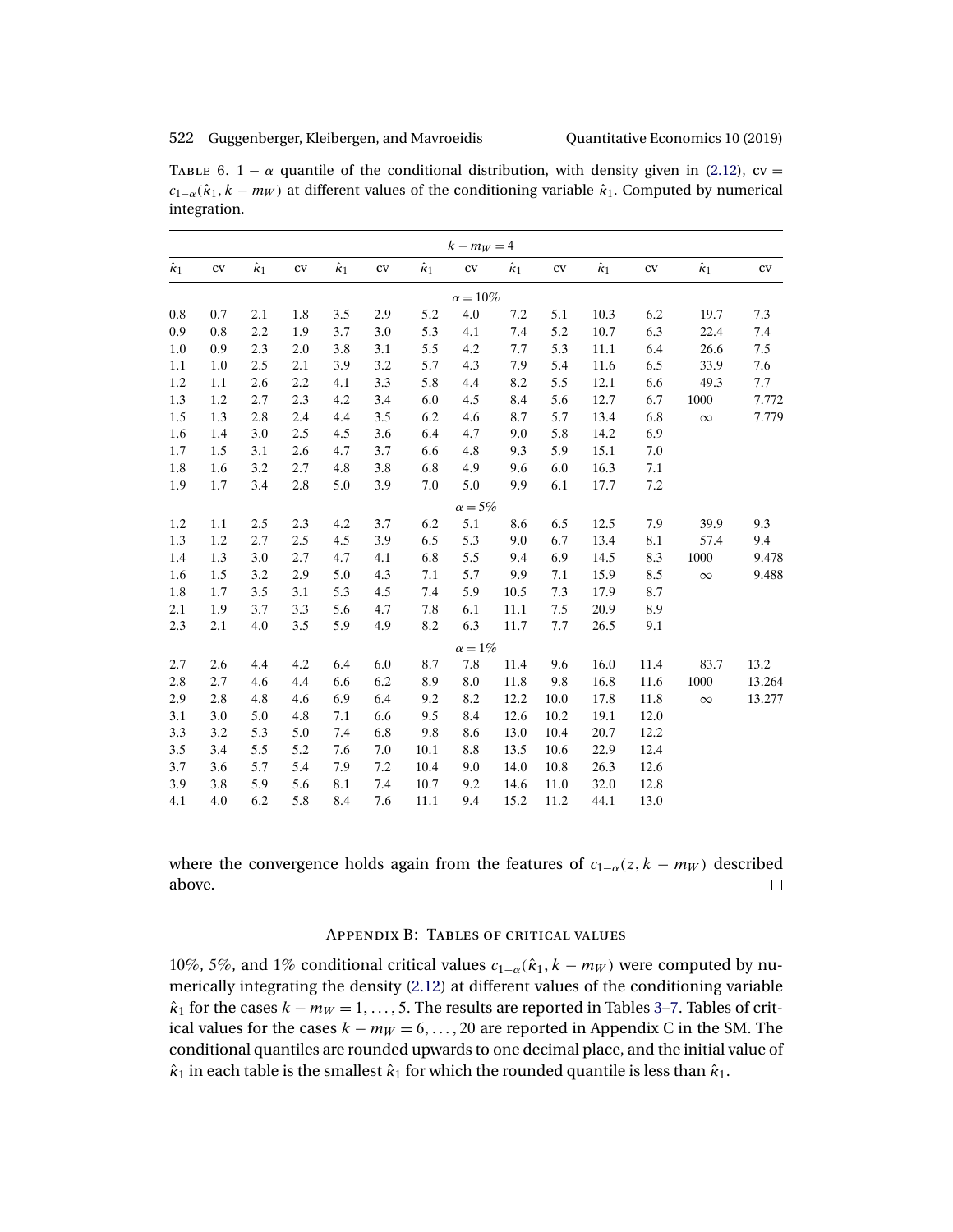<span id="page-37-0"></span>

| TABLE 7. 1 – $\alpha$ quantile of the conditional distribution, with density given in (2.12), cv =                              |
|---------------------------------------------------------------------------------------------------------------------------------|
| $c_{1-\alpha}(\hat{\kappa}_1, k-m_W)$ at different values of the conditioning variable $\hat{\kappa}_1$ . Computed by numerical |
| integration.                                                                                                                    |

|                  |               |                  |     |                  |     |                  | $k - m_W = 5$   |                  |               |                  |               |                  |               |
|------------------|---------------|------------------|-----|------------------|-----|------------------|-----------------|------------------|---------------|------------------|---------------|------------------|---------------|
| $\hat{\kappa}_1$ | ${\rm\bf CV}$ | $\hat{\kappa}_1$ | cv  | $\hat{\kappa}_1$ | CV  | $\hat{\kappa}_1$ | ${\rm\bf CV}$   | $\hat{\kappa}_1$ | ${\rm\bf CV}$ | $\hat{\kappa}_1$ | ${\rm\bf CV}$ | $\hat{\kappa}_1$ | ${\rm\bf CV}$ |
|                  |               |                  |     |                  |     |                  | $\alpha = 10\%$ |                  |               |                  |               |                  |               |
| 0.9              | 0.8           | 2.2              | 2.0 | 4.0              | 3.4 | 6.0              | 4.8             | 8.4              | 6.2           | 12.4             | 7.6           | 34.8             | 9.0           |
| 1.0              | 0.9           | 2.5              | 2.2 | 4.3              | 3.6 | 6.3              | 5.0             | 8.9              | 6.4           | 13.2             | 7.8           | 74.9             | 9.2           |
| 1.1              | 1.0           | 2.7              | 2.4 | 4.5              | 3.8 | 6.6              | 5.2             | 9.3              | 6.6           | 14.3             | 8.0           | 1000             | 9.227         |
| 1.3              | 1.2           | 3.0              | 2.6 | 4.8              | 4.0 | 6.9              | 5.4             | 9.8              | 6.8           | 15.6             | 8.2           | $\infty$         | 9.236         |
| 1.5              | 1.4           | 3.2              | 2.8 | 5.1              | 4.2 | 7.3              | 5.6             | 10.4             | 7.0           | 17.4             | 8.4           |                  |               |
| 1.8              | 1.6           | 3.5              | 3.0 | 5.4              | 4.4 | 7.7              | 5.8             | 11.0             | 7.2           | 20.1             | 8.6           |                  |               |
| 2.0              | 1.8           | 3.7              | 3.2 | 5.7              | 4.6 | 8.0              | 6.0             | 11.6             | 7.4           | 24.6             | 8.8           |                  |               |
|                  |               |                  |     |                  |     |                  | $\alpha=5\%$    |                  |               |                  |               |                  |               |
| 1.4              | 1.3           | 2.9              | 2.7 | 4.8              | 4.3 | 6.9              | 5.9             | 9.5              | 7.5           | 13.4             | 9.1           | 31.8             | 10.7          |
| 1.5              | 1.4           | 3.1              | 2.9 | 5.0              | 4.5 | 7.2              | 6.1             | 9.8              | 7.7           | 14.1             | 9.3           | 49.1             | 10.9          |
| 1.6              | 1.5           | 3.4              | 3.1 | 5.3              | 4.7 | 7.5              | 6.3             | 10.2             | 7.9           | 15.0             | 9.5           | 73.0             | 11.0          |
| 1.8              | 1.7           | 3.6              | 3.3 | 5.6              | 4.9 | 7.8              | 6.5             | 10.7             | 8.1           | 16.0             | 9.7           | 1000             | 11.060        |
| 2.0              | 1.9           | 3.8              | 3.5 | 5.8              | 5.1 | 8.1              | 6.7             | 11.1             | 8.3           | 17.3             | 9.9           | $\infty$         | 11.070        |
| 2.2              | 2.1           | 4.1              | 3.7 | 6.1              | 5.3 | 8.4              | 6.9             | 11.6             | 8.5           | 18.9             | 10.1          |                  |               |
| 2.5              | 2.3           | 4.3              | 3.9 | 6.3              | 5.5 | 8.8              | 7.1             | 12.1             | 8.7           | 21.2             | 10.3          |                  |               |
| 2.7              | 2.5           | 4.5              | 4.1 | 6.6              | 5.7 | 9.1              | 7.3             | 12.7             | 8.9           | 24.9             | 10.5          |                  |               |
|                  |               |                  |     |                  |     |                  | $\alpha=1\%$    |                  |               |                  |               |                  |               |
| 3.2              | 3.1           | 5.1              | 4.9 | 7.3              | 6.9 | 9.7              | 8.9             | 12.7             | 10.9          | 17.3             | 12.9          | 62.8             | 14.9          |
| 3.3              | 3.2           | 5.3              | 5.1 | 7.5              | 7.1 | 10.0             | 9.1             | 13.0             | 11.1          | 18.0             | 13.1          | 90.8             | 15.0          |
| 3.4              | 3.3           | 5.5              | 5.3 | 7.7              | 7.3 | 10.2             | 9.3             | 13.4             | 11.3          | 18.8             | 13.3          | 1000             | 15.072        |
| 3.6              | 3.5           | 5.7              | 5.5 | 8.0              | 7.5 | 10.5             | 9.5             | 13.7             | 11.5          | 19.8             | 13.5          | $\infty$         | 15.086        |
| 3.8              | 3.7           | 5.9              | 5.7 | 8.2              | 7.7 | 10.8             | 9.7             | 14.1             | 11.7          | 21.1             | 13.7          |                  |               |
| 4.0              | 3.9           | 6.2              | 5.9 | 8.5              | 7.9 | 11.1             | 9.9             | 14.6             | 11.9          | 22.6             | 13.9          |                  |               |
| 4.2              | 4.1           | 6.4              | 6.1 | 8.7              | 8.1 | 11.4             | 10.1            | 15.0             | 12.1          | 24.7             | 14.1          |                  |               |
| 4.4              | 4.3           | 6.6              | 6.3 | 9.0              | 8.3 | 11.7             | 10.3            | 15.5             | 12.3          | 27.7             | 14.3          |                  |               |
| 4.6              | 4.5           | 6.8              | 6.5 | 9.2              | 8.5 | 12.0             | 10.5            | 16.0             | 12.5          | 32.5             | 14.5          |                  |               |
| 4.8              | 4.7           | 7.1              | 6.7 | 9.5              | 8.7 | 12.3             | 10.7            | 16.6             | 12.7          | 41.4             | 14.7          |                  |               |

# **REFERENCES**

[Anderson, T. W. and H. Rubin \(1949\), "Estimation of the parameters of a single equation](http://www.e-publications.org/srv/qe/linkserver/openurl?rft_dat=bib:1/Ande49&rfe_id=urn:sici%2F1759-7323%28201905%2910%3A2%3C487%3AAMPSAR%3E2.0.CO%3B2-P) [in a complete system of stochastic equations."](http://www.e-publications.org/srv/qe/linkserver/openurl?rft_dat=bib:1/Ande49&rfe_id=urn:sici%2F1759-7323%28201905%2910%3A2%3C487%3AAMPSAR%3E2.0.CO%3B2-P) *Ann. Math. Statistics*, 20, 46–63. [\[487,](#page-1-0) [488\]](#page-2-0)

Andrews, D. W. (2017), "Identification-robust subvector inference." Cowles Foundation Discussion Papers 3005, Cowles Foundation for Research in Economics, Yale University. [\[489,](#page-3-0) [502,](#page-16-0) [503\]](#page-17-0)

Andrews, D. W., X. Cheng, and P. Guggenberger (2019), "Generic results for establishing the asymptotic size of confidence sets and tests." *Journal of Econometrics*. Forthcoming. [\[489,](#page-3-0) [513\]](#page-27-0)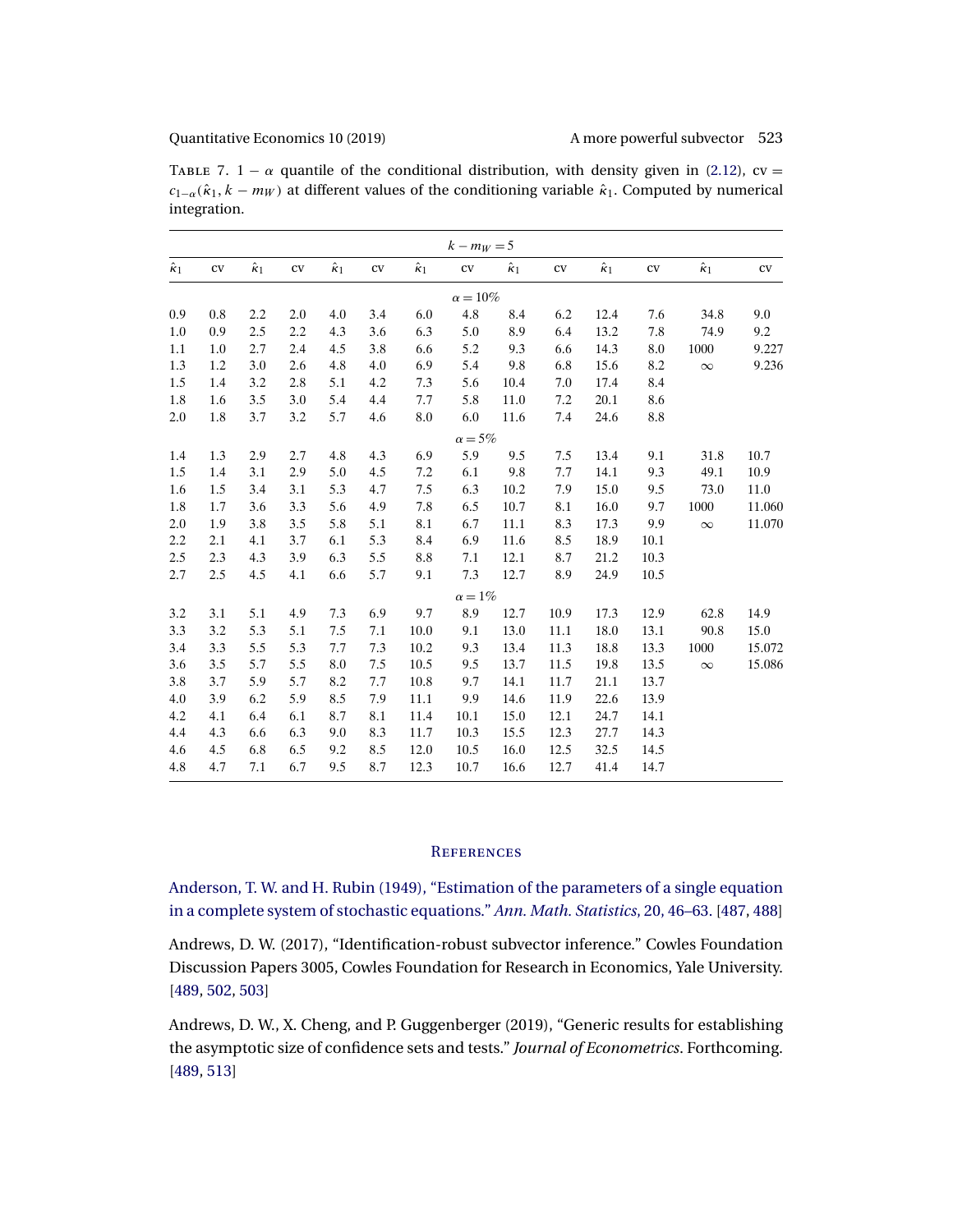<span id="page-38-0"></span>Andrews, D. W. K. and P. Guggenberger (2015), "Identification- and singularity-robust inference for moment condition." Cowles Foundation Discussion Papers 1978, Cowles Foundation for Research in Economics, Yale University. [\[489,](#page-3-0) [514\]](#page-28-0)

Andrews, D. W. K., V. Marmer, and Z. Yu (2019), "On optimal inference in the linear IV regression model." *Quantitative Economics*. Forthcoming. [\[487\]](#page-1-0)

[Andrews, D. W. K., M. J. Moreira, and J. H. Stock \(2006\), "Optimal two-sided invariant](http://www.e-publications.org/srv/qe/linkserver/openurl?rft_dat=bib:6/AndrewsMoreiraStock06&rfe_id=urn:sici%2F1759-7323%28201905%2910%3A2%3C487%3AAMPSAR%3E2.0.CO%3B2-P) [similar tests for instrumental variables regression."](http://www.e-publications.org/srv/qe/linkserver/openurl?rft_dat=bib:6/AndrewsMoreiraStock06&rfe_id=urn:sici%2F1759-7323%28201905%2910%3A2%3C487%3AAMPSAR%3E2.0.CO%3B2-P) *Econometrica*, 74 (3), 715–752. [\[487\]](#page-1-0)

[Andrews, D. W. K., M. J. Moreira, and J. H. Stock \(2008\), "Efficient two-sided nonsimilar](http://www.e-publications.org/srv/qe/linkserver/openurl?rft_dat=bib:7/AndrewsMoreiraStock2008&rfe_id=urn:sici%2F1759-7323%28201905%2910%3A2%3C487%3AAMPSAR%3E2.0.CO%3B2-P) [invariant tests in IV regression with weak instruments."](http://www.e-publications.org/srv/qe/linkserver/openurl?rft_dat=bib:7/AndrewsMoreiraStock2008&rfe_id=urn:sici%2F1759-7323%28201905%2910%3A2%3C487%3AAMPSAR%3E2.0.CO%3B2-P) *Journal of Econometrics*, 146 (2), [241–254.](http://www.e-publications.org/srv/qe/linkserver/openurl?rft_dat=bib:7/AndrewsMoreiraStock2008&rfe_id=urn:sici%2F1759-7323%28201905%2910%3A2%3C487%3AAMPSAR%3E2.0.CO%3B2-P) [\[487,](#page-1-0) [497\]](#page-11-0)

[Andrews, I. and A. Mikusheva \(2016\), "A geometric approach to nonlinear econometric](http://www.e-publications.org/srv/qe/linkserver/openurl?rft_dat=bib:8/AndrewsMikusheva2016geometric&rfe_id=urn:sici%2F1759-7323%28201905%2910%3A2%3C487%3AAMPSAR%3E2.0.CO%3B2-P) models." *Econometrica*[, 84 \(3\), 1249–1264.](http://www.e-publications.org/srv/qe/linkserver/openurl?rft_dat=bib:8/AndrewsMikusheva2016geometric&rfe_id=urn:sici%2F1759-7323%28201905%2910%3A2%3C487%3AAMPSAR%3E2.0.CO%3B2-P) [\[489\]](#page-3-0)

[Bugni, F. A., I. A. Canay, and X. Shi \(2017\), "Inference for subvectors and other func](http://www.e-publications.org/srv/qe/linkserver/openurl?rft_dat=bib:9/BugniCanayShi2017&rfe_id=urn:sici%2F1759-7323%28201905%2910%3A2%3C487%3AAMPSAR%3E2.0.CO%3B2-P)[tions of partially identified parameters in moment inequality models."](http://www.e-publications.org/srv/qe/linkserver/openurl?rft_dat=bib:9/BugniCanayShi2017&rfe_id=urn:sici%2F1759-7323%28201905%2910%3A2%3C487%3AAMPSAR%3E2.0.CO%3B2-P) *Quantitative Economics*[, 8 \(1\), 1–38.](http://www.e-publications.org/srv/qe/linkserver/openurl?rft_dat=bib:9/BugniCanayShi2017&rfe_id=urn:sici%2F1759-7323%28201905%2910%3A2%3C487%3AAMPSAR%3E2.0.CO%3B2-P) [\[489\]](#page-3-0)

[Chaudhuri, S. and E. Zivot \(2011\), "A new method of projection-based inference in GMM](http://www.e-publications.org/srv/qe/linkserver/openurl?rft_dat=bib:10/ChaudhuriZivot2011&rfe_id=urn:sici%2F1759-7323%28201905%2910%3A2%3C487%3AAMPSAR%3E2.0.CO%3B2-P) [with weakly identified nuisance parameters."](http://www.e-publications.org/srv/qe/linkserver/openurl?rft_dat=bib:10/ChaudhuriZivot2011&rfe_id=urn:sici%2F1759-7323%28201905%2910%3A2%3C487%3AAMPSAR%3E2.0.CO%3B2-P) *Journal of Econometrics*, 164 (2), 239–251. [\[489,](#page-3-0) [502,](#page-16-0) [503\]](#page-17-0)

[Chernozhukov, V., C. Hansen, and M. Jansson \(2009\), "Admissible invariant similar tests](http://www.e-publications.org/srv/qe/linkserver/openurl?rft_dat=bib:11/ChernozhukovHansenJansson2009&rfe_id=urn:sici%2F1759-7323%28201905%2910%3A2%3C487%3AAMPSAR%3E2.0.CO%3B2-P) [for instrumental variables regression."](http://www.e-publications.org/srv/qe/linkserver/openurl?rft_dat=bib:11/ChernozhukovHansenJansson2009&rfe_id=urn:sici%2F1759-7323%28201905%2910%3A2%3C487%3AAMPSAR%3E2.0.CO%3B2-P) *Econometric Theory*, 25 (03), 806–818. [\[487\]](#page-1-0)

Doornik, J. A. (2001), *Ox: An Object-Oriented Matrix Language*, fourth edition. Timberlake Consultants Press, London. [\[495\]](#page-9-0)

[Dufour, J.-M. and M. Taamouti \(2005\), "Projection-based statistical inference in linear](http://www.e-publications.org/srv/qe/linkserver/openurl?rft_dat=bib:13/DufourTaamouti05&rfe_id=urn:sici%2F1759-7323%28201905%2910%3A2%3C487%3AAMPSAR%3E2.0.CO%3B2-P) [structural models with possibly weak instruments."](http://www.e-publications.org/srv/qe/linkserver/openurl?rft_dat=bib:13/DufourTaamouti05&rfe_id=urn:sici%2F1759-7323%28201905%2910%3A2%3C487%3AAMPSAR%3E2.0.CO%3B2-P) *Econometrica*, 73 (4), 1351–1365. [\[488\]](#page-2-0)

[Elliott, G., U. K. Müller, and M. W. Watson \(2015\), "Nearly optimal tests when a nuisance](http://www.e-publications.org/srv/qe/linkserver/openurl?rft_dat=bib:14/ElliottMuellerWatson2015&rfe_id=urn:sici%2F1759-7323%28201905%2910%3A2%3C487%3AAMPSAR%3E2.0.CO%3B2-P) [parameter is present under the null hypothesis."](http://www.e-publications.org/srv/qe/linkserver/openurl?rft_dat=bib:14/ElliottMuellerWatson2015&rfe_id=urn:sici%2F1759-7323%28201905%2910%3A2%3C487%3AAMPSAR%3E2.0.CO%3B2-P) *Econometrica*, 83 (2), 771–811. [\[488,](#page-2-0) [495,](#page-9-0) [497,](#page-11-0) [498,](#page-12-0) [501\]](#page-15-0)

[Guggenberger, P., F. Kleibergen, S. Mavroeidis, and L. Chen \(2012\), "On the asymptotic](http://www.e-publications.org/srv/qe/linkserver/openurl?rft_dat=bib:15/GuggenbergerKleibergenMavroeidisChen2012&rfe_id=urn:sici%2F1759-7323%28201905%2910%3A2%3C487%3AAMPSAR%3E2.0.CO%3B2-P) [sizes of subset Anderson–Rubin and Lagrange multiplier tests in linear instrumental](http://www.e-publications.org/srv/qe/linkserver/openurl?rft_dat=bib:15/GuggenbergerKleibergenMavroeidisChen2012&rfe_id=urn:sici%2F1759-7323%28201905%2910%3A2%3C487%3AAMPSAR%3E2.0.CO%3B2-P) [variables regression."](http://www.e-publications.org/srv/qe/linkserver/openurl?rft_dat=bib:15/GuggenbergerKleibergenMavroeidisChen2012&rfe_id=urn:sici%2F1759-7323%28201905%2910%3A2%3C487%3AAMPSAR%3E2.0.CO%3B2-P) *Econometrica*, 80 (6), 2649–2666. [\[487,](#page-1-0) [488\]](#page-2-0)

Guggenberger, P., F. Kleibergen, and S. Mavroeidis (2019), "Supplement to 'A more powerful subvector Anderson Rubin test in linear instrumental variables regression'." *Quantitative Economics Supplemental Material*, 10, [https://doi.org/10.3982/QE1116.](https://doi.org/10.3982/QE1116) [\[490,](#page-4-0) [496\]](#page-10-0)

Han, S. and A. McCloskey (2019), "Estimation and inference with a (nearly) singular Jacobian." *Quantitative Economics*. Forthcoming. [\[489\]](#page-3-0)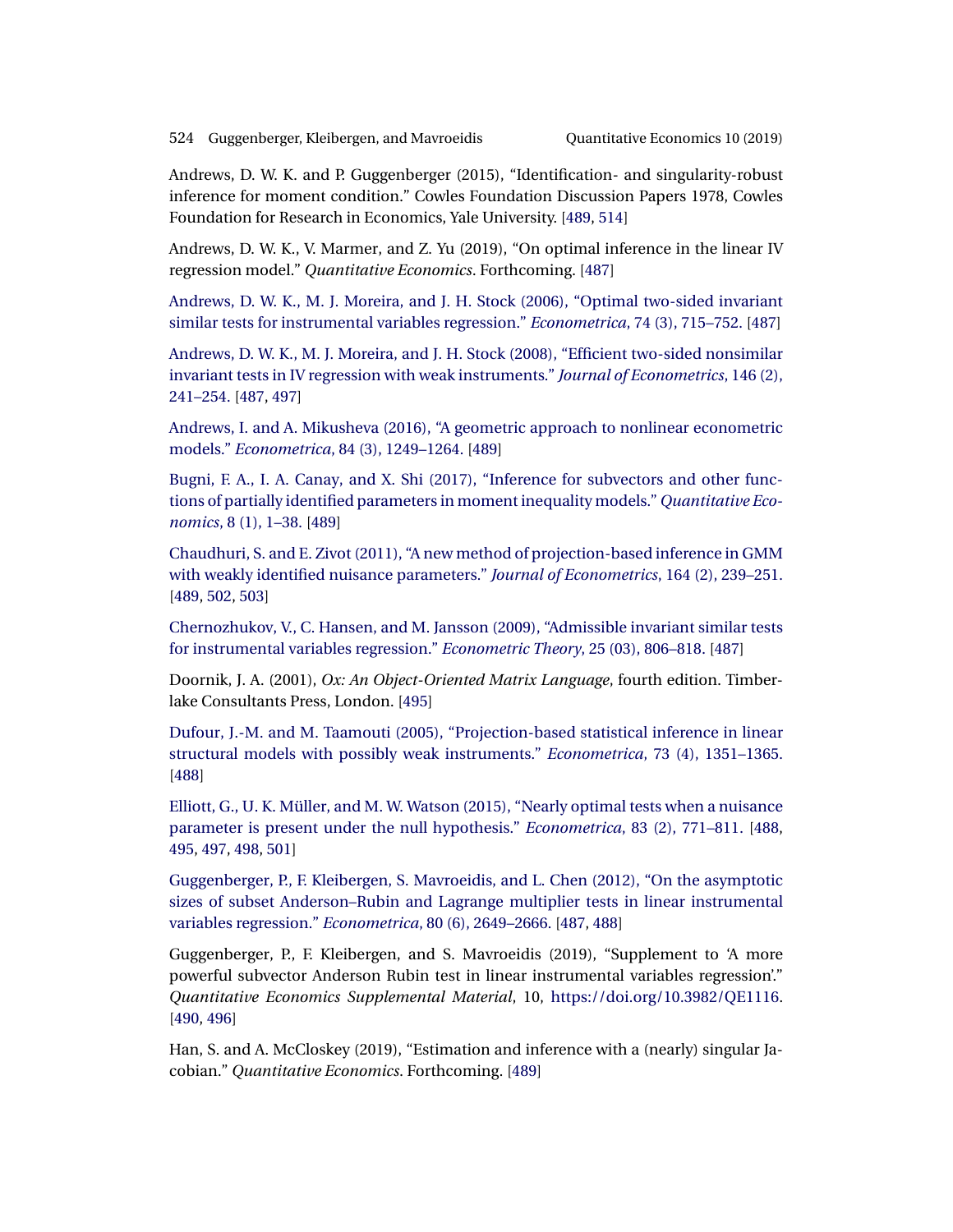<span id="page-39-0"></span>[Hillier, G. \(2009a\), "Exact properties of the conditional likelihood ratio test in an iv re](http://www.e-publications.org/srv/qe/linkserver/openurl?rft_dat=bib:18/Hillier2009&rfe_id=urn:sici%2F1759-7323%28201905%2910%3A2%3C487%3AAMPSAR%3E2.0.CO%3B2-P)gression model." *[Econometric Theory](http://www.e-publications.org/srv/qe/linkserver/openurl?rft_dat=bib:18/Hillier2009&rfe_id=urn:sici%2F1759-7323%28201905%2910%3A2%3C487%3AAMPSAR%3E2.0.CO%3B2-P)*, 25 (4), 915–957. [\[487\]](#page-1-0)

[Hillier, G. \(2009b\), "On the conditional likelihood ratio test for several parameters in iv](http://www.e-publications.org/srv/qe/linkserver/openurl?rft_dat=bib:19/Hillier2009several&rfe_id=urn:sici%2F1759-7323%28201905%2910%3A2%3C487%3AAMPSAR%3E2.0.CO%3B2-P) regression." *[Econometric Theory](http://www.e-publications.org/srv/qe/linkserver/openurl?rft_dat=bib:19/Hillier2009several&rfe_id=urn:sici%2F1759-7323%28201905%2910%3A2%3C487%3AAMPSAR%3E2.0.CO%3B2-P)*, 25 (2), 305–335. [\[487\]](#page-1-0)

[James, A. T. \(1964\), "Distributions of matrix variates and latent roots derived from nor](http://www.e-publications.org/srv/qe/linkserver/openurl?rft_dat=bib:20/James1964&rfe_id=urn:sici%2F1759-7323%28201905%2910%3A2%3C487%3AAMPSAR%3E2.0.CO%3B2-P)mal samples." *[The Annals of Mathematical Statistics](http://www.e-publications.org/srv/qe/linkserver/openurl?rft_dat=bib:20/James1964&rfe_id=urn:sici%2F1759-7323%28201905%2910%3A2%3C487%3AAMPSAR%3E2.0.CO%3B2-P)*, 35, 475–501. [\[511\]](#page-25-0)

Johnson, N. L. and S. Kotz (1970), *[Continuous Univariate Distributions](http://www.e-publications.org/srv/qe/linkserver/openurl?rft_dat=bib:21/JohnsonKotz1970&rfe_id=urn:sici%2F1759-7323%28201905%2910%3A2%3C487%3AAMPSAR%3E2.0.CO%3B2-P)*. Houghton Mif[flin, Boston.](http://www.e-publications.org/srv/qe/linkserver/openurl?rft_dat=bib:21/JohnsonKotz1970&rfe_id=urn:sici%2F1759-7323%28201905%2910%3A2%3C487%3AAMPSAR%3E2.0.CO%3B2-P) [\[509\]](#page-23-0)

Kaido, H., F. Molinari, and J. Stoye (2016), "Confidence intervals for projections of partially identified parameters." arXiv preprint [arXiv:1601.00934](http://arxiv.org/abs/arXiv:1601.00934). [\[489\]](#page-3-0)

[Kleibergen, F. \(2002\), "Pivotal statistics for testing structural parameters in instrumental](http://www.e-publications.org/srv/qe/linkserver/openurl?rft_dat=bib:23/Kleibergen02ecta&rfe_id=urn:sici%2F1759-7323%28201905%2910%3A2%3C487%3AAMPSAR%3E2.0.CO%3B2-P) [variables regression."](http://www.e-publications.org/srv/qe/linkserver/openurl?rft_dat=bib:23/Kleibergen02ecta&rfe_id=urn:sici%2F1759-7323%28201905%2910%3A2%3C487%3AAMPSAR%3E2.0.CO%3B2-P) *Econometrica*, 70 (5), 1781–1803. [\[487\]](#page-1-0)

Kleibergen, F. (2019), "Efficient size correct subset inference in linear instrumental variables regression." Report, University of Amsterdam. [\[488,](#page-2-0) [489,](#page-3-0) [506\]](#page-20-0)

[Koev, P. and A. Edelman \(2006\), "The efficient evaluation of the hypergeometric function](http://www.e-publications.org/srv/qe/linkserver/openurl?rft_dat=bib:25/KoevEdelman2006&rfe_id=urn:sici%2F1759-7323%28201905%2910%3A2%3C487%3AAMPSAR%3E2.0.CO%3B2-P) of a matrix argument." *[Mathematics of Computation](http://www.e-publications.org/srv/qe/linkserver/openurl?rft_dat=bib:25/KoevEdelman2006&rfe_id=urn:sici%2F1759-7323%28201905%2910%3A2%3C487%3AAMPSAR%3E2.0.CO%3B2-P)*, 75 (254), 833–846. [\[495\]](#page-9-0)

Leach, B. G. (1969), *Bessel Functions of Matrix Argument With Statistical Applications.* Ph.D. thesis. [\[493,](#page-7-0) [512\]](#page-26-0)

Lütkepohl, H. (1996), *[Handbook of Matrices](http://www.e-publications.org/srv/qe/linkserver/openurl?rft_dat=bib:27/Lutkepohl96&rfe_id=urn:sici%2F1759-7323%28201905%2910%3A2%3C487%3AAMPSAR%3E2.0.CO%3B2-P)*. Wiley, England. [\[500\]](#page-14-0)

Montiel-Olea, J.-L. (2017), "Admissible, similar tests: A characterization." Manuscript. [\[488\]](#page-2-0)

[Moreira, M. J. \(2003\), "A conditional likelihood ratio test for structural models."](http://www.e-publications.org/srv/qe/linkserver/openurl?rft_dat=bib:29/Moreira03&rfe_id=urn:sici%2F1759-7323%28201905%2910%3A2%3C487%3AAMPSAR%3E2.0.CO%3B2-P) *Econometrica*[, 71 \(4\), 1027–1048.](http://www.e-publications.org/srv/qe/linkserver/openurl?rft_dat=bib:29/Moreira03&rfe_id=urn:sici%2F1759-7323%28201905%2910%3A2%3C487%3AAMPSAR%3E2.0.CO%3B2-P) [\[487\]](#page-1-0)

Moreira, M. J., R. Mourão, and H. Moreira (2016), "A critical value function approach, [with an application to persistent time-series." arXiv preprint](http://www.e-publications.org/srv/qe/linkserver/openurl?rft_dat=bib:30/MoreiraMouraoMoreira2016&rfe_id=urn:sici%2F1759-7323%28201905%2910%3A2%3C487%3AAMPSAR%3E2.0.CO%3B2-P) [arXiv:1606.03496.](http://arxiv.org/abs/arXiv:1606.03496) [\[497\]](#page-11-0)

[Muirhead, R. J. \(1978\), "Latent roots and matrix variates: A review of some asymptotic](http://www.e-publications.org/srv/qe/linkserver/openurl?rft_dat=bib:31/Muirhead1978&rfe_id=urn:sici%2F1759-7323%28201905%2910%3A2%3C487%3AAMPSAR%3E2.0.CO%3B2-P) results." *[The Annals of Statistics](http://www.e-publications.org/srv/qe/linkserver/openurl?rft_dat=bib:31/Muirhead1978&rfe_id=urn:sici%2F1759-7323%28201905%2910%3A2%3C487%3AAMPSAR%3E2.0.CO%3B2-P)*, 6, 5–33. [\[489,](#page-3-0) [493,](#page-7-0) [511,](#page-25-0) [512\]](#page-26-0)

Muirhead, R. J. (2009), *[Aspects of Multivariate Statistical Theory](http://www.e-publications.org/srv/qe/linkserver/openurl?rft_dat=bib:32/Muirhead2009&rfe_id=urn:sici%2F1759-7323%28201905%2910%3A2%3C487%3AAMPSAR%3E2.0.CO%3B2-P)*, Vol. 197. Wiley. [\[488,](#page-2-0) [492,](#page-6-0) [508\]](#page-22-0)

[Nelson, C. R. and R. Startz \(1990\), "Some further results on the exact small sample prop](http://www.e-publications.org/srv/qe/linkserver/openurl?rft_dat=bib:33/NelsonStartz90&rfe_id=urn:sici%2F1759-7323%28201905%2910%3A2%3C487%3AAMPSAR%3E2.0.CO%3B2-P)[erties of the instrumental variable estimator."](http://www.e-publications.org/srv/qe/linkserver/openurl?rft_dat=bib:33/NelsonStartz90&rfe_id=urn:sici%2F1759-7323%28201905%2910%3A2%3C487%3AAMPSAR%3E2.0.CO%3B2-P) *Econometrica*, 58 (4), 967–976. [\[487\]](#page-1-0)

[Nielsen, B. \(1999\), "The likelihood-ratio test for rank in bivariate canonical correlation](http://www.e-publications.org/srv/qe/linkserver/openurl?rft_dat=bib:34/Nielsen99&rfe_id=urn:sici%2F1759-7323%28201905%2910%3A2%3C487%3AAMPSAR%3E2.0.CO%3B2-P) analysis." *Biometrika*[, 86 \(2\), 279–288.](http://www.e-publications.org/srv/qe/linkserver/openurl?rft_dat=bib:34/Nielsen99&rfe_id=urn:sici%2F1759-7323%28201905%2910%3A2%3C487%3AAMPSAR%3E2.0.CO%3B2-P) [\[489\]](#page-3-0)

[Nielsen, B. \(2001\), "Conditional test for rank in bivariate canonical correlation analysis."](http://www.e-publications.org/srv/qe/linkserver/openurl?rft_dat=bib:35/Nielsen01&rfe_id=urn:sici%2F1759-7323%28201905%2910%3A2%3C487%3AAMPSAR%3E2.0.CO%3B2-P) *Biometrika*[, 88 \(3\), 874–880.](http://www.e-publications.org/srv/qe/linkserver/openurl?rft_dat=bib:35/Nielsen01&rfe_id=urn:sici%2F1759-7323%28201905%2910%3A2%3C487%3AAMPSAR%3E2.0.CO%3B2-P) [\[489\]](#page-3-0)

Olver, F. W. (1997), *[Asymptotics and Special Functions](http://www.e-publications.org/srv/qe/linkserver/openurl?rft_dat=bib:36/Olver1997&rfe_id=urn:sici%2F1759-7323%28201905%2910%3A2%3C487%3AAMPSAR%3E2.0.CO%3B2-P)*. AK Peters Ltd., Wellesley, MA. [1997, Reprint of the 1974 original.](http://www.e-publications.org/srv/qe/linkserver/openurl?rft_dat=bib:36/Olver1997&rfe_id=urn:sici%2F1759-7323%28201905%2910%3A2%3C487%3AAMPSAR%3E2.0.CO%3B2-P) [\[513\]](#page-27-0)